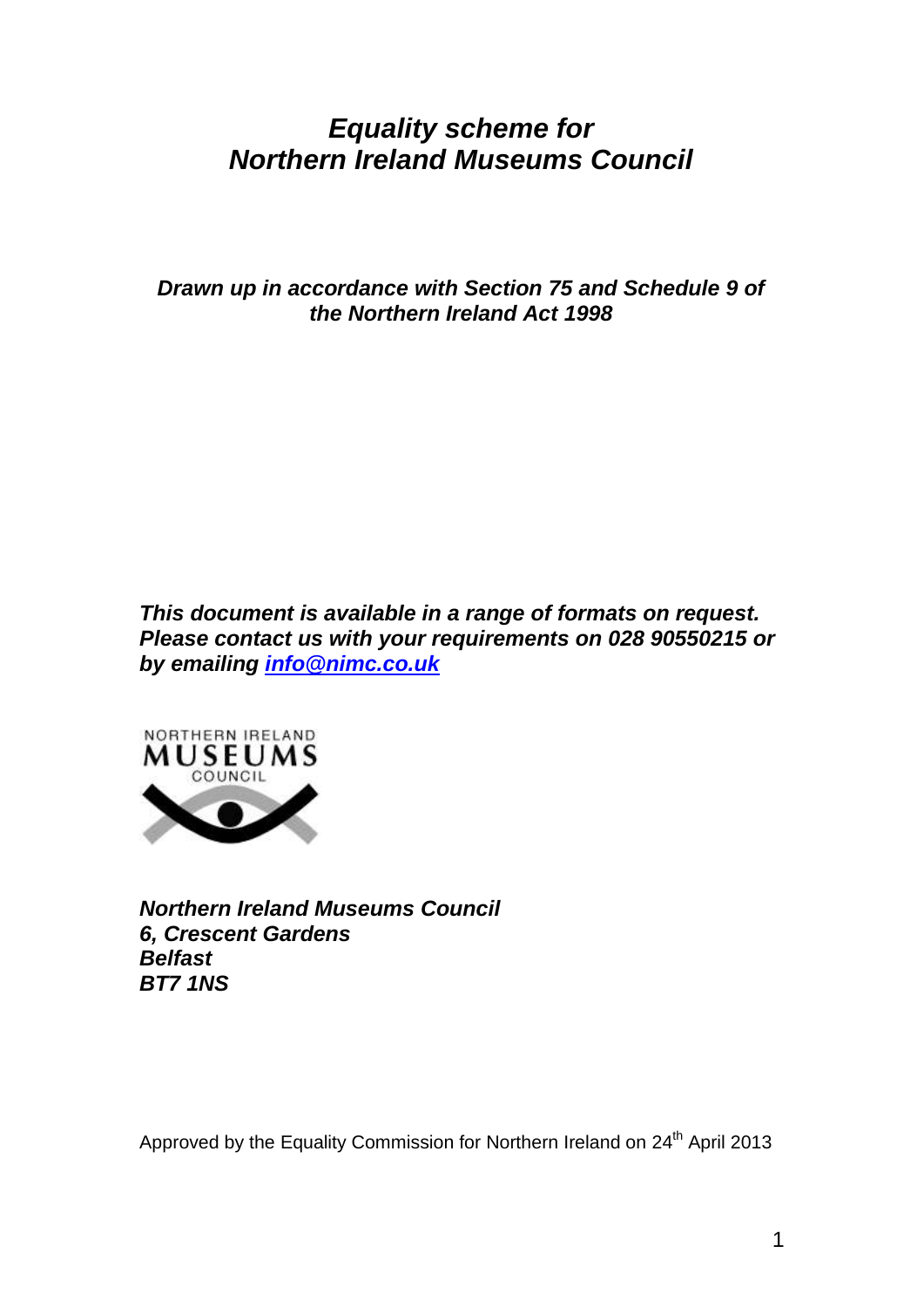## **Foreword**

Section 75 of the Northern Ireland Act 1998 (the Act) requires public authorities, in carrying out their functions relating to Northern Ireland, to have due regard to the need to promote equality of opportunity and regard to the desirability of promoting good relations across a range of categories outlined in the Act<sup>1</sup>.

In our equality scheme we set out how the Northern Ireland Museums Council proposes to fulfil the Section 75 statutory duties.

We will commit the necessary resources in terms of people, time and money to make sure that the Section 75 statutory duties are complied with and that the equality scheme is implemented effectively, and on time.

We commit to having effective internal arrangements in place for ensuring our effective compliance with the Section 75 statutory duties and for monitoring and reviewing our progress.

We will develop and deliver a programme of communication and training with the aim of ensuring that all our staff and board members are made fully aware of our equality scheme and understand the commitments and obligations within it.

We, Lexie Scott, Chair of NIMC, and Chris Bailey, Director of NIMC, are fully committed to effectively fulfilling our Section 75 statutory duties across all our functions (including service provision, employment and procurement) through the effective implementation of our equality scheme.

We realise the important role that the community and voluntary sector and the general public have to play to ensure the Section 75 statutory duties are effectively implemented. Our equality scheme demonstrates that we are determined to ensure there are opportunities for people affected by our work to positively influence how we carry out our functions in line with our Section 75 statutory duties. It also offers the means whereby persons directly affected by what they consider to be a failure on our part to comply with our equality scheme can make complaints.

 $\overline{a}$ 

<sup>&</sup>lt;sup>1</sup> See section 1.1 of our Equality Scheme.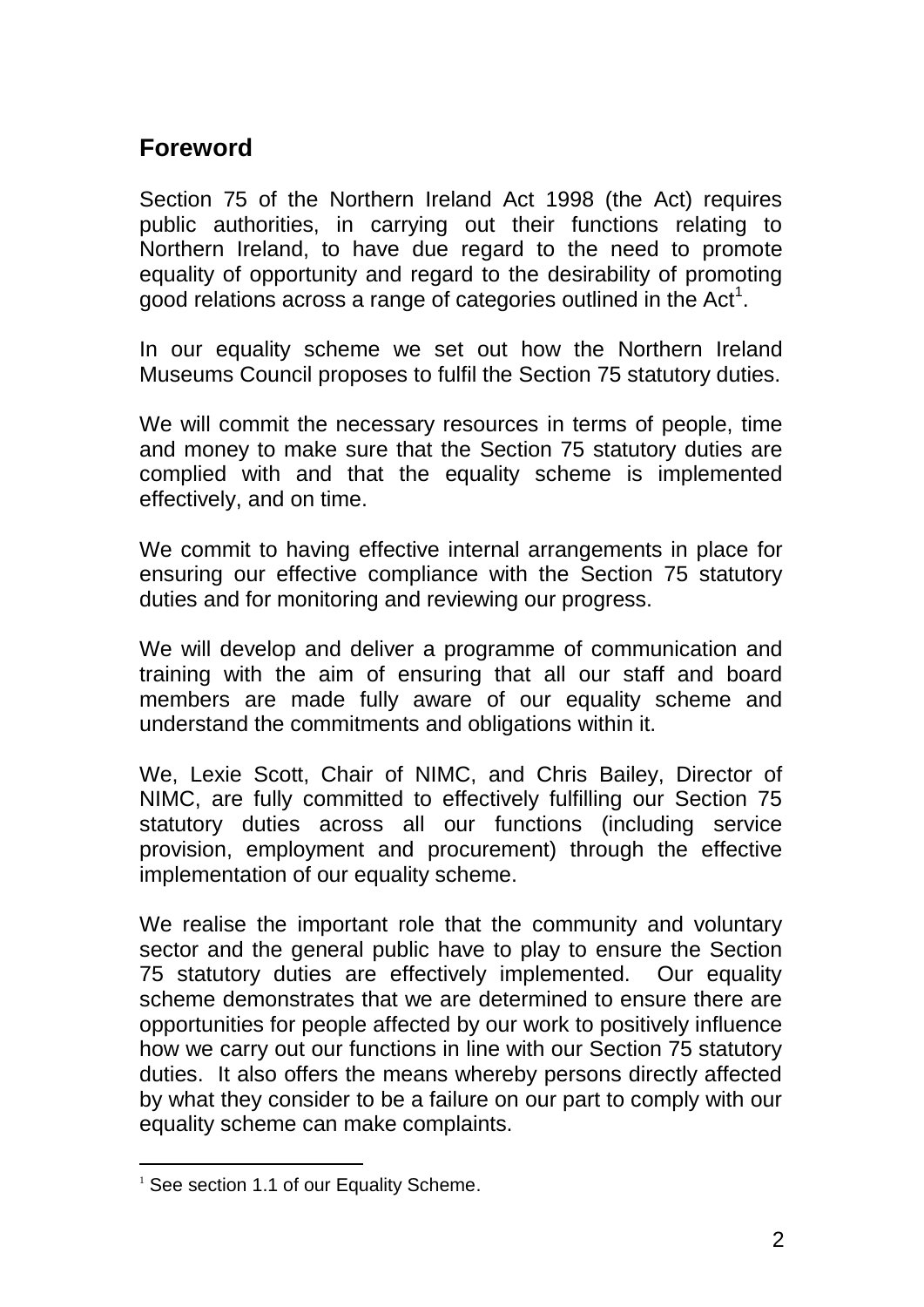On behalf of the Northern Ireland Museums Council and our staff we are pleased to support and endorse this equality scheme which has been drawn up in accordance with Section 75 and Schedule 9 of the Northern Ireland Act 1998 and Equality Commission guidelines.

**\_\_\_\_\_\_\_\_\_\_\_\_\_\_\_\_\_ \_\_\_\_\_\_\_\_\_\_\_\_\_\_\_\_\_\_\_ Lexie Scott Chris Bailey Chair of NIMC Board Director** 

**Date**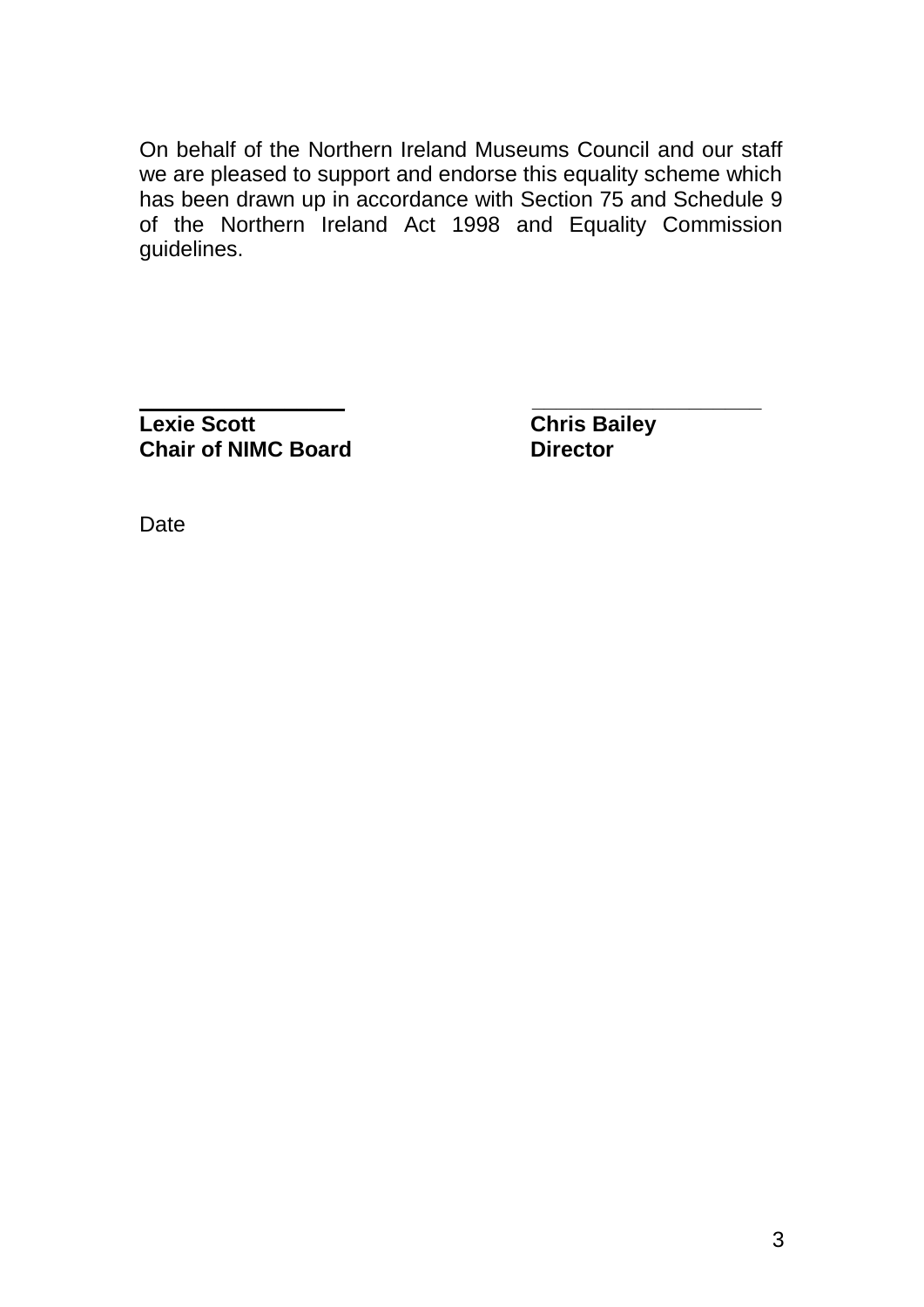## **Contents**

*Please note: Foreword and Appendices 3 and 4 form part of this equality scheme.*

| Foreword  |                                                                                                                                                                                                                                                                                                                                                                                                                                                                                                   | Pages<br>2 |
|-----------|---------------------------------------------------------------------------------------------------------------------------------------------------------------------------------------------------------------------------------------------------------------------------------------------------------------------------------------------------------------------------------------------------------------------------------------------------------------------------------------------------|------------|
| Contents  |                                                                                                                                                                                                                                                                                                                                                                                                                                                                                                   | 4          |
| Chapter 1 | Introduction                                                                                                                                                                                                                                                                                                                                                                                                                                                                                      | 6          |
|           | Section 75 of the Northern Ireland Act 1998<br>How we propose to fulfil the Section 75 duties<br>in relation to the relevant functions of NIMC<br>Who we are and what we do                                                                                                                                                                                                                                                                                                                       |            |
| Chapter 2 | arrangements for assessing<br>Our<br>our<br>compliance with the Section 75 Duties                                                                                                                                                                                                                                                                                                                                                                                                                 | 9          |
|           | Responsibilities and reporting<br>Action plan/action measures                                                                                                                                                                                                                                                                                                                                                                                                                                     |            |
| Chapter 3 | Our arrangements for consulting                                                                                                                                                                                                                                                                                                                                                                                                                                                                   | 12         |
| Chapter 4 | Our arrangements for assessing, monitoring<br>and publishing the impact of policies                                                                                                                                                                                                                                                                                                                                                                                                               | 16         |
|           | • Our arrangements for assessing the<br>likely impact adopted or proposed to be<br>adopted on the promotion of equality of<br>opportunity of policies<br>Screening & Equality impact assessment<br>Our arrangements for publishing the<br>results of the assessments of the likely<br>impact of policies<br>• Our arrangements for monitoring any<br>adverse impact of policies we have<br>adopted on equality of opportunity<br>Our arrangements for publishing the<br>results of our monitoring |            |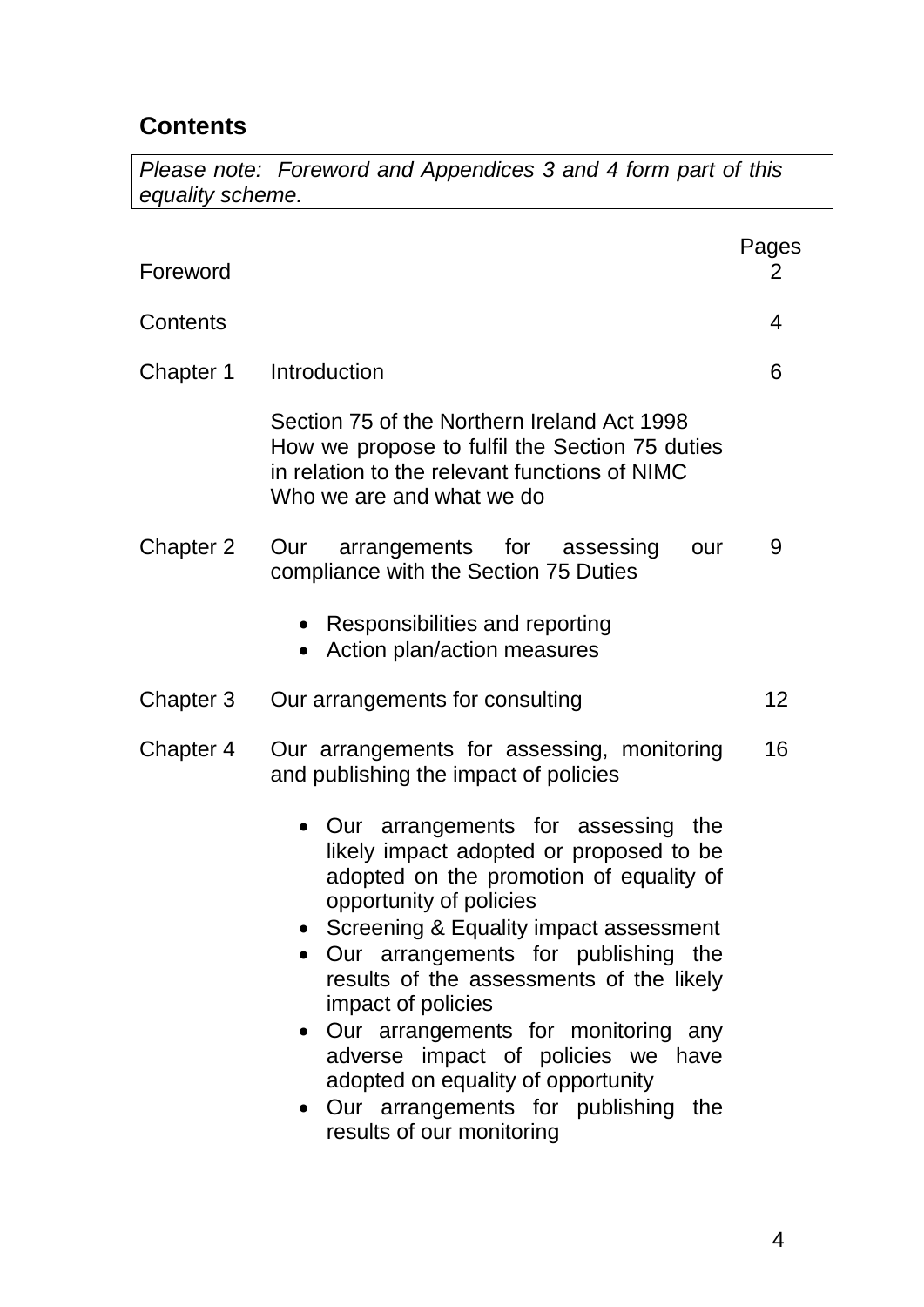#### Chapter 5 Staff training 24

- Training objectives
- Awareness raising and training arrangements
- Monitoring and evaluation
- Chapter 6 Our arrangements for ensuring and assessing public access to information and services we provide 26

Access to information & services

| Chapter 7 | Timetable for measures we propose in this<br>equality scheme                                     | 28        |
|-----------|--------------------------------------------------------------------------------------------------|-----------|
| Chapter 8 | Our complaints procedure                                                                         | 29        |
| Chapter 9 | Publication of our equality scheme                                                               | 31        |
|           | Chapter 10 Review of our equality scheme                                                         | 32        |
|           | Appendix 1 Organisation chart                                                                    | 33        |
|           | Appendix 2 Example groups relevant to the Section 75<br>categories for Northern Ireland purposes | 34        |
|           | Appendix 3 List of consultees                                                                    | 35        |
|           | Appendix 4 Timetable for measures proposed                                                       | $52 - 53$ |
|           | Appendix 5 Glossary of terms                                                                     | 54 - 57   |
|           | Appendix 6 Action plan/action measures                                                           | $58 - 69$ |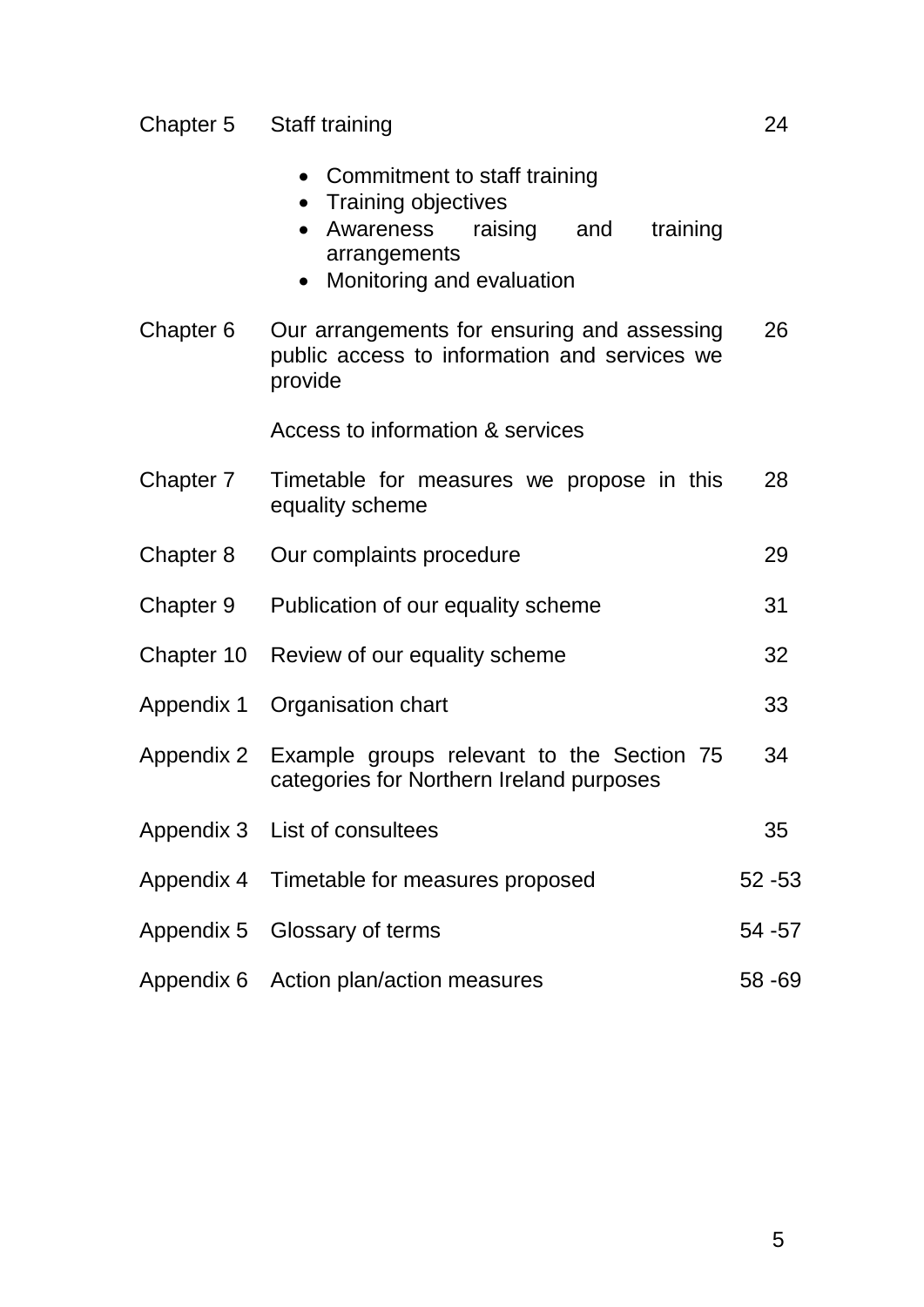## **Chapter 1 Introduction**

## **Section 75 of the Northern Ireland Act 1998**

1.1 Section 75 of the Northern Ireland Act 1998 (the Act) requires the Northern Ireland Museums Council (NIMC) to comply with two statutory duties:

#### Section 75 (1)

In carrying out our functions relating to Northern Ireland we are required to have due regard to the need to promote equality of opportunity between

- persons of different religious belief, political opinion, racial group, age, marital status or sexual orientation
- men and women generally
- persons with a disability and persons without
- persons with dependants and persons without.

#### Section 75 (2)

In addition, without prejudice to the obligations above, in carrying out our functions in relation to Northern Ireland we are required to have regard to the desirability of promoting good relations between persons of different religious belief, political opinion or racial group.

"Functions" include the "powers and duties" of a public authority<sup>2</sup>. This includes our employment and procurement functions.

Please see below under "Who we are and what we do" for a detailed explanation of our functions.

### **How we propose to fulfil the Section 75 duties in relation to the relevant functions of the NIMC:**

1.2 Schedule 9 4. (1) of the Act requires NIMC as a designated public authority to set out in an equality scheme how it proposes to fulfil the duties imposed by Section 75 in relation to its relevant functions. This equality scheme is intended to fulfil that statutory requirement. It is both a statement of our arrangements for fulfilling the Section 75 statutory duties and our plan for their implementation.

 $\overline{a}$ <sup>2</sup> Section 98 (1) of the Northern Ireland Act 1998.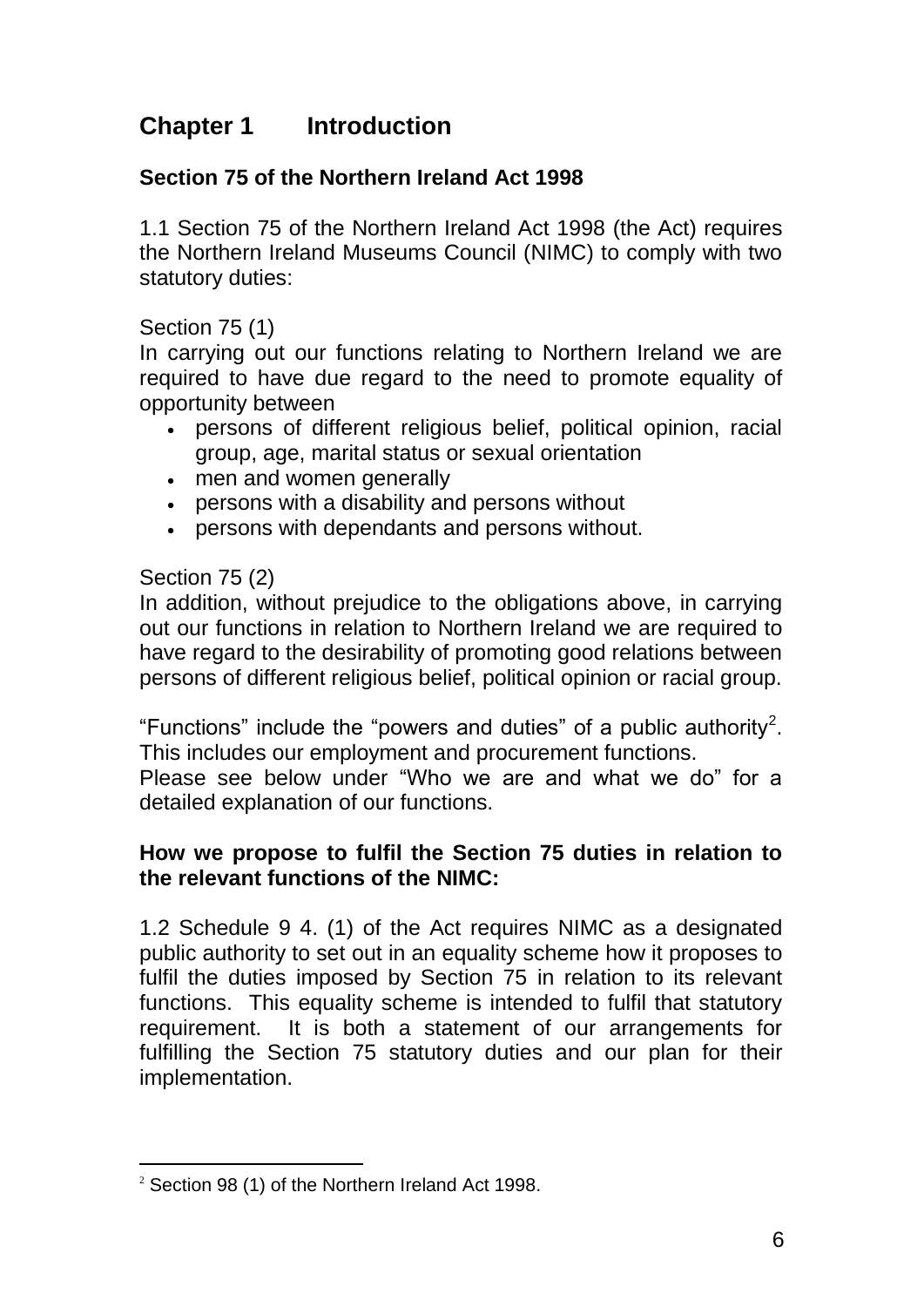1.3 The Northern Ireland Museums Council is committed to the discharge of its Section 75 obligations in all parts of our organisation. We will commit the necessary available resources in terms of people, time and money to ensure that the Section 75 statutory duties are complied with and that our equality scheme can be implemented effectively.

#### **Who we are and what we do**

1.4 By the nature of its work and its ethos NIMC is committed to the promotion of equality of opportunity, good relations and diversity.

NIMC's overall aim is to support local museums across Northern Ireland in maintaining and improving their standards of collections care and public service. It pursues this aim through a series of objectives, set out in the Council's Corporate Plan 2011-15, which are:

#### **Collections Care, Management and Use**

To improve the standards of collections care and management across local museums

To assist museums in the development of their collections To support research on museum collections

## **Developing Audiences**

To raise the profile of museums To assist museums to gain a better understanding of the needs of their visitors and users To enhance public access to museums and their collections

### **Education and Learning**

To support learning in museums across Northern Ireland To provide training and opportunities for continuous professional development for museum staff

### **Infrastructure and Resources**

To manage the Museum Accreditation Scheme To provide advocacy, support and guidance for local museums To enhance the resource base for the sector To undertake research in support of the sector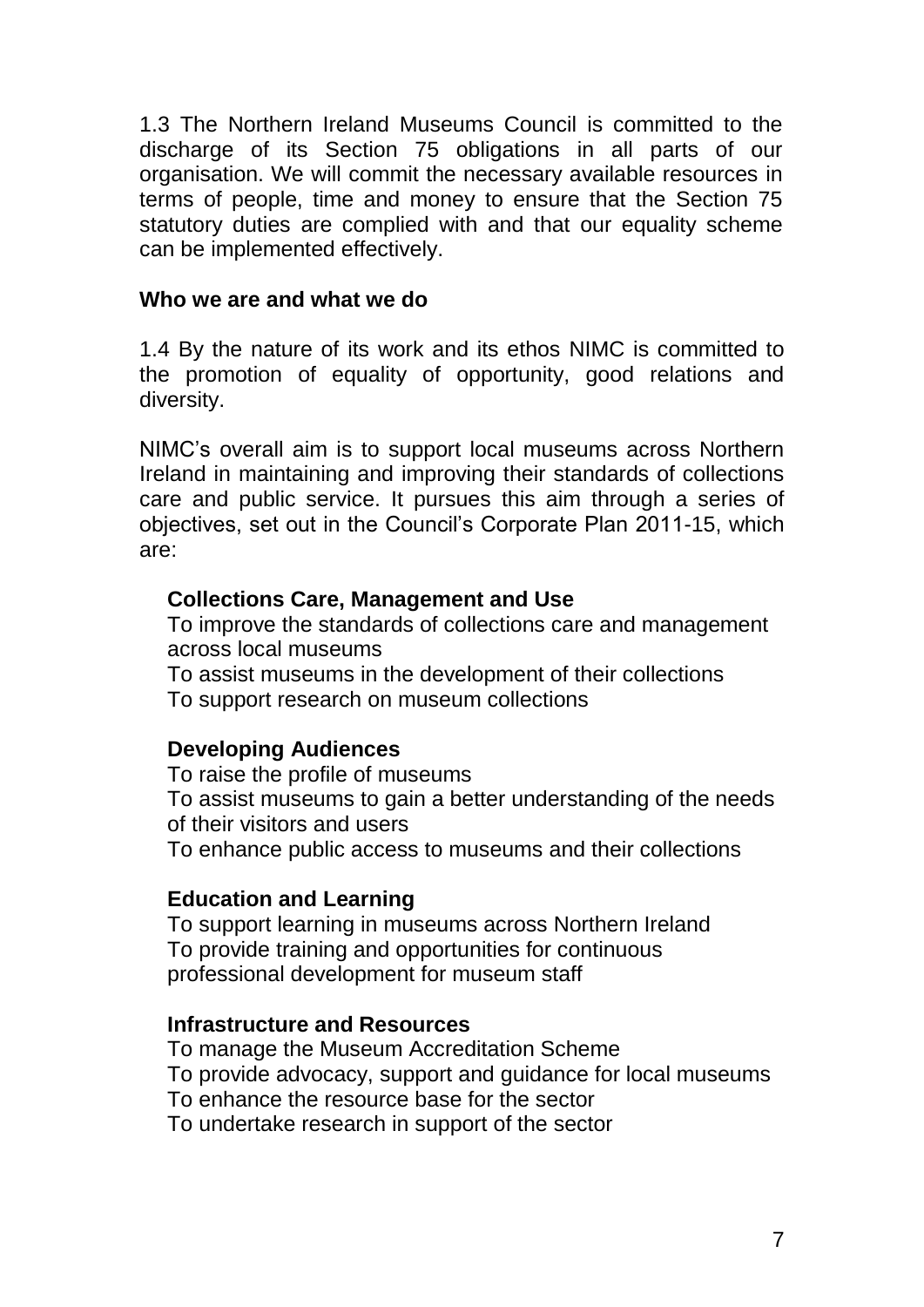### **Governance and Accountability**

To manage the Council in an effective, efficient and sustainable manner

To be open and accountable in managing public money and resources

Established in 1993, the Northern Ireland Museums Council is constituted as a company limited by guarantee (without share capital) and has charitable status. For policy and administrative purposes, the Council is classified as an executive nondepartmental public body and is an arm's-length body of the Department of Culture, Arts and Leisure. It is governed by a Board of Directors comprising Ministerial nominees, representatives from District Councils, voluntary and independent museums, the Northern Ireland Museum Curators Group, the universities and the National Museums Northern Ireland.

The Council is the principal advocate for the sector and the lead body for the development and support of local museums in Northern Ireland. NIMC is the conduit for the government's support of non-national museums and as such receives funding from the Northern Ireland Assembly, through the Department of Culture, Arts and Leisure. It also provides information and guidance on associated policy matters to government.

The work of the Council supports the Northern Ireland Museums Policy, launched by the Minister for Culture, Arts and Leisure in March 2011, and which maps the way forward for museums over the next ten years.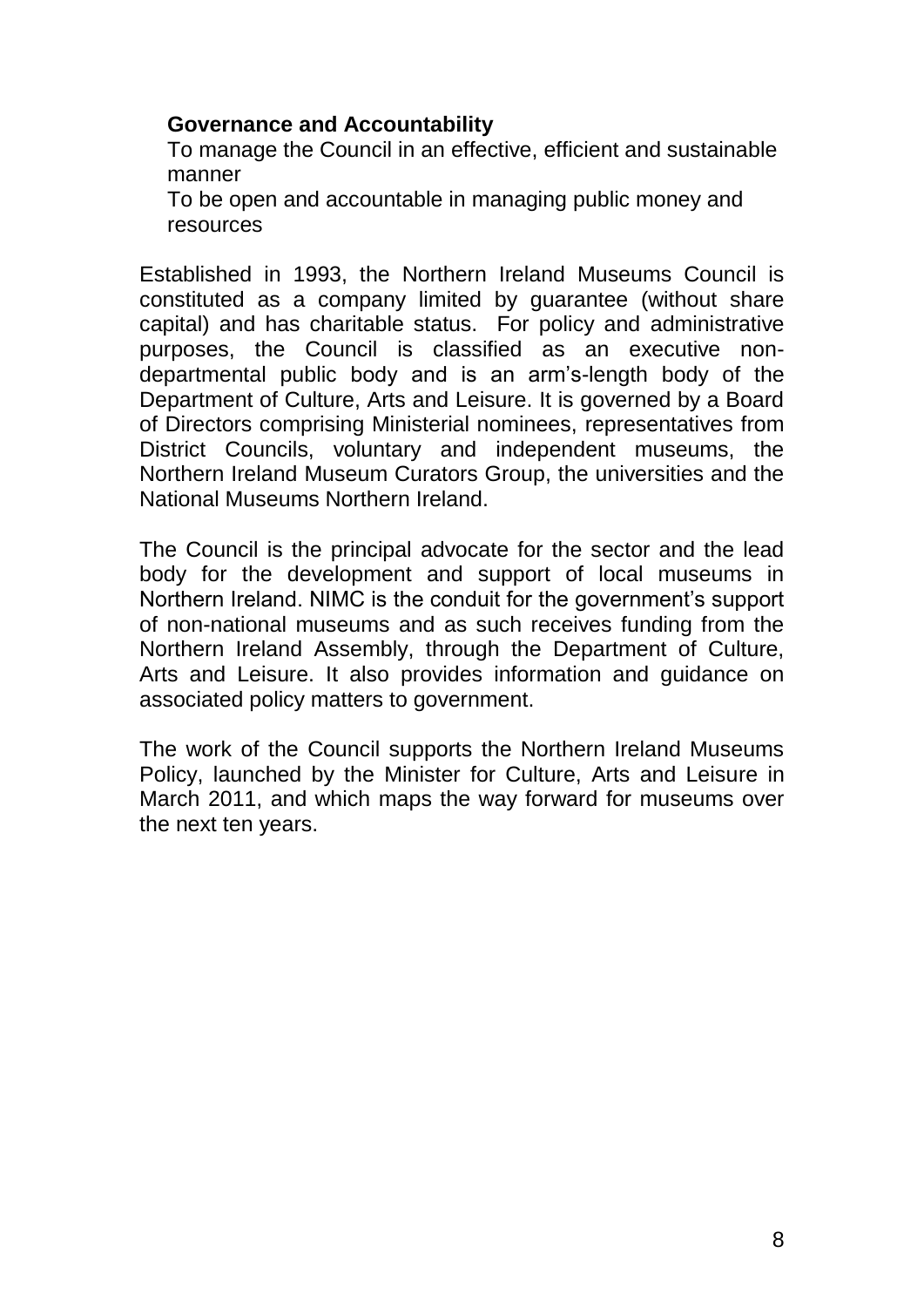## **Chapter 2 Our arrangements for assessing our compliance with the section 75 duties** (Schedule 9 4. (2) (a))

2.1 Some of our arrangements for assessing our compliance with the Section 75 statutory duties are outlined in other relevant parts of this equality scheme.

In addition we have the following arrangements in place for assessing our compliance:

### **Responsibilities and reporting**

2.2 We are committed to the fulfilment of our Section 75 obligations in all parts of our work.

2.3 Responsibility for the effective implementation of our equality scheme lies with the NIMC Director. The Director is accountable to the Board of the Northern Ireland Museums Council for the development, implementation, maintenance and review of the equality scheme in accordance with Section 75 and Schedule 9 of the Northern Ireland Act 1998, including any good practice or guidance that has been or may be issued by the Equality **Commission** 

2.4 If you have any questions or comments regarding our equality scheme, please contact us at the address given below and we will respond to you as soon as possible:

**Northern Ireland Museums Council 6, Crescent Gardens Belfast, BT7 1NS Tel: 028 90550215 E-mail: [info@nimc.co.uk](mailto:info@nimc.co.uk)**

2.5 Objectives and targets relating to the statutory duties will be integrated into our strategic and operational business plans<sup>3</sup>.

2.6 Employees' job descriptions and performance plans reflect their contributions to the discharge of the Section 75 statutory

<sup>&</sup>lt;sup>3</sup> See Appendix 4 'Timetable for measures proposed' and section 2.11 of this equality scheme.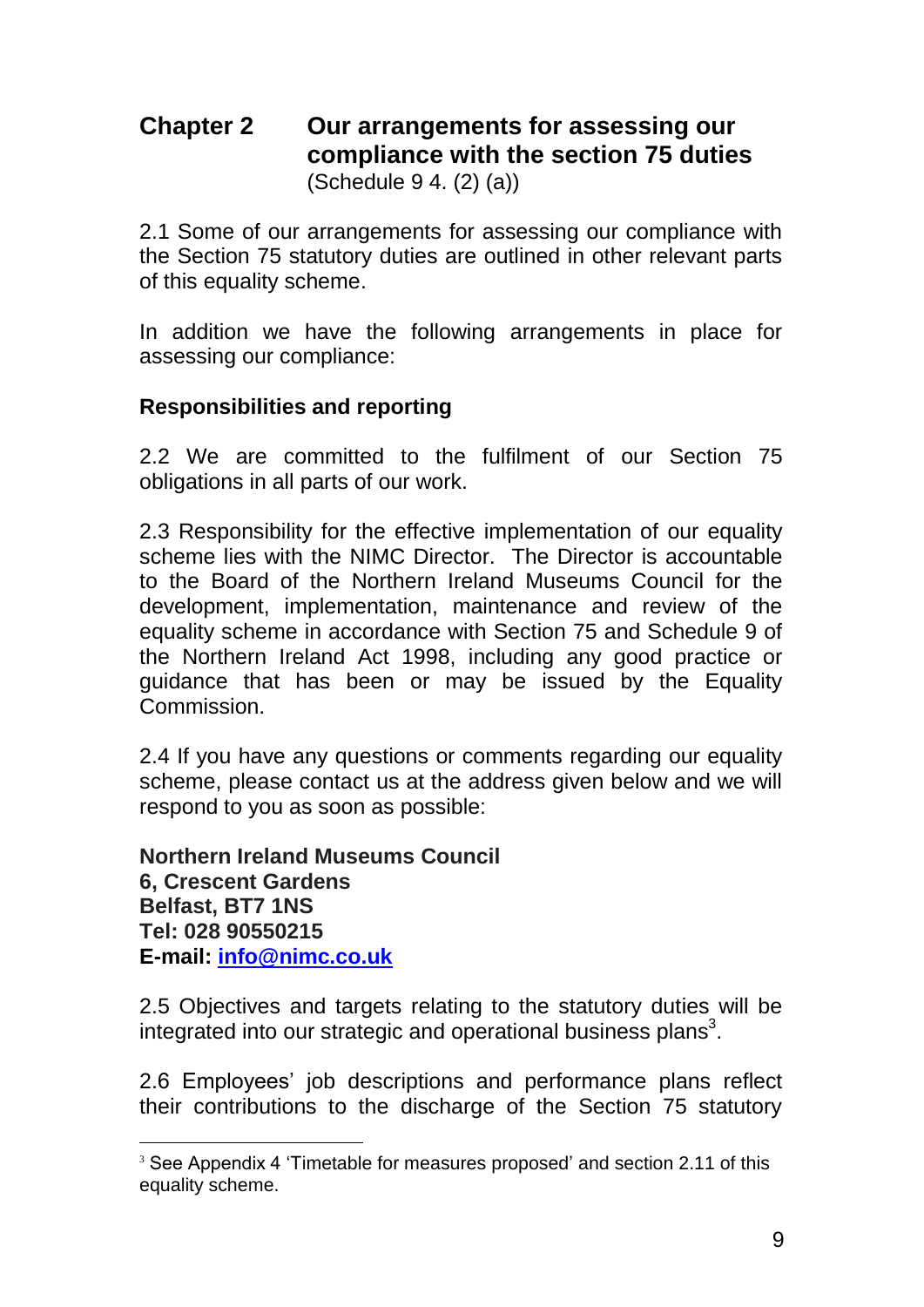duties and implementation of the equality scheme, where relevant. The personal performance plans are subject to appraisal in the annual performance review.

2.7 NIMC will prepare an annual report on the progress we have made on implementing the arrangements set out in this equality scheme to discharge our Section 75 statutory duties (Section 75 annual progress report).

The Section 75 annual progress report will be sent to the Equality Commission by 31 August each year and will follow any guidance on annual reporting issued by the Equality Commission.

Progress on the delivery of the Section 75 statutory duties will also be included in our annual report.

2.8 The latest Section 75 annual progress report is available on the equality section of our website [www.nimc.co.uk](http://www.nimc.co.uk/) or by contacting:

**Northern Ireland Museums Council 6, Crescent Gardens Belfast, BT7 1NS Tel: 028 90550215 E-mail: [info@nimc.co.uk](mailto:info@nimc.co.uk)**

2.9 The Northern Ireland Museums Council will liaise closely with the Equality Commission to ensure that progress on the implementation of our equality scheme is maintained.

2.10 NIMC has developed an action plan to promote equality of opportunity and good relations. This action plan is set out in Appendix 6 below.

#### **Action plan/action measures**

2.11 The action measures that will make up our action plan will be relevant to our functions. They will be developed and prioritised on the basis of an audit of inequalities. The audit of inequalities will gather and analyse information across the Section 75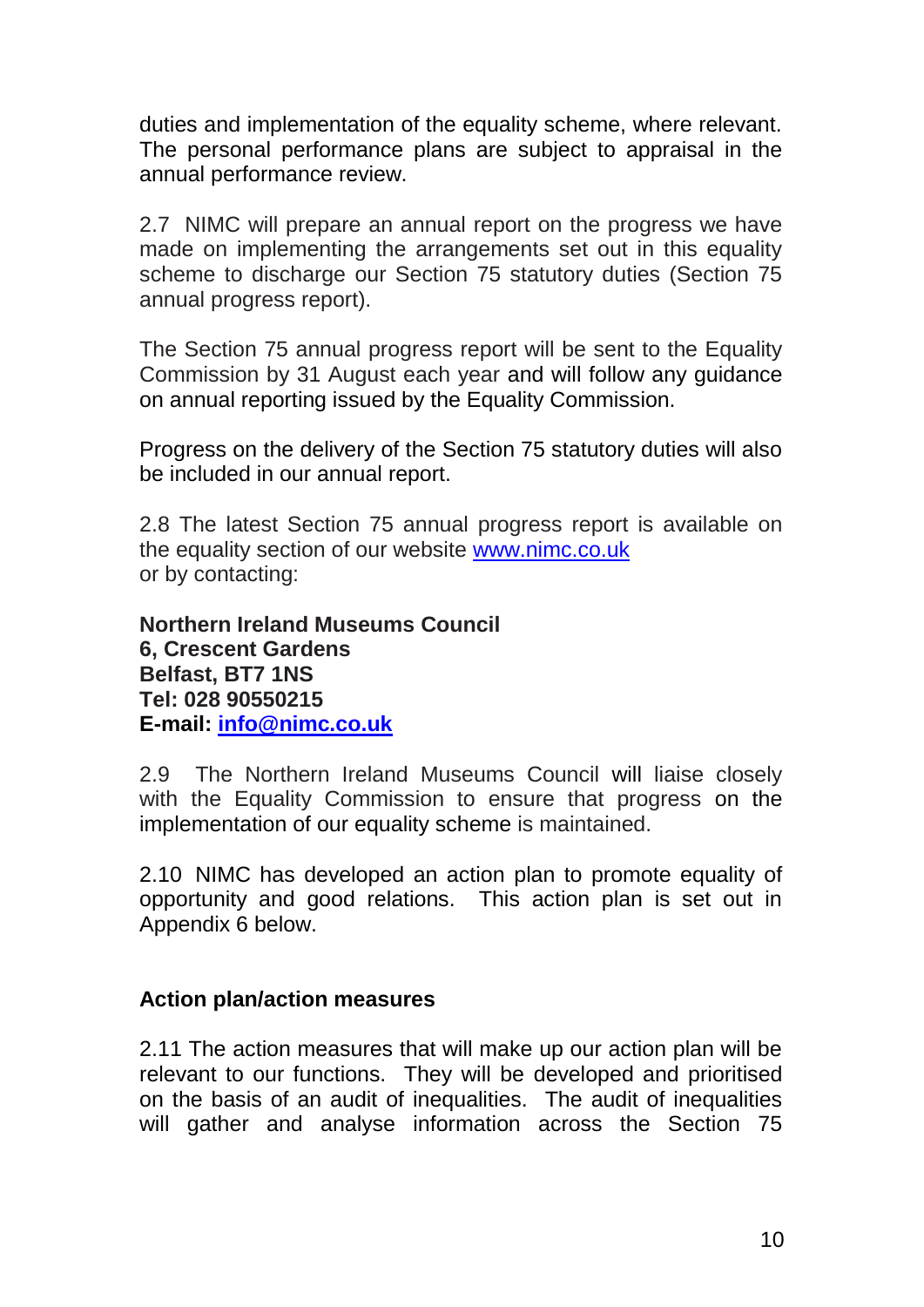categories<sup>4</sup> to identify the inequalities that exist for our service users and those affected by our policies<sup>5</sup>.

2.12 Action measures will be specific, measurable, linked to achievable outcomes, realistic and time bound. Action measures will include performance indicators and timescales for their achievement.

2.13 We will develop any action plans for a period of between one and five years in order to align them with our corporate and business planning cycles.

2.14 We will seek input from our stakeholders and consult on our action plan before we send it to the Equality Commission.

2.15 We will monitor our progress on the delivery of our action measures annually and update the action plan as necessary to ensure that it remains effective and relevant to our functions and work.

2.16 NIMC will inform the Commission of any changes or amendments to our action plan and will also include this information in our Section 75 annual progress report to the Commission. Our Section 75 annual progress report will incorporate information on progress we have made in implementing our action plans/action measures.

2.17 When finalised, our action plan will be available on the Equality Section of our website at [www.nimc.co.uk](http://www.nimc.co.uk/)

If you require it in an alternative format please contact us using the details provided.

<sup>4</sup> See section 1.1 of this equality scheme for a list of these categories.

 $5$  See section 4.1 of this equality scheme for a definition of policies.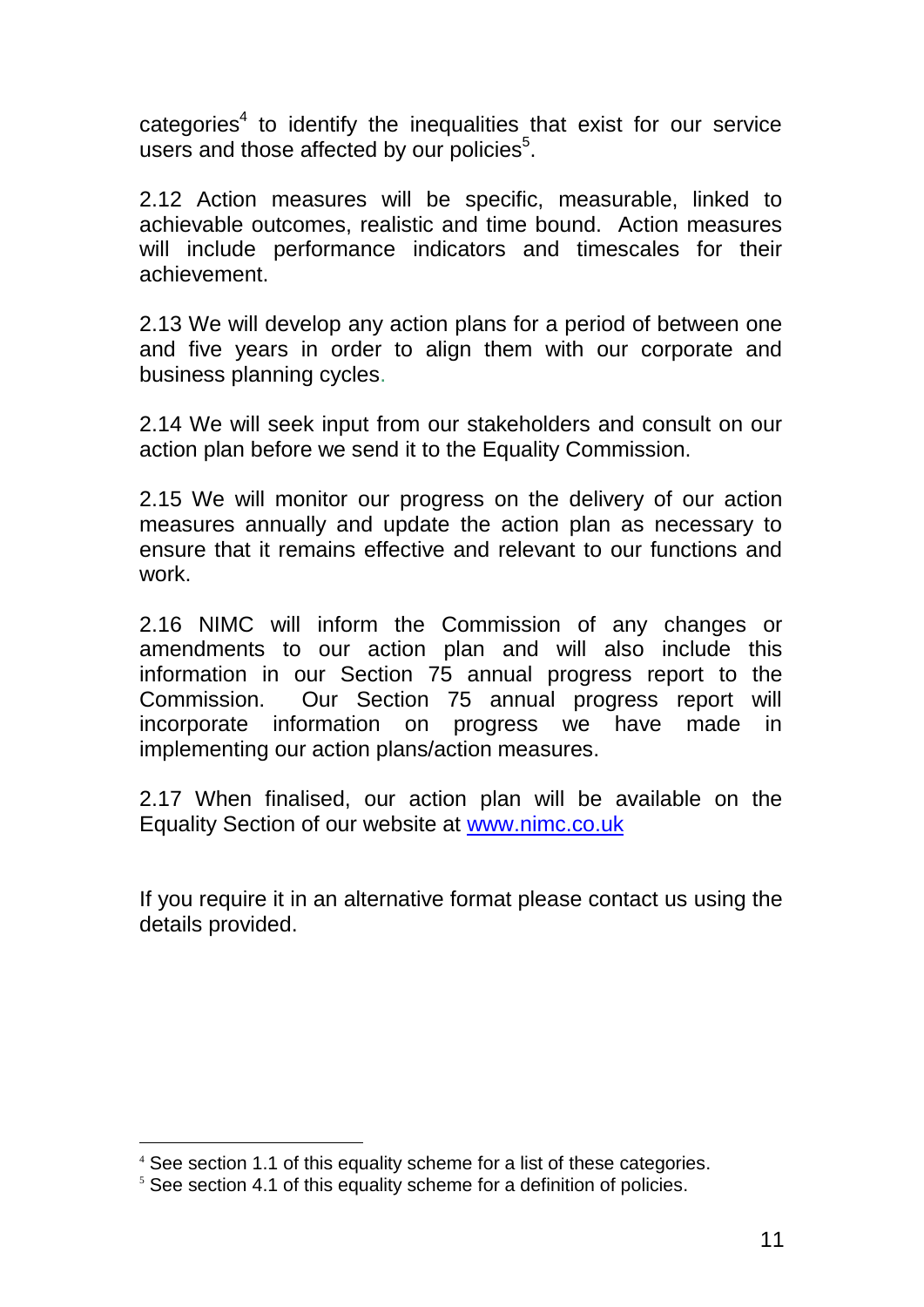## **Chapter 3 Our arrangements for consulting**

(Schedule  $9$  4. (2) (a)) - on matters to which a duty (S75 (1) or (2)) is likely to be relevant (including details of the persons to be consulted).

(Schedule 9 4. (2) (b)) on the likely impact of policies adopted or proposed to be adopted by us on the promotion of equality of opportunity.

3.1 We recognise the importance of consultation in all aspects of the implementation of our statutory equality duties. We will consult on our equality scheme, action measures, equality impact assessments and other matters relevant to the Section 75 statutory duties.

3.2 We are committed to carrying out consultation in accordance with the following principles (as contained in the Equality Commission's guidance *'Section 75 of the Northern Ireland Act 1998 – A Guide for Public Authorities (April 2010)'*):

3.2.1 All consultations will seek the views of those directly affected by the matter/policy, whether or not they have a direct economic or personal interest. They may include bodies such as the Equality Commission, representative groups of Section 75 categories, other public authorities, voluntary and community groups, our staff and, where appropriate their trades unions, and such other groups who have a legitimate interest in the matter, whether or not they have a direct economic or personal interest.

Initially all consultees (see Appendix 3), as a matter of course, will be notified (by email or post) of the matter/policy being consulted upon to ensure they are aware of all consultations. Thereafter, to ensure the most effective use of our and our consultees' resources, we will take a targeted approach to consultation for those consultees that may have a particular interest in the matter/policy being consulted upon and to whom the matter/policy is of particular relevance. This may include for example regional or local consultations, sectoral or thematic consultation etc.

3.2.2 Consultation with all stakeholders will begin as early as possible. We will engage with affected individuals and representative groups to identify how best to consult or engage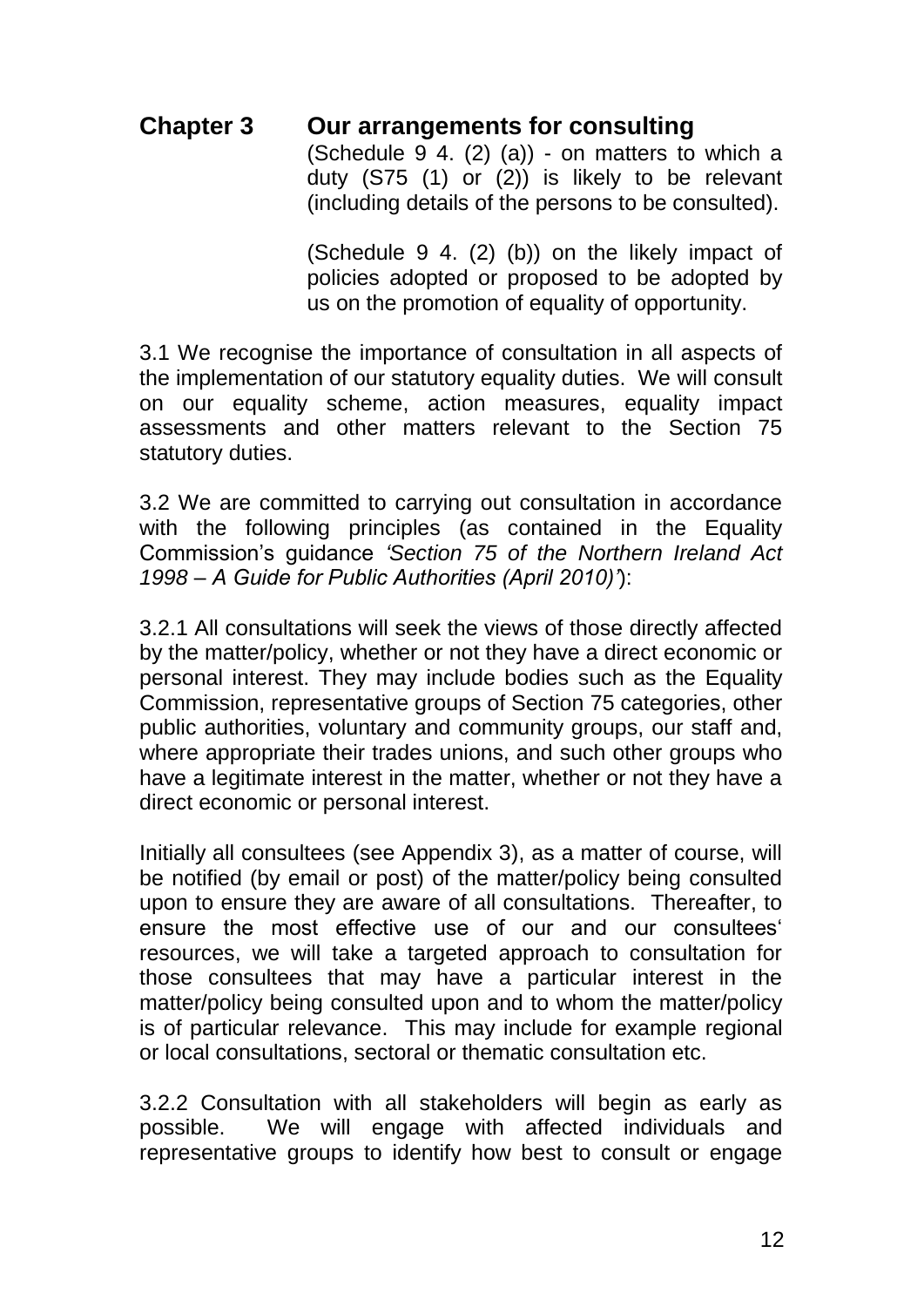with them. We will ask our consultees what their preferred consultation methods are and will give consideration to these.

We may develop other additional methods of consultation more appropriate to key stakeholders and the matter being consulted upon.

Methods of consultation could include:

- face-to-face meetings;
- focus groups;
- written documents with the opportunity to comment in writing;
- questionnaires;

- information/notification by email with an opportunity to opt in/opt out of the consultation;
- internet discussions; or
- telephone consultations.

This list is not exhaustive and we may develop other additional methods of consultation more appropriate to key stakeholders and the matter being consulted upon.

3.2.3 We will consider the accessibility and format of every method of consultation we use in order to remove barriers to the consultation process. Specific consideration will be given as to how best to communicate with children and young people, people with disabilities (in particular people with learning disabilities) and minority ethnic communities. We take account of existing and developing good practice, including the Equality Commission's guidance *Let's Talk Let's Listen – Guidance for public authorities on consulting and involving children and young people (2008)*.

Information will be made available, on request, in alternative formats<sup>6</sup>, in a timely manner. We will ensure that such consultees have sufficient time to respond.

3.2.4 NIMC will ensure that specific training is available to those facilitating consultations to ensure that they have the necessary skills to communicate effectively with consultees.

<sup>&</sup>lt;sup>6</sup> See Chapter 6 of our equality scheme for further information on alternative formats of information we provide.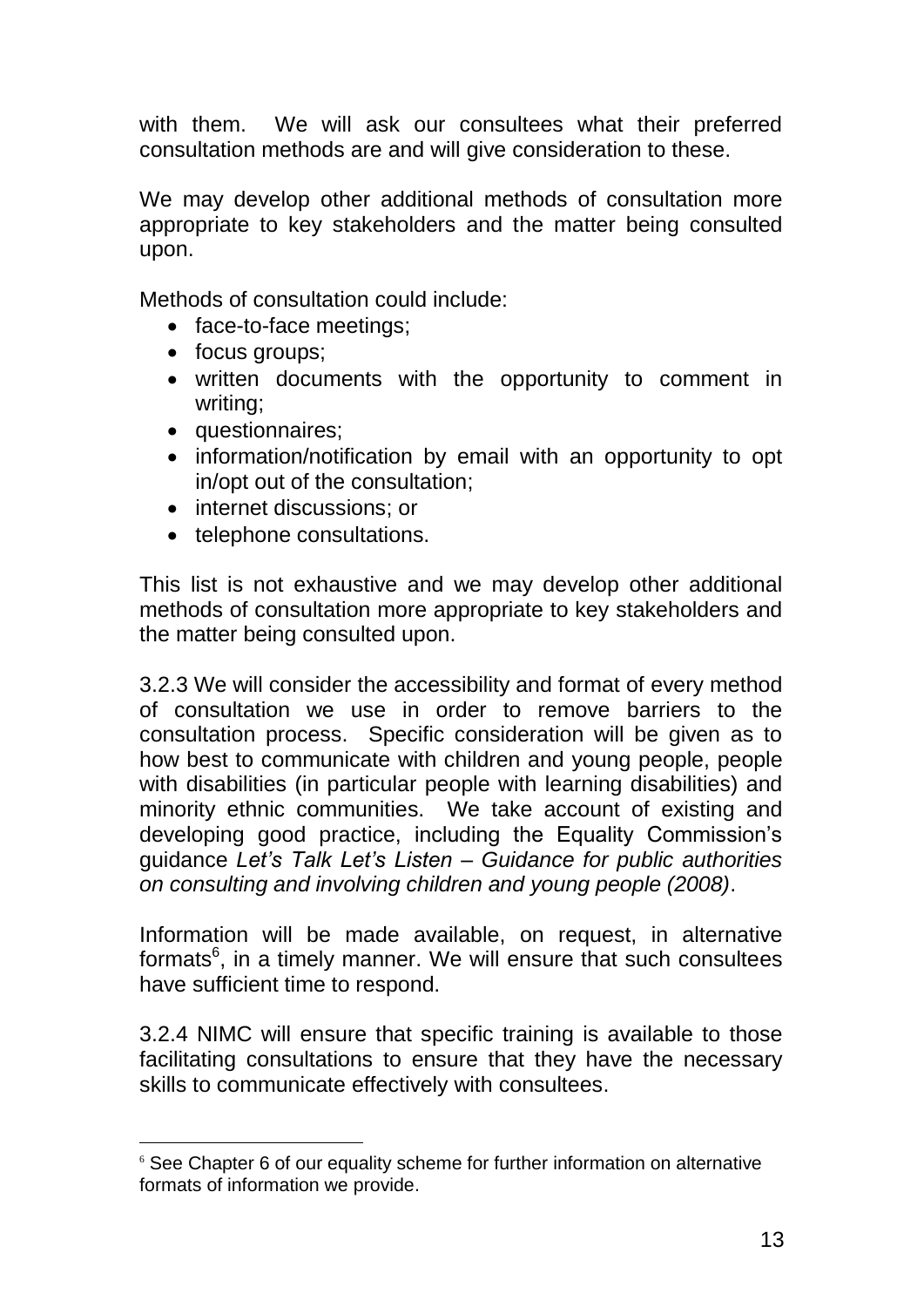3.2.5 To ensure effective consultation with consultees<sup>7</sup> on Section 75 matters, we will develop a programme of awareness raising on the Section 75 statutory duties and the commitments in our equality scheme by undertaking the awareness raising and training arrangements as set out in Chapter 5.

3.2.6 The consultation period lasts for a minimum of twelve weeks to allow adequate time for groups to consult amongst themselves as part of the process of forming a view. However, in exceptional circumstances when this timescale is not feasible (for example implementing EU Directives or UK wide legislation, meeting Health and Safety requirements, addressing urgent public health matters or complying with Court judgements), we may shorten timescales to eight weeks or less before the policy is implemented. We may continue consultation thereafter and will review the policy as part of our monitoring commitments<sup>8</sup>.

Where, under these exceptional circumstances, we must implement a policy immediately, as it is beyond our authority's control, we may consult after implementation of the policy, in order to ensure that any impacts of the policy are considered.

3.2.7 If a consultation exercise is to take place over a period when consultees are less able to respond, for example, over the summer or Christmas break, or if the policy under consideration is particularly complex, we will give consideration to the feasibility of allowing a longer period for the consultation.

3.2.8 We are conscious of the fact that affected individuals and representative groups may have different needs. We will take appropriate measures to ensure full participation in any meetings that are held. We will consider, for example, the time of day, the appropriateness of the venue, in particular whether it can be accessed by those with disabilities, how the meeting is to be conducted, the use of appropriate language, the need for childcare or support for carers, and whether a signer and/or interpreter is necessary.

3.2.9 We will make all relevant information available to consultees in appropriate formats to ensure meaningful consultation. This

<sup>7</sup> Please see Appendix 3 for a list of our consultees

<sup>&</sup>lt;sup>8</sup> Please see below at 4.27 to 4.31 for details on monitoring.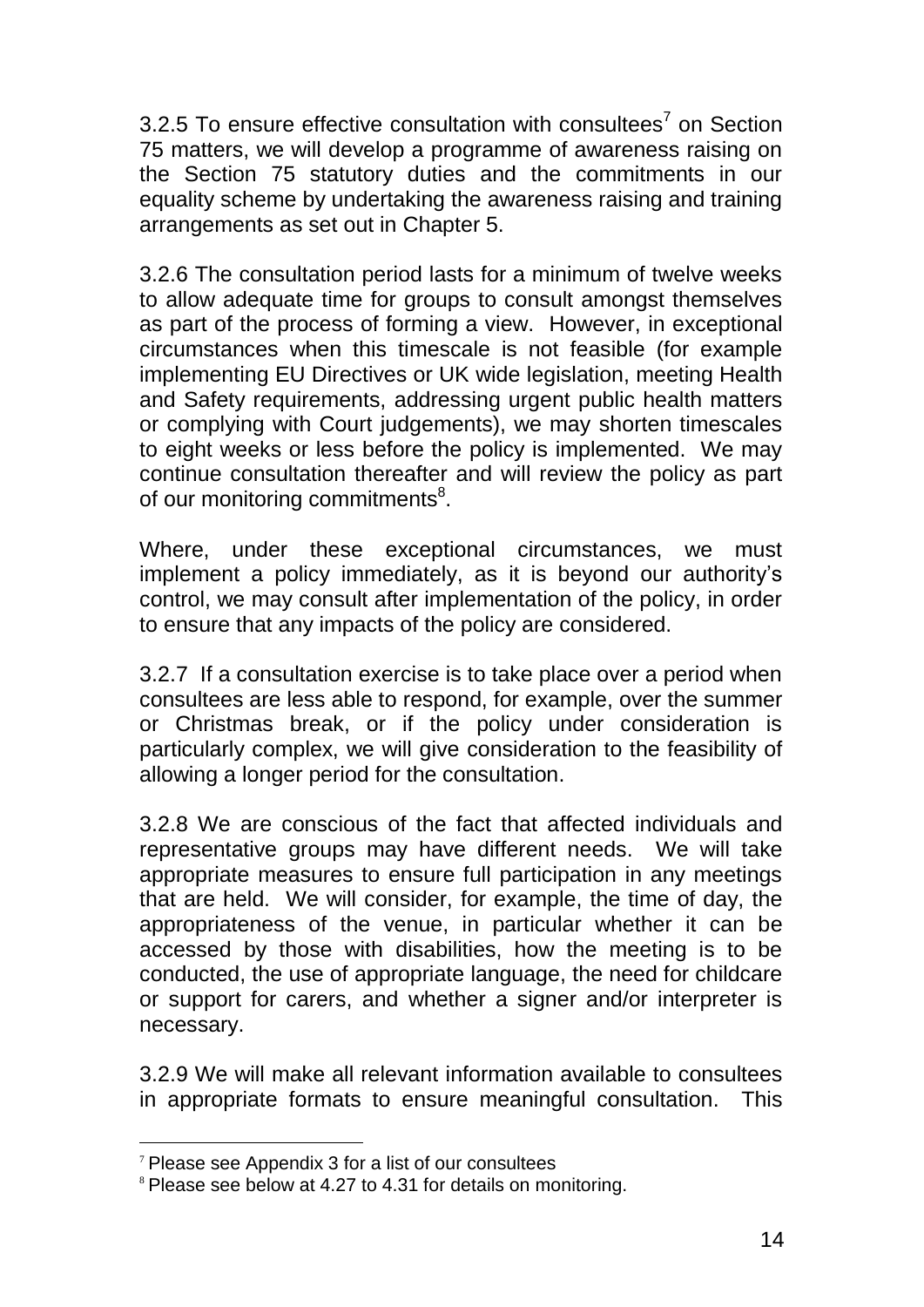includes detailed information on the policy proposal being consulted upon and any relevant quantitative and qualitative data.

3.2.10 In making any decision with respect to a policy adopted or proposed to be adopted, we take into account any assessment and consultation carried out in relation to the policy.

3.2.11 We will provide feedback to consultees in a timely manner. A feedback report is prepared which includes summary information on the policy consulted upon, a summary of consultees' comments and a summary of our consideration of and response to consultees' input. The feedback is provided in formats suitable to consultees. (Please see also 6.3)

3.3 A list of our consultees is included in this equality scheme at Appendix 3. It can also be obtained from our website at

[www.nimc.co.uk](http://www.nimc.co.uk/)

or by contacting

**Northern Ireland Museums Council 6, Crescent Gardens Belfast, BT7 1NS Tel: 028 90550215 E-mail: [info@nimc.co.uk](mailto:info@nimc.co.uk)**

3.4 Our consultation list is not exhaustive and is reviewed on an annual basis to ensure it remains relevant to our functions and policies.

We welcome enquiries from any person/s or organisations wishing to be added to the list of consultees. Please contact NIMC to provide your contact details and have your areas of interest noted or have your name/details removed or amended. Please also inform us at this stage if you would like information sent to you in a particular format or language.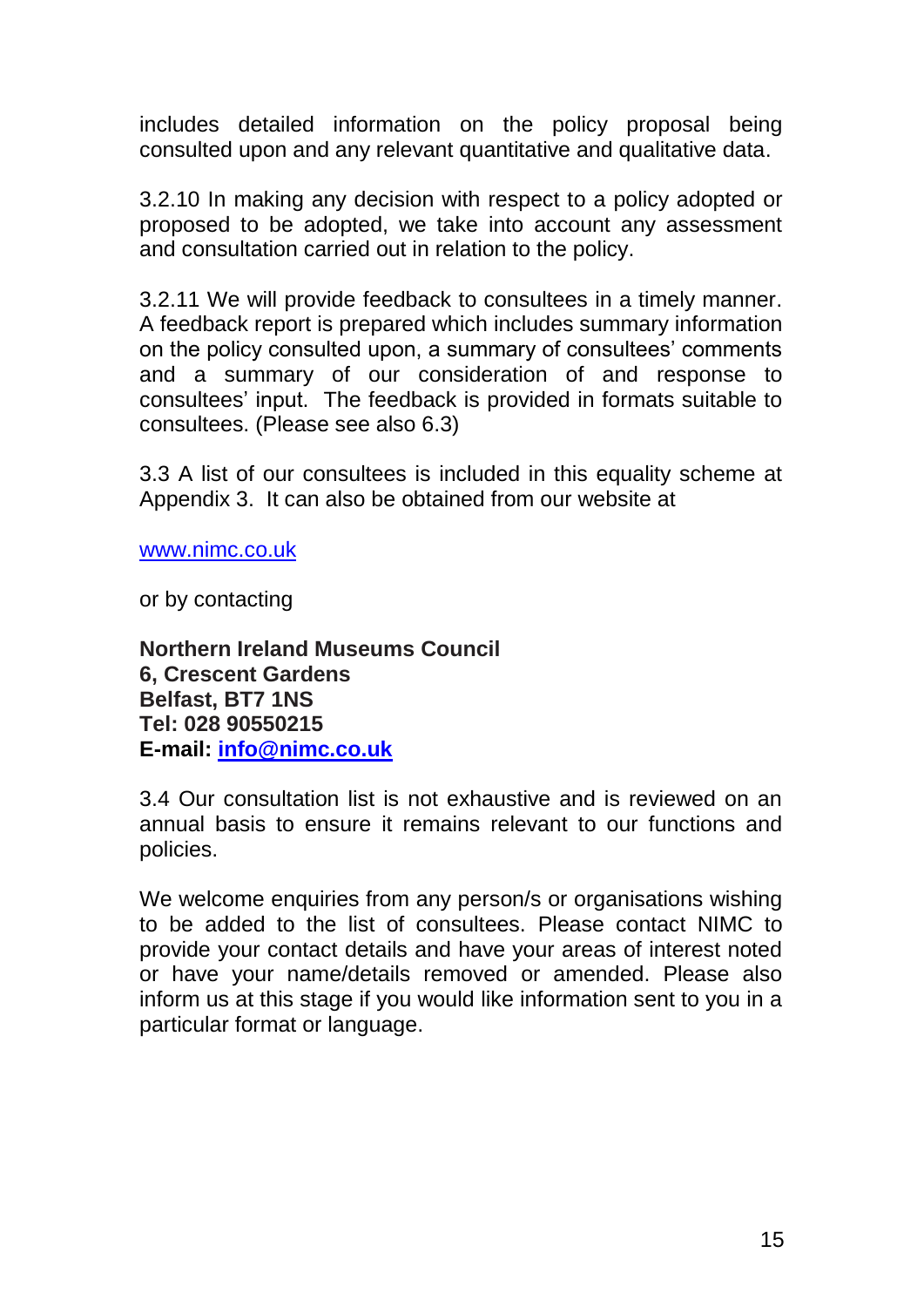## **Chapter 4 Our arrangements for assessing, monitoring and publishing the impact of policies** (Schedule 9 4. (2) (b); Schedule 9 4. (2) (c);

Schedule 9 4. (2) (d); Schedule 9 9. (1); Schedule 9 9.(2))

### **Our arrangements for assessing the likely impact of policies adopted or proposed to be adopted on the promotion of equality of opportunity** (Schedule 9 4. (2) (b))

4.1 In the context of Section 75, 'policy' is very broadly defined and it covers all the ways in which we carry out or propose to carry out our functions in relation to Northern Ireland. In respect of this equality scheme, the term policy is used for any (proposed/amended/existing) strategy, policy initiative or practice and/or decision, whether written or unwritten and irrespective of the label given to it, eg, 'draft', 'pilot', 'high level' or 'sectoral'.

4.2 In making any decision with respect to a policy adopted or proposed to be adopted, we take into account any assessment and consultation carried out in relation to the policy, as required by Schedule 9 9. (2) of the Northern Ireland Act 1998.

4.3 The Northern Ireland Museums Council uses the tools of **screening** and **equality impact assessment** to assess the likely impact of a policy on the promotion of equality of opportunity and good relations. In carrying out these assessments we will relate them to the intended outcomes of the policy in question and will also follow Equality Commission guidance:

- the guidance on screening, including the screening template, as detailed in the Commission's guidance *'Section 75 of the Northern Ireland Act 1998 – A Guide for Public Authorities (April 2010)'* and
- on undertaking an equality impact assessment as detailed in the Commission's guidance *'Practical guidance on equality impact assessment (February 2005)'.*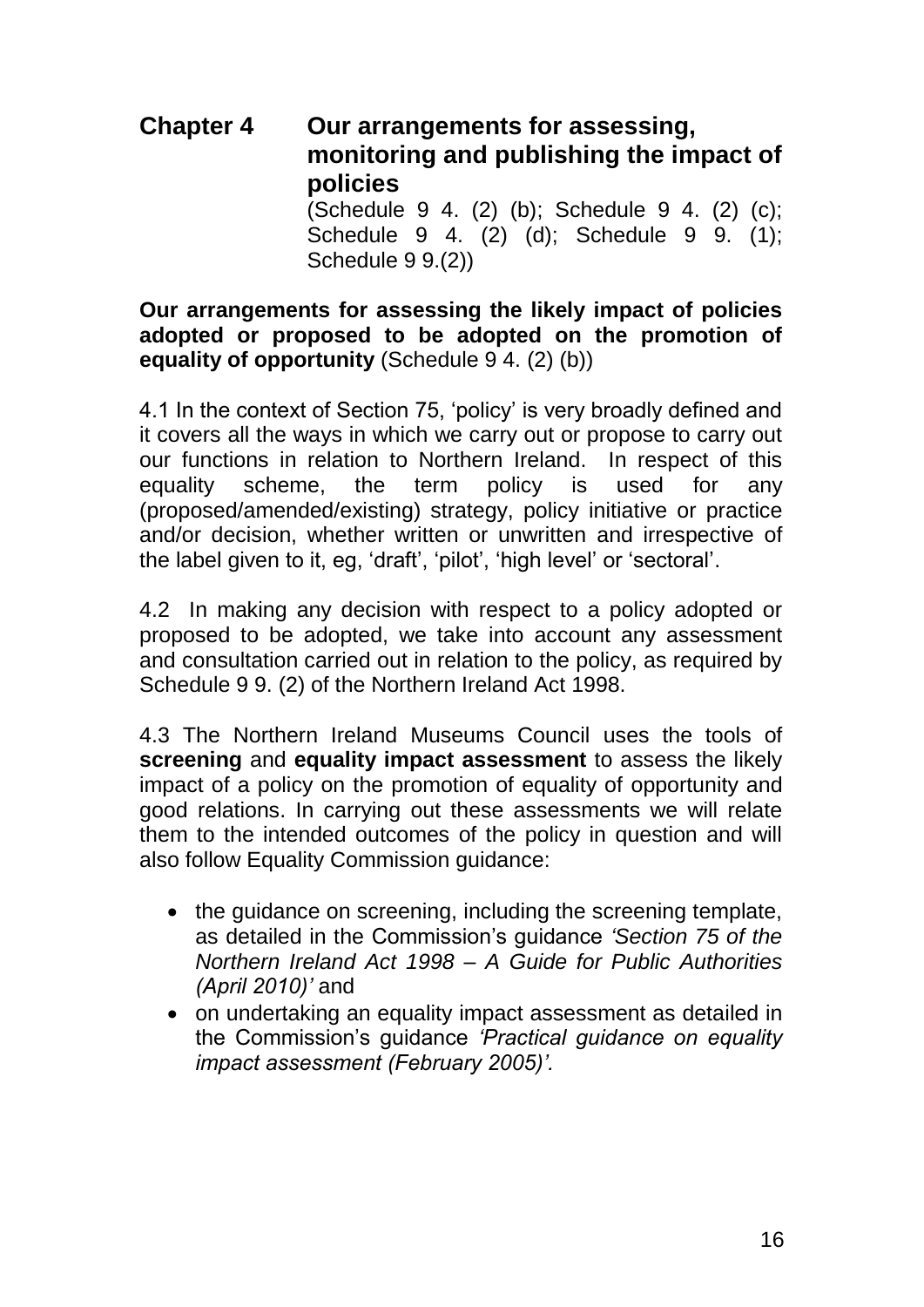## **Screening**

4.4 The purpose of screening is to identify those policies that are likely to have an impact on equality of opportunity and/or good relations.

4.5 Screening is completed at the earliest opportunity in the policy development/review process. Policies which we propose to adopt will be subject to screening prior to implementation. For more detailed strategies or policies that are to be put in place through a series of stages, we will screen at appropriate stages during implementation.

4.6 The lead role in the screening of a policy is taken by the policy decision maker who has the authority to make changes to that policy. However, screening will also involve other relevant team members, for example, equality specialists, those who implement the policy and staff members from other relevant work areas. Where possible we will include key stakeholders in the screening process.

4.7 The following questions are applied to all our policies as part of the screening process:

- What is the likely impact on equality of opportunity for those affected by this policy, for each of the Section 75 equality categories? (minor/major/none)
- Are there opportunities to better promote equality of opportunity for people within the Section 75 equality categories?
- To what extent is the policy likely to impact on good relations between people of a different religious belief, political opinion or racial group? (minor/major/none)
- Are there opportunities to better promote good relations between people of a different religious belief, political opinion or racial group?

4.8 In order to answer the screening questions, we gather relevant information and data, both qualitative and quantitative. In taking this evidence into account we consider the different needs,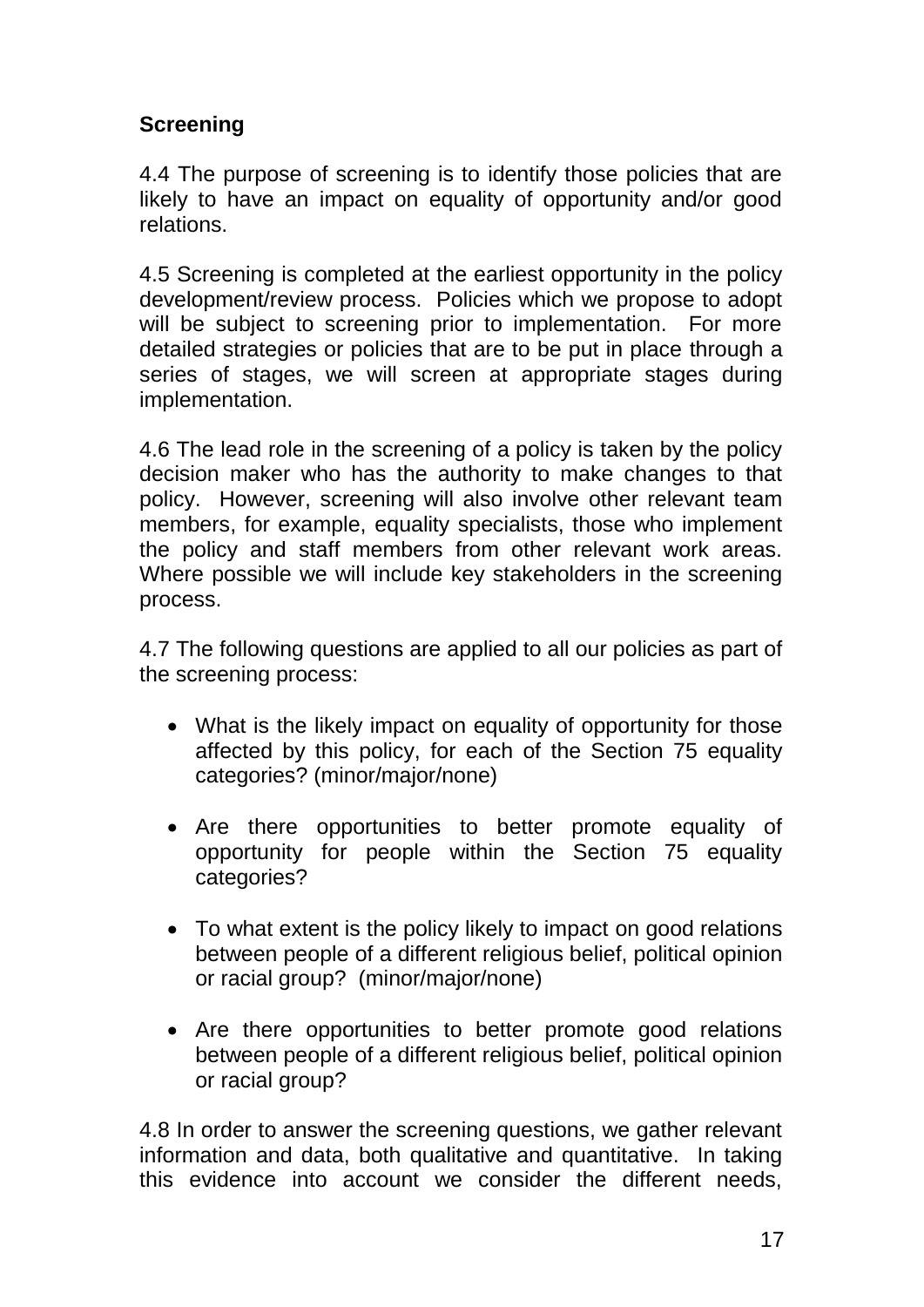experiences and priorities for each of the Section 75 equality categories. Any screening decision will be informed by this evidence.

4.9 Completion of screening, taking into account our consideration of the answers to all four screening questions set out in 4.7 above, will lead to one of the following three outcomes:

- 1. the policy has been 'screened in' for equality impact assessment.
- 2. the policy has been 'screened out' with mitigation<sup>9</sup> or an alternative policy proposed to be adopted.
- 3. the policy has been 'screened out' without mitigation or an alternative policy proposed to be adopted.

4.10 If our screening concludes that the likely impact of a policy is 'minor' in respect of one, or more, of the equality of opportunity and/or good relations categories, we may on occasion decide to proceed with an equality impact assessment, depending on the policy. If an EQIA is not to be conducted we will nonetheless consider measures that might mitigate the policy impact as well as alternative policies that might better achieve the promotion of equality of opportunity and/or good relations.

Where we mitigate we will outline in our screening template the reasons to support this decision together with the proposed changes, amendments or alternative policy.

This screening decision will be 'signed off' by the appropriate policy lead within NIMC.

4.11 If our screening concludes that the likely impact of a policy is 'major' in respect of one, or more, of the equality of opportunity and/or good relations categories, we will normally subject the policy to an equality impact assessment. This screening decision will be 'signed off' by the appropriate policy lead within the Council.

l

 $9$  Mitigation – Where an assessment (screening in this case) reveals that a particular policy has an adverse impact on equality of opportunity and / or good relations, a public authority must consider ways of delivering the policy outcomes which have a less adverse effect on the relevant Section 75 categories.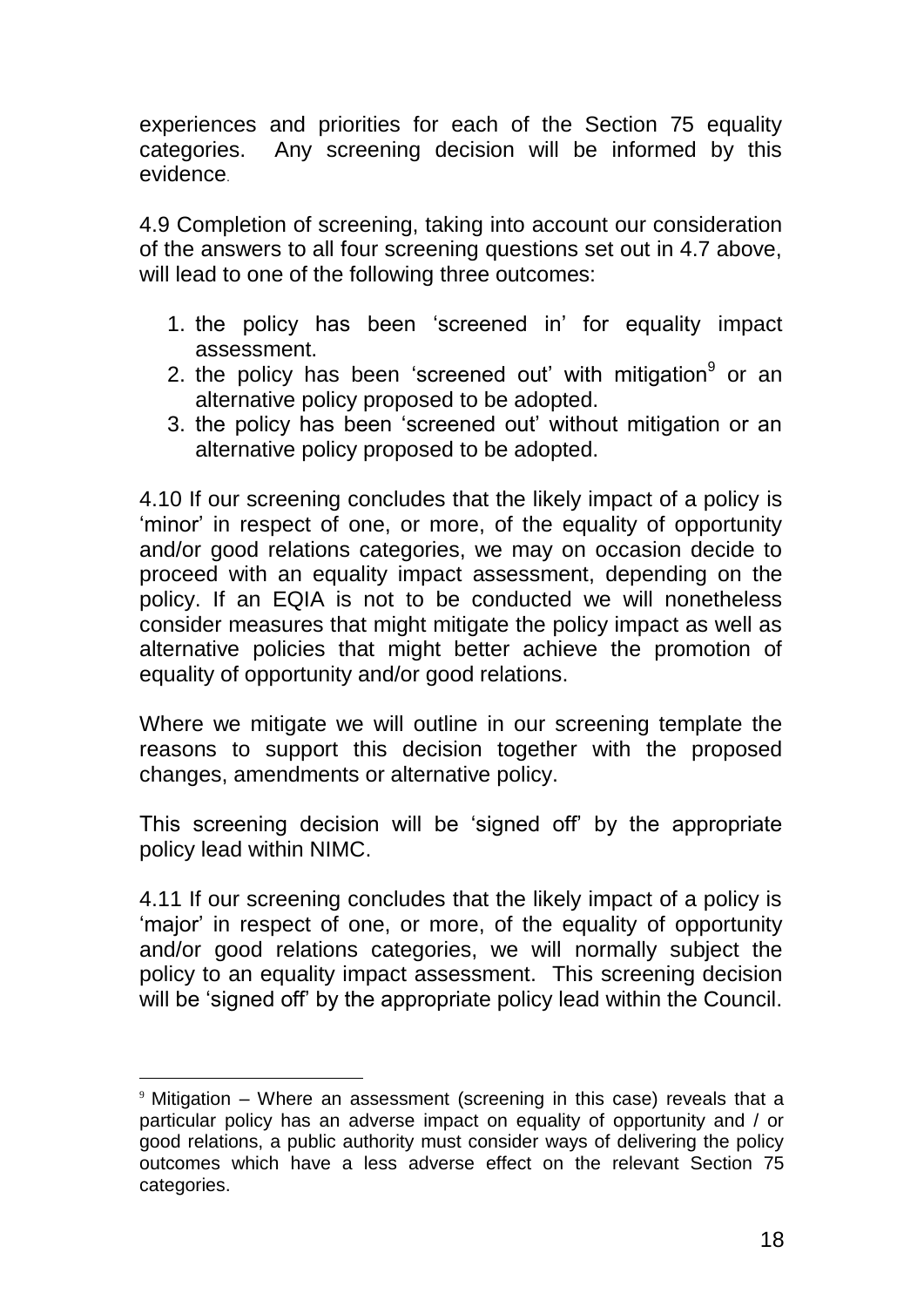4.12 If our screening concludes that the likely impact of a policy is 'none', in respect of all of the equality of opportunity and/or good relations categories, we may decide to screen the policy out. If a policy is 'screened out' as having no relevance to equality of opportunity or good relations, we will give details of the reasons for the decision taken. This screening decision will be 'signed off' by the appropriate policy lead within NIMC.

4.13 As soon as possible following the completion of the screening process, the screening template, signed off and approved by the senior manager responsible for the policy, will be made available on our website

www.nimc.co.uk

and on request by contacting.

**Northern Ireland Museums Council 6, Crescent Gardens Belfast, BT7 1NS Tel: 028 90550215 E-mail: [info@nimc.co.uk](mailto:info@nimc.co.uk)**

4.14 If a consultee, including the Equality Commission, raises a concern about a screening decision based on supporting evidence, we will review the screening decision.

4.15 Our screening reports will be published quarterly [see below at 4.20 - 4.22 and 4.23 for details].

#### **Equality Impact Assessment**

4.16 An equality impact assessment (EQIA) is a thorough and systematic analysis of a policy, whether that policy is formal or informal, and irrespective of the scope of that policy. The primary function of an EQIA is to determine the extent of any impact of a policy upon the Section 75 categories and to determine if the impact is an adverse one. It is also an opportunity to demonstrate the likely positive outcomes of a policy and to seek ways to more effectively promote equality of opportunity and good relations.

4.17 Once a policy is screened and screening has identified that an equality impact assessment is necessary, we will carry out the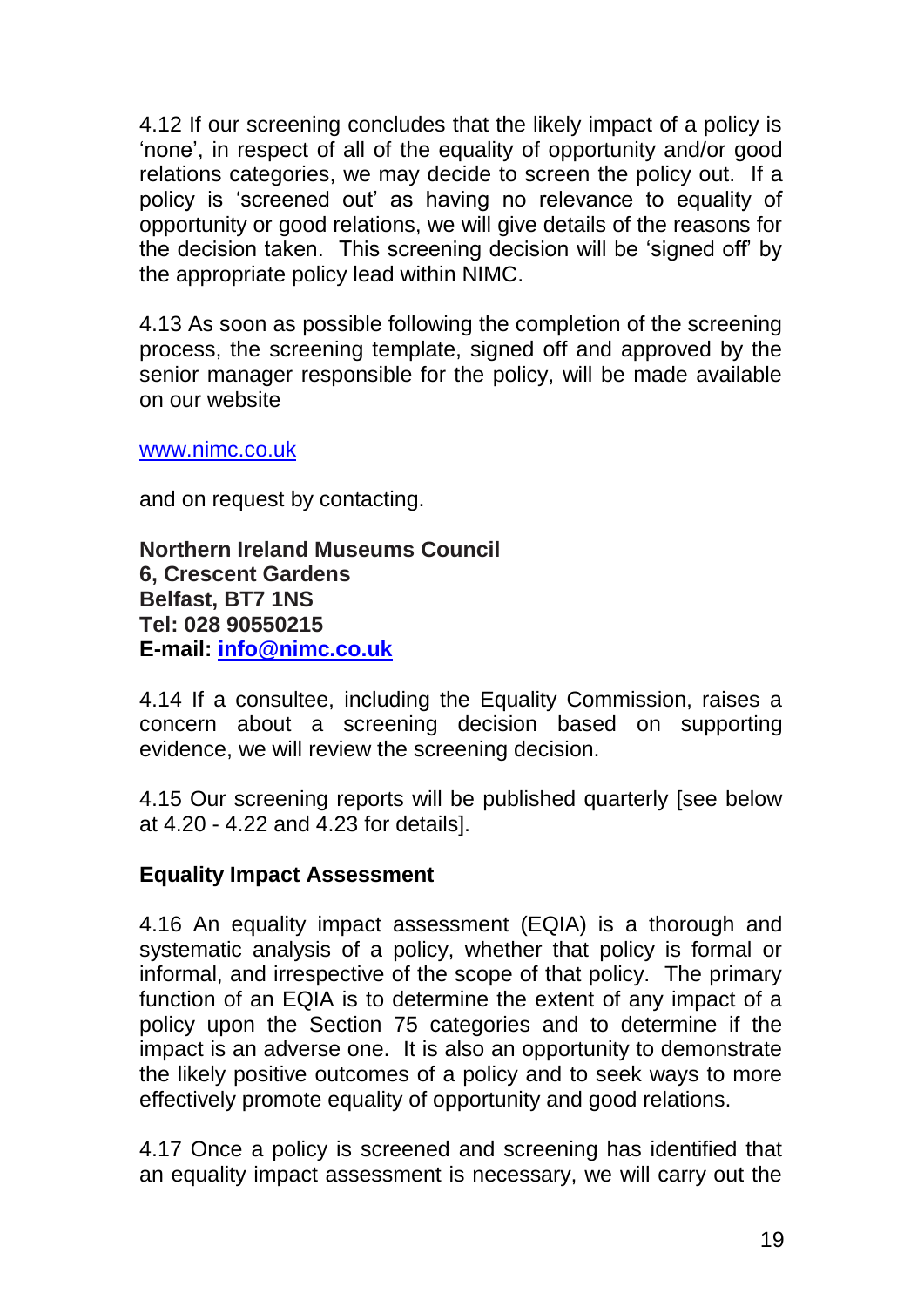EQIA in accordance with Equality Commission guidance. The equality impact assessment will be carried out as part of the policy development process, before the policy is implemented.

4.18 Any equality impact assessment will be subject to consultation at the appropriate stage(s). (For details see above Chapter 3 "Our Arrangements for Consulting").

**Our arrangements for publishing the results of the assessments of the likely impact of policies we have adopted or propose to adopt on the promotion of equality of opportunity**

(Schedule 9 4. (2) (d); Schedule 9 9. (1))

4.19 We make publicly available the results of our assessments (screening and EQIA) of the likely impact of our policies on the promotion of equality of opportunity and good relations.

## **What we publish**

4.20 Screening reports

These are published quarterly. Screening reports detail:

- All policies screened by the NIMC over the three month period.
- A statement of the aim(s) of the policy/policies to which the assessment relates.
- A brief description of the policy.
- Consideration given to measures which might mitigate any adverse impact.
- Consideration given to alternative policies which might better achieve the promotion of equality of opportunity
- Screening outcome, i.e.:
	- $\triangleright$  whether the policy has been 'screened in' for equality impact assessment.
	- $\triangleright$  whether the policy has been 'screened out' with mitigation or an alternative policy proposed to be adopted.
	- $\triangleright$  whether the policy has been 'screened out' without mitigation or an alternative policy proposed to be adopted.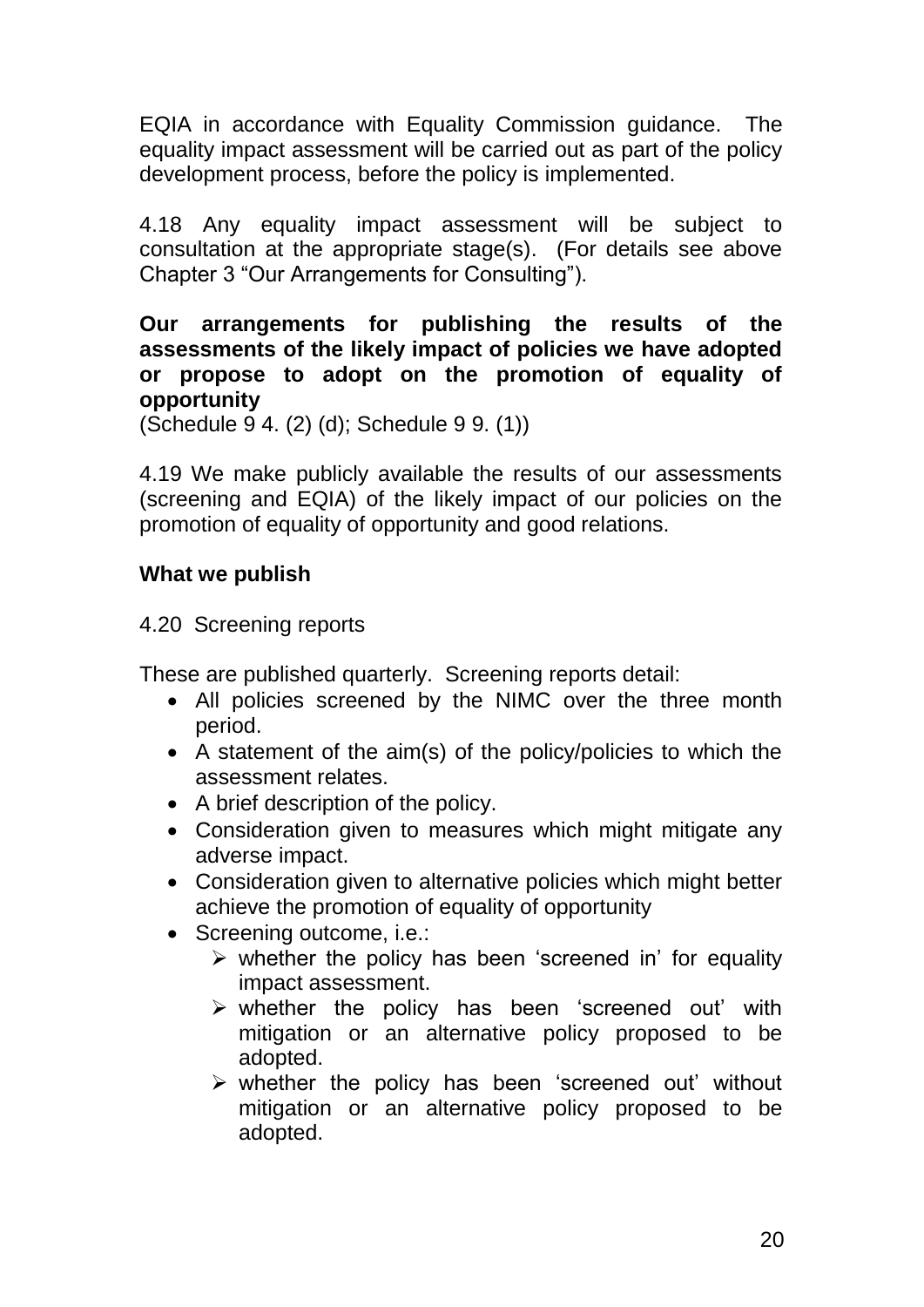- Where applicable, a timetable for conducting equality impact assessments
- A link to the completed screening template(s) on our website
- 4.21 Screening templates

For details on the availability of our screening templates please refer to 4.13.

### 4.22 Equality impact assessments

EQIA reports are published once the impact assessment has been completed. These reports include:

- A statement of the aim of the policy assessed.
- Information and data collected.
- Details of the assessment of impact(s).
- Consideration given to measures which might mitigate any adverse impact.
- Consideration given to alternative policies which might better achieve the promotion of equality of opportunity.
- Consultation responses.
- The decision taken.
- Future monitoring plans.

### **How we publish the information**

4.23 All information we publish is accessible and can be made available in alternative formats on request. Please see 6.3 below.

### **Where we publish the information**

4.24 The results of our assessments (screening reports and completed templates, the results of equality impact assessments) are available on our website

[www.nimc.co.uk](http://www.nimc.co.uk/)

and also by contacting: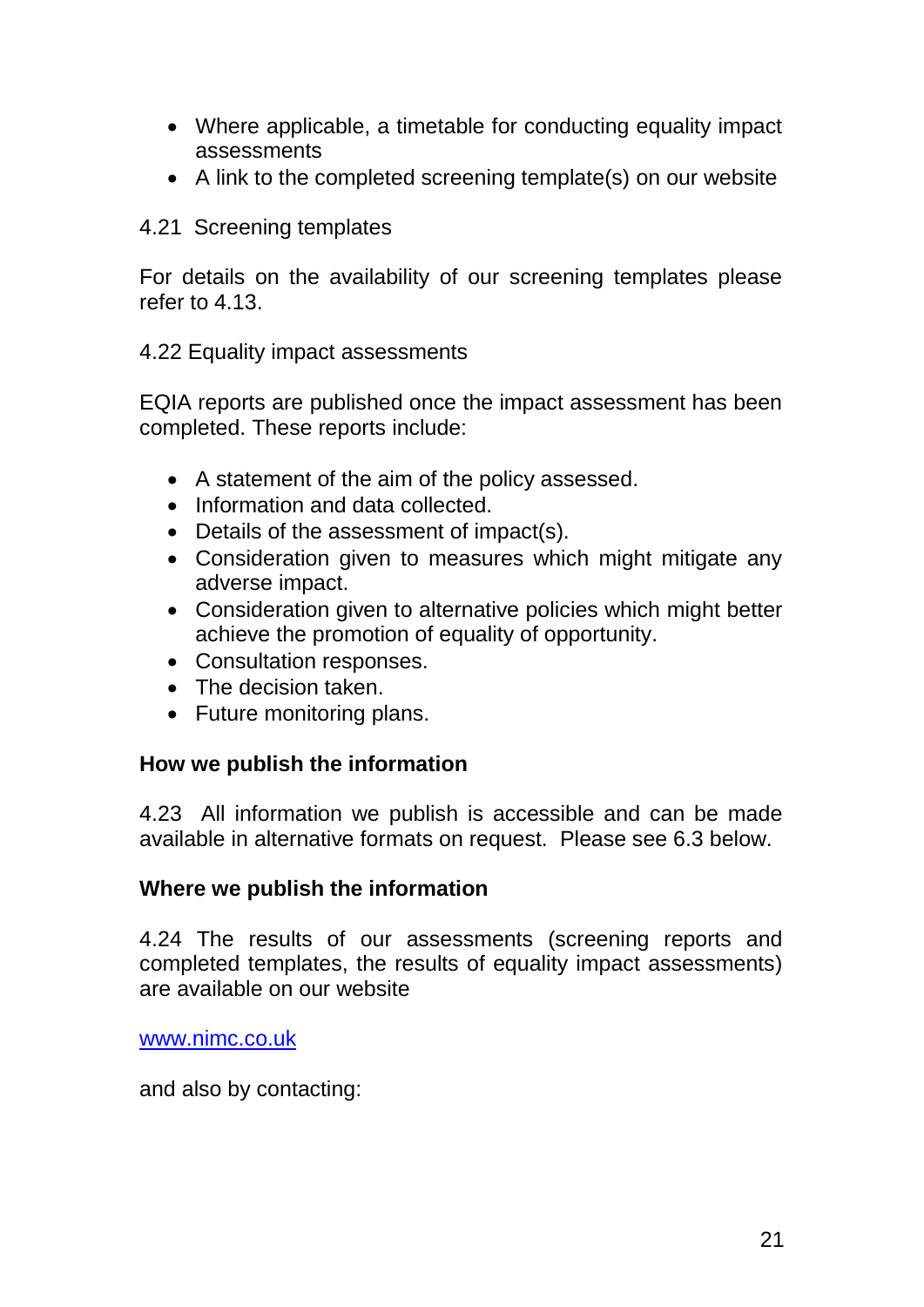**Northern Ireland Museums Council 6, Crescent Gardens Belfast, BT7 1NS Tel: 028 90550215 E-mail: [info@nimc.co.uk](mailto:info@nimc.co.uk)**

4.25 In addition to the above, screening reports (electronic link or hard copy on request if more suitable for recipients) which include all policies screened over a 3 month period is also sent directly to all consultees on a quarterly basis.

4.26 We will inform the general public about the availability of this material through communications such as press releases where appropriate.

### **Our arrangements for monitoring any adverse impact of policies we have adopted on equality of opportunity** (Schedule 9 4. (2) (c))

4.27 Monitoring can assist us to deliver better public services and continuous improvements. Monitoring Section 75 information involves the processing of sensitive personal data (data relating to the racial or ethnic origin of individuals, sexual orientation, political opinion, religious belief, etc). In order to carry out monitoring in a confidential and effective manner, NIMC follows guidance from the Office of the Information Commissioner and the Equality Commission.

4.28 We monitor any adverse impact on the promotion of equality of opportunity of policies we have adopted. We are also committed to monitoring more broadly to identify opportunities to better promote equality of opportunity and good relations in line with Equality Commission guidance.

4.29 The systems we have established to monitor the impact of policies and identify opportunities to better promote equality of opportunity and good relations are:

 The collection, collation and analysis of existing relevant primary quantitative and qualitative data across the nine equality categories on an ongoing basis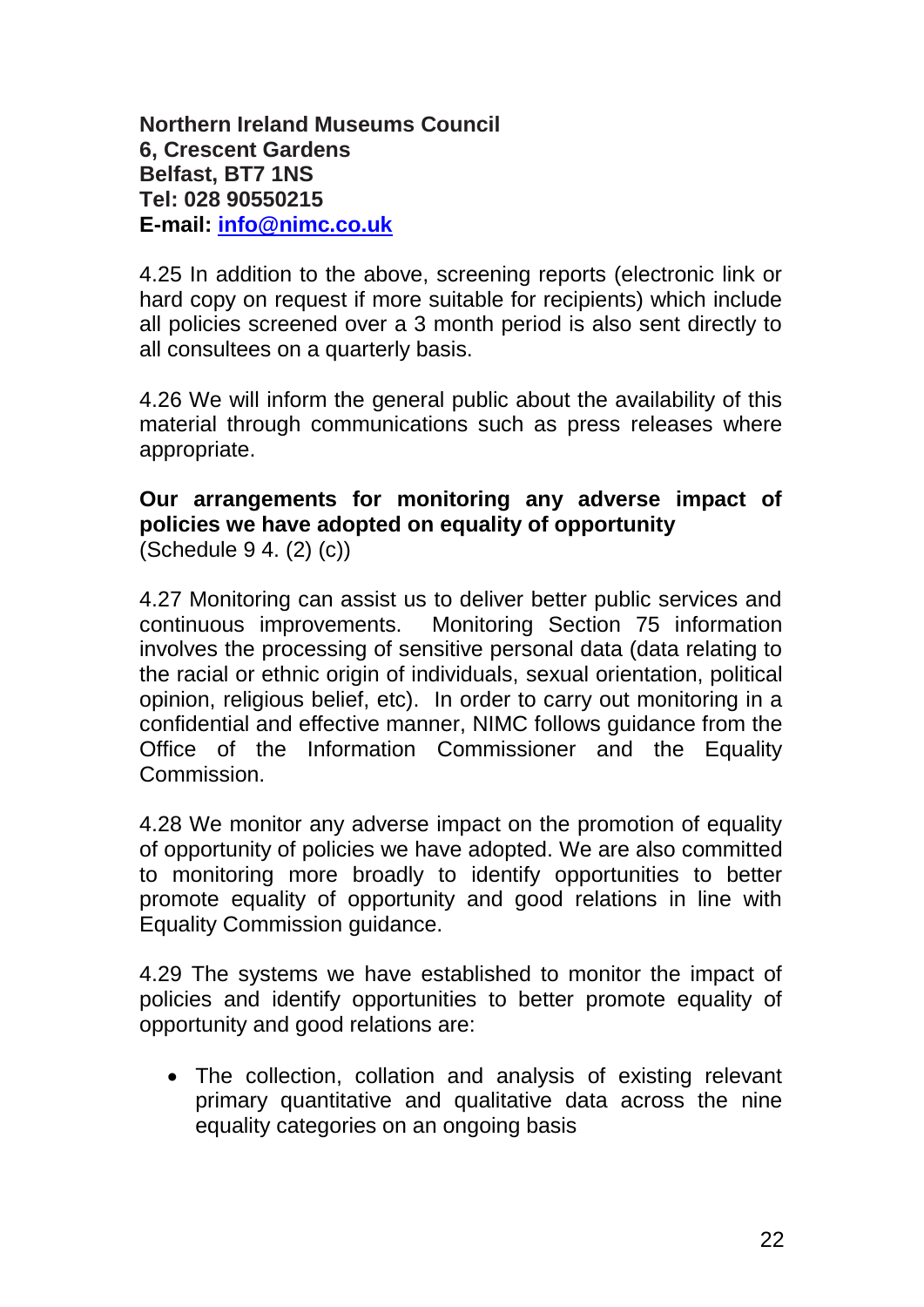- The collection, collation and analysis of existing relevant secondary quantitative and qualitative data across the nine equality categories on an ongoing basis
- An audit of existing information systems within one year of approval of this equality scheme, to identify the extent of current monitoring and consider action to address any gaps in order to have the necessary information on which to base decisions
- Undertaking or commissioning new data if necessary.

4.30 If over a two year period monitoring and evaluation show that a policy results in greater adverse impact than predicted, or if opportunities arise which would allow for greater equality of opportunity to be promoted, we will ensure that the policy is reviewed to achieve better outcomes for relevant equality groups.

4.31 We review our EQIA monitoring information on an annual basis. Other monitoring information is reviewed on an ongoing basis.

**Our arrangements for publishing the results of our monitoring** (Schedule 9 4. (2) (d))

4.32 Schedule 9 4. (2) (d) requires us to publish the results of the monitoring of adverse impacts of policies we have adopted. However, we are committed to monitoring more broadly and the results of our policy monitoring are published as follows:

4.33 EQIA monitoring information is published as part of our Section 75 annual progress report [see 2.7]

4.34 The Section 75 annual progress report will be made available on our website and hard copies will be provided on request

4.35 All information published is accessible and can be made available in alternative formats on request. Please see below at 6.3 for details.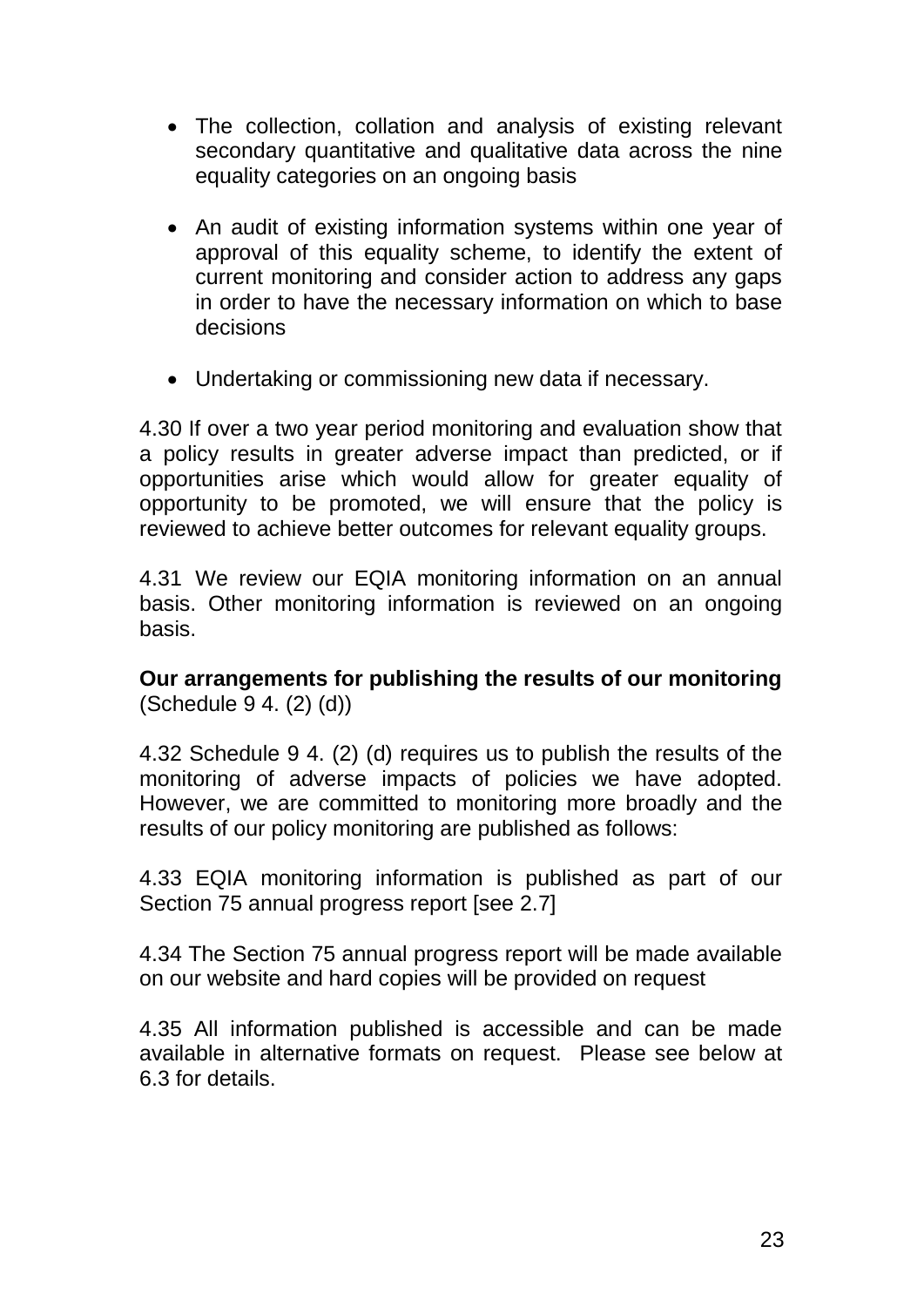# **Chapter 5 Staff training**

(Schedule 9 4.(2) (e))

#### **Commitment to staff training**

5.1 We recognise that awareness raising and training play a crucial role in the effective implementation of our Section 75 duties.

5.2 Our Director wishes to positively communicate the commitment of NIMC to the Section 75 statutory duties, both internally and externally.

To this end we have introduced an effective communication and training programme for all staff and will ensure that our commitment to the Section 75 statutory duties is made clear in all relevant publications.

### **Training objectives**

5.3. NIMC will draw up a detailed training plan for its staff which will aim to achieve the following objectives.

- to raise awareness of the provisions of Section 75 of the Northern Ireland Act, our equality scheme commitments and the particular issues likely to affect people across the range of Section 75 categories to ensure that our staff fully understand their role in implementing the scheme.
- to provide those staff involved in the assessment of policies (screening and EQIA) with the necessary skills and knowledge to do this work effectively.
- to provide those staff who deal with complaints in relation to compliance with our equality scheme with the necessary skills and knowledge to investigate and monitor complaints effectively.
- to provide those staff involved in consultation processes with the necessary skills and knowledge to do this work effectively.
- to provide those staff involved in the implementation and monitoring of the effective implementation of the DCAL equality scheme with the necessary skills and knowledge to do this work effectively.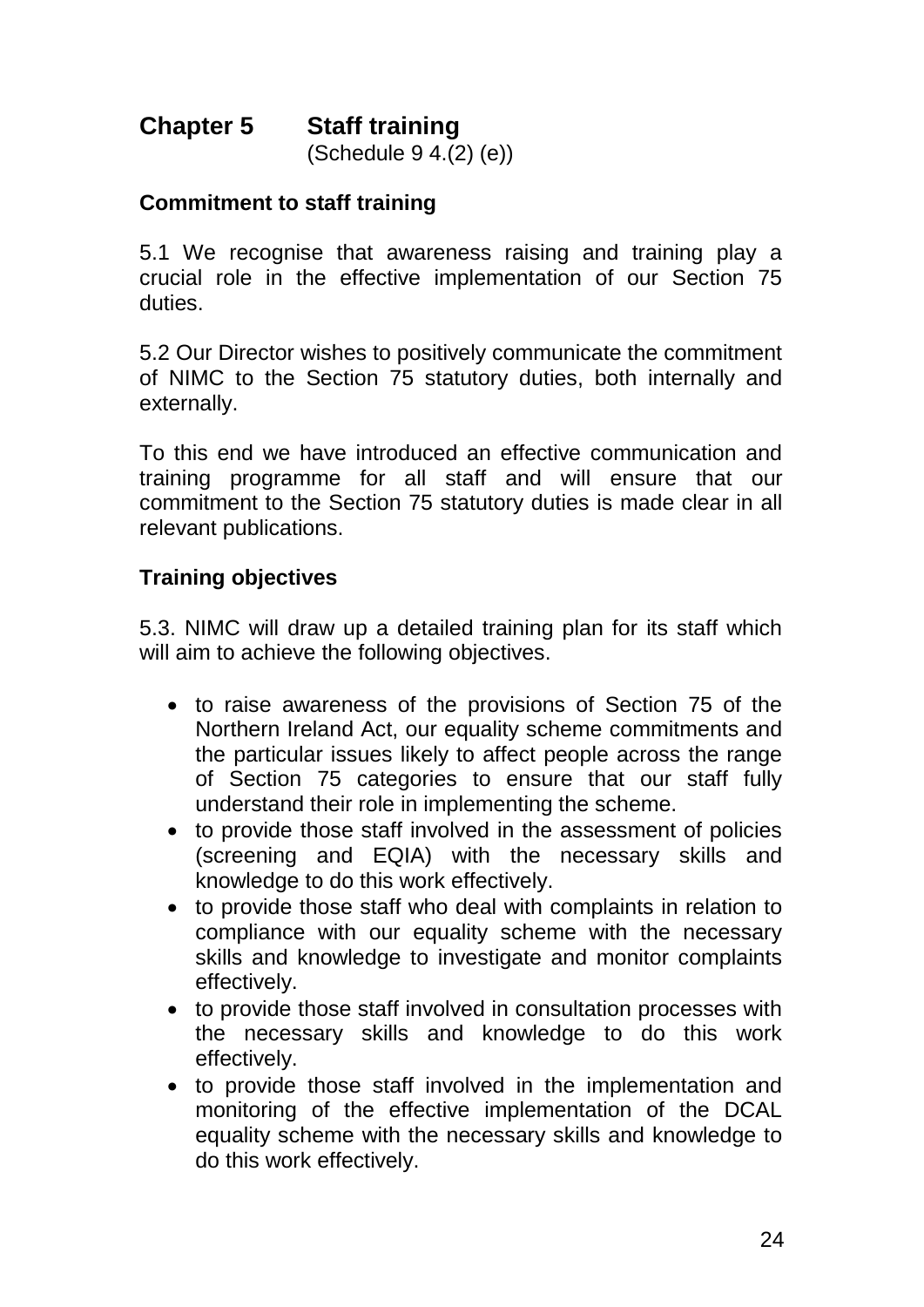## **Awareness raising and training arrangements**

5.4 The following arrangements will be put in place to ensure all our staff and board members are aware of and understand our equality obligations.

- We will provide access to copies of the full equality scheme to all staff and answer any queries or questions from staff.
- The NIMC staff and Board will receive a briefing on this equality scheme within 6 months of its approval
- The Section 75 statutory duties form part of the induction training of new staff.
- Where appropriate, training will be provided to staff to ensure that they become aware of issues surrounding the Council's Section 75 duties

5.5 In order to share resources and expertise, NIMC will, where possible, work closely with other bodies and agencies in the development and delivery of training. Training and awareness raising programmes will, where, relevant, be developed in association with the appropriate Section 75 groups and our staff.

### **Monitoring and evaluation**

5.6 Our training programme is subject to the following monitoring and evaluation arrangements:

- We evaluate the extent to which all participants in this training programme have acquired the necessary skills and knowledge to achieve each of the above objectives.
- The extent to which training objectives have been met will be reported on as part of the Section 75 annual progress report, which will be sent to the Equality Commission.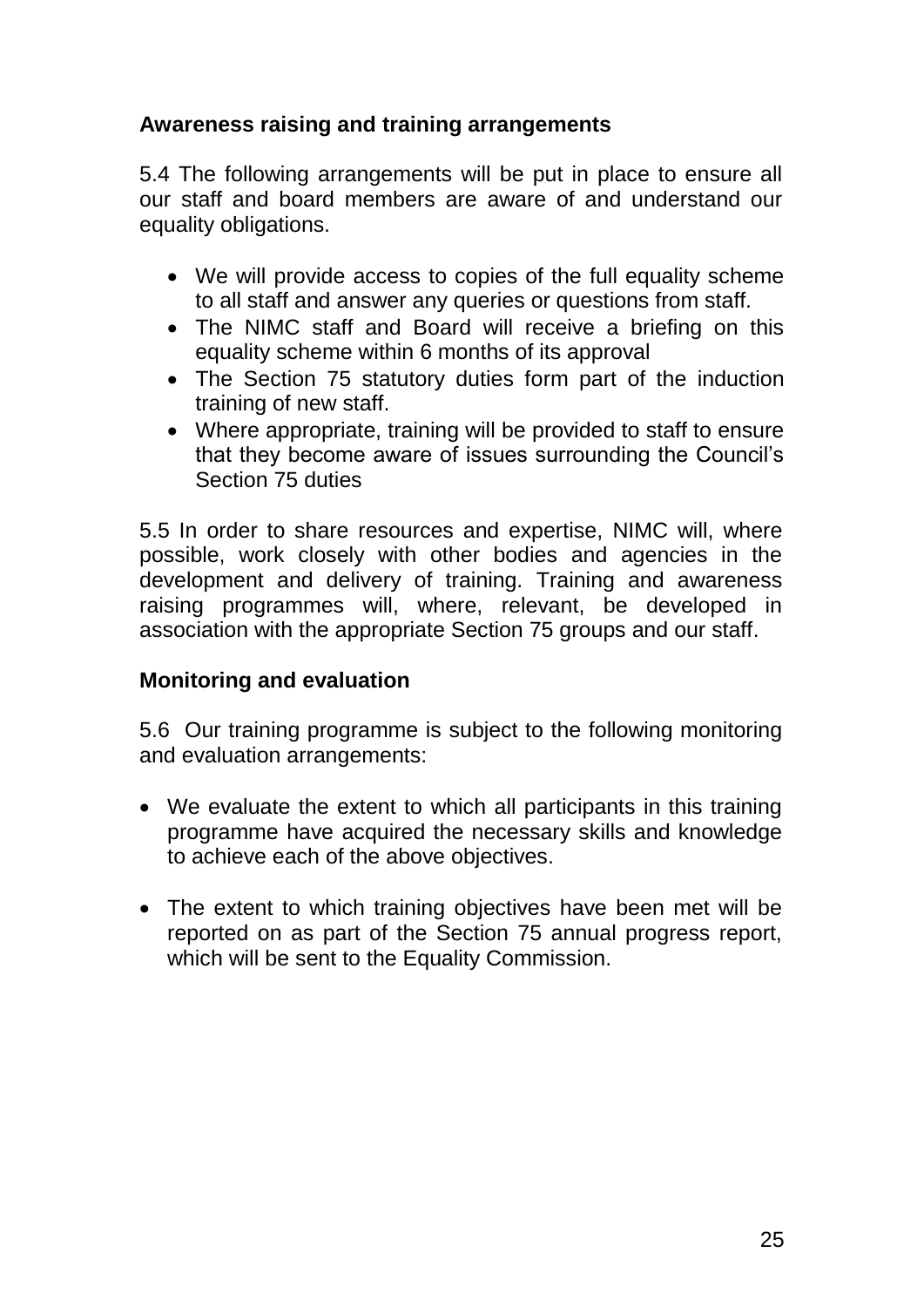## **Chapter 6 Our arrangements for ensuring and assessing public access to information and services we provide**

(Schedule 9 4. (2) (f))

6.1 NIMC is committed to ensuring that the information we disseminate and the services we provide are fully accessible to all parts of the community in Northern Ireland. We keep our arrangements under review to ensure that this remains the case.

6.2 We are aware that some groups will not have the same access to information as others. In particular:

- People with sensory, learning, communication and mobility disabilities may require printed information in other formats.
- Members of ethnic minority groups, whose first language is not English, may have difficulties with information provided only in English.
- Children and young people may not be able to fully access or understand information.

### **Access to** i**nformation**

6.3 To ensure equality of opportunity in accessing information, we provide information in alternative formats on request, where reasonably practicable. Where the exact request cannot be met we will ensure a reasonable alternative is provided.

Alternative formats may include Easy Read, Braille, audio formats (CD, mp3 or DAISY), large print or minority languages to meet the needs of those for whom English is not their first language.

NIMC will liaise with representatives of young people, people with disabilities and minority ethnic organisations and take account of existing and developing good practice.

We will respond to requests for information in alternative formats in a timely manner.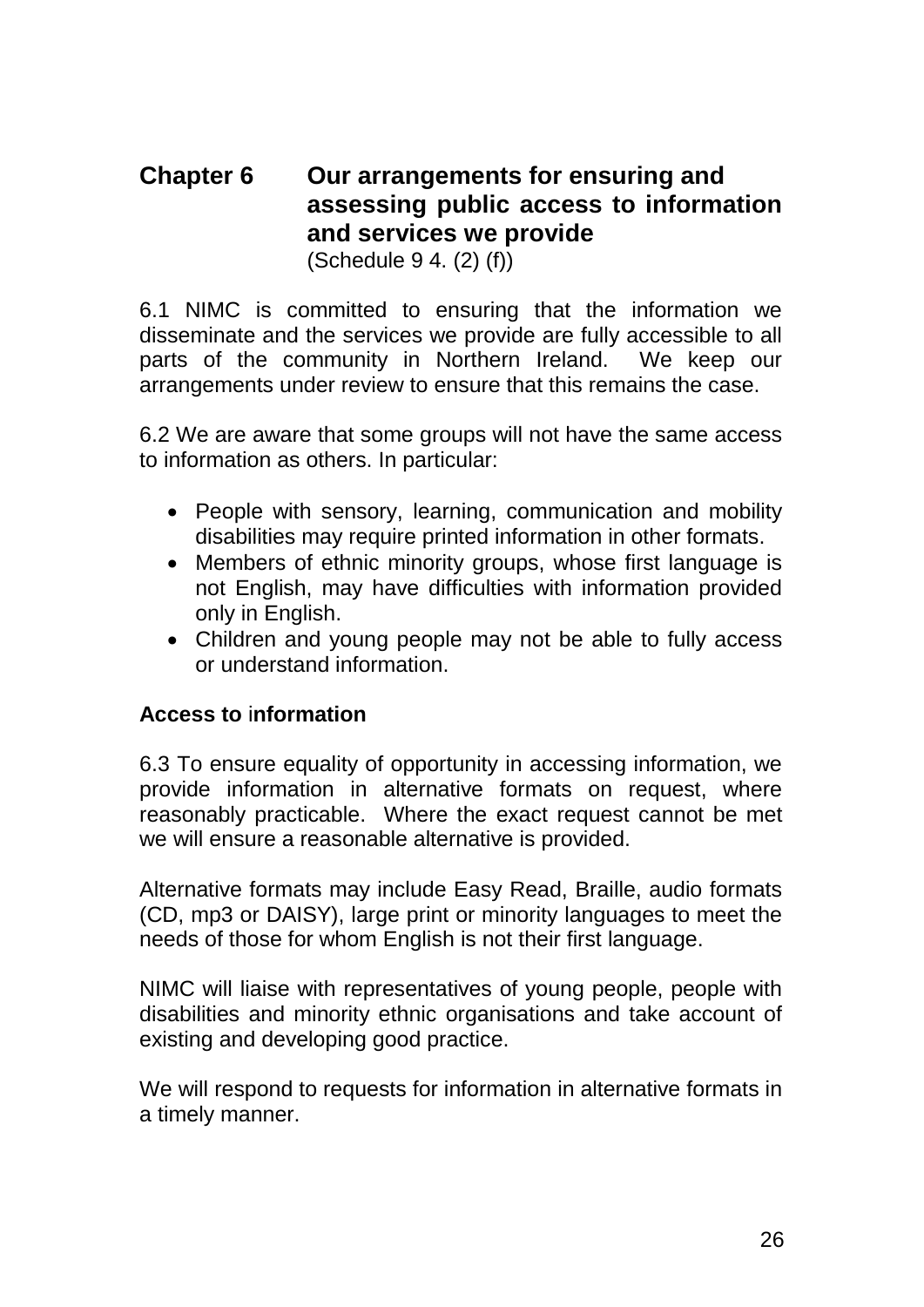6.4 In disseminating information through the media we will seek to advertise in the press where appropriate.

6.5 We will also provide information through our website.

#### **Access to services**

6.6 NIMC is committed to ensuring that all of our services are fully accessible to everyone in the community across the Section 75 categories. NIMC also adheres to the relevant provisions of current anti-discrimination legislation.

6.7 NIMC will continue promote its services in order to ensure a widespread uptake across the Section 75 categories.

### **Assessing public access to information and services**

6.8 We will monitor, on an annual basis, all of our functions in relation to access of information and services, to ensure equality of opportunity and the promotion of good relations.

6.9 This will be carried out when reviewing our functions and services as part of our Annual Progress Report to the Equality Commission.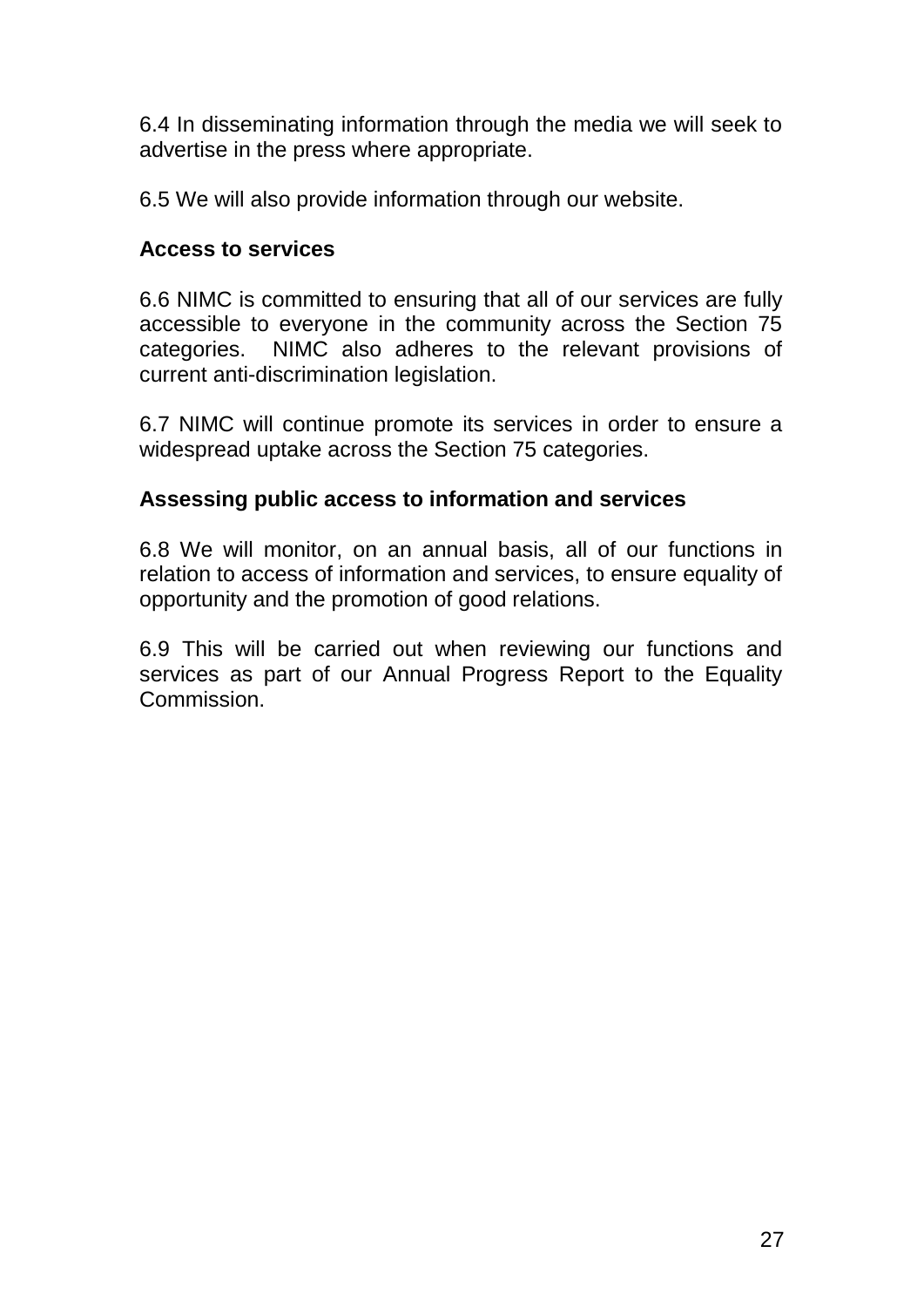## **Chapter 7 Timetable for measures we propose in this equality scheme (**Schedule 9 4. (3) (b))

- 7.1 Appendix 4 outlines our timetable for all measures proposed within this equality scheme. The measures outlined in this timetable will be incorporated into our business planning processes.
- 7.2 This timetable is different from and in addition to our commitment to developing action plans/action measures to specifically address inequalities and further promote equality of opportunity and good relations. We have included in our equality scheme a commitment to develop an action plan. Accordingly, this commitment it is listed in the timetable of measures at Appendix 4. For information on these action measures please see 2.11 – 2.18.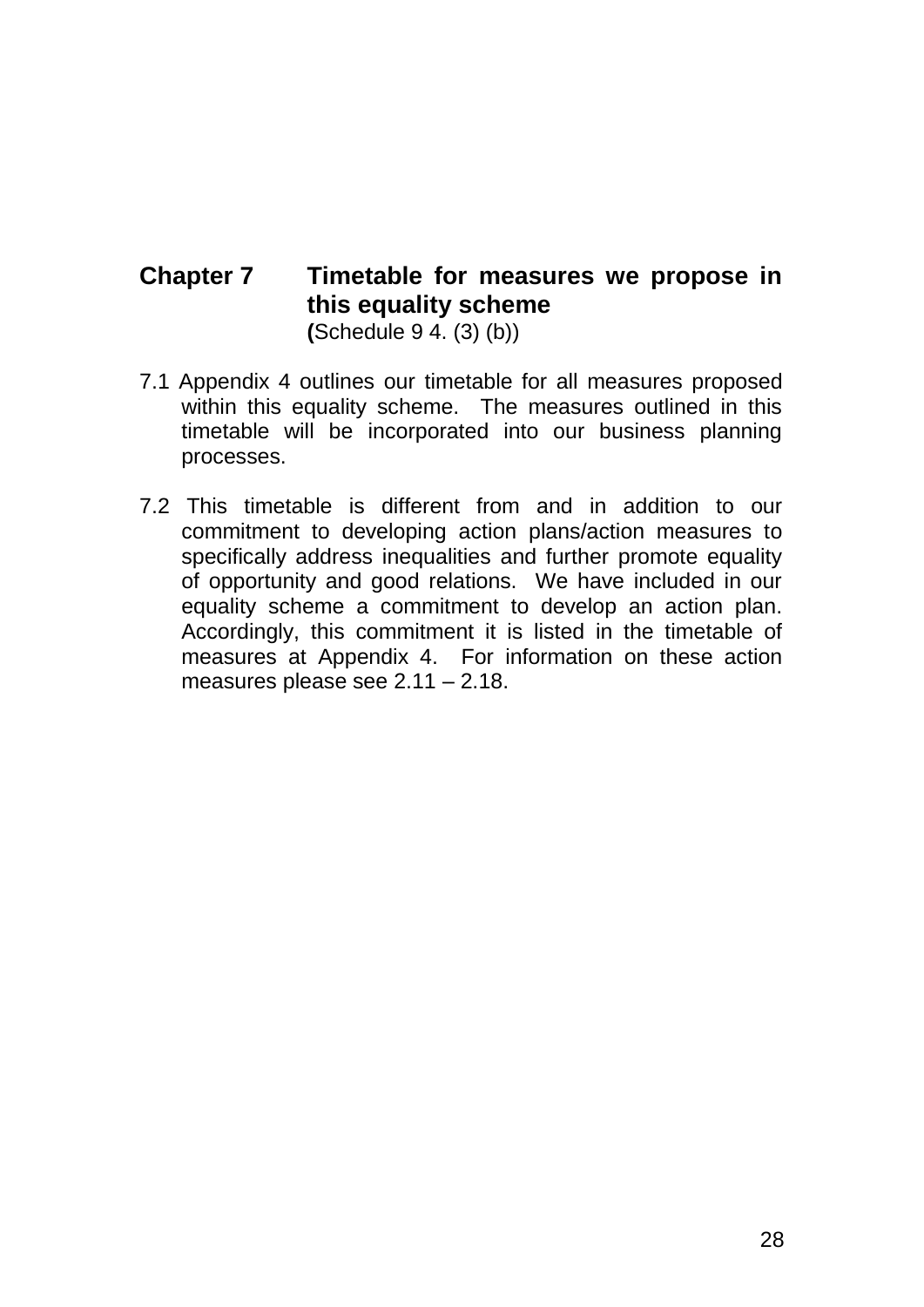## **Chapter 8 Our complaints procedure**  (Schedule 9 10.)

8.1 NIMC is responsive to the views of members of the public. We will endeavour to resolve all complaints made to us.

8.2 Schedule 9 paragraph 10 of the Act refers to complaints. A person can make a complaint to a public authority if the complainant believes he or she may have been directly affected by an alleged failure of the authority to comply with its approved equality scheme.

If the complaint has not been resolved within a reasonable timescale, the complaint can be brought to the Equality **Commission** 

8.3 A person wishing to make a complaint that NIMC has failed to comply with its approved equality scheme should contact:

**Director Northern Ireland Museums Council 6, Crescent Gardens Belfast, BT7 1NS Tel: 028 90550215 E-mail: [dir@nimc.co.uk](mailto:dir@nimc.co.uk)**

8.4 NIMC has a three stage complaints procedure, as follows:

Stage I

All complaints received by NIMC will be recorded and dealt with initially by the Director, who will carry out an internal investigation on the matter. The Director will respond to the complainant within seven days, stating either the findings of the investigation or acknowledging receipt of the complaint and giving the date by which NIMC will respond to the complainant in full. This will be no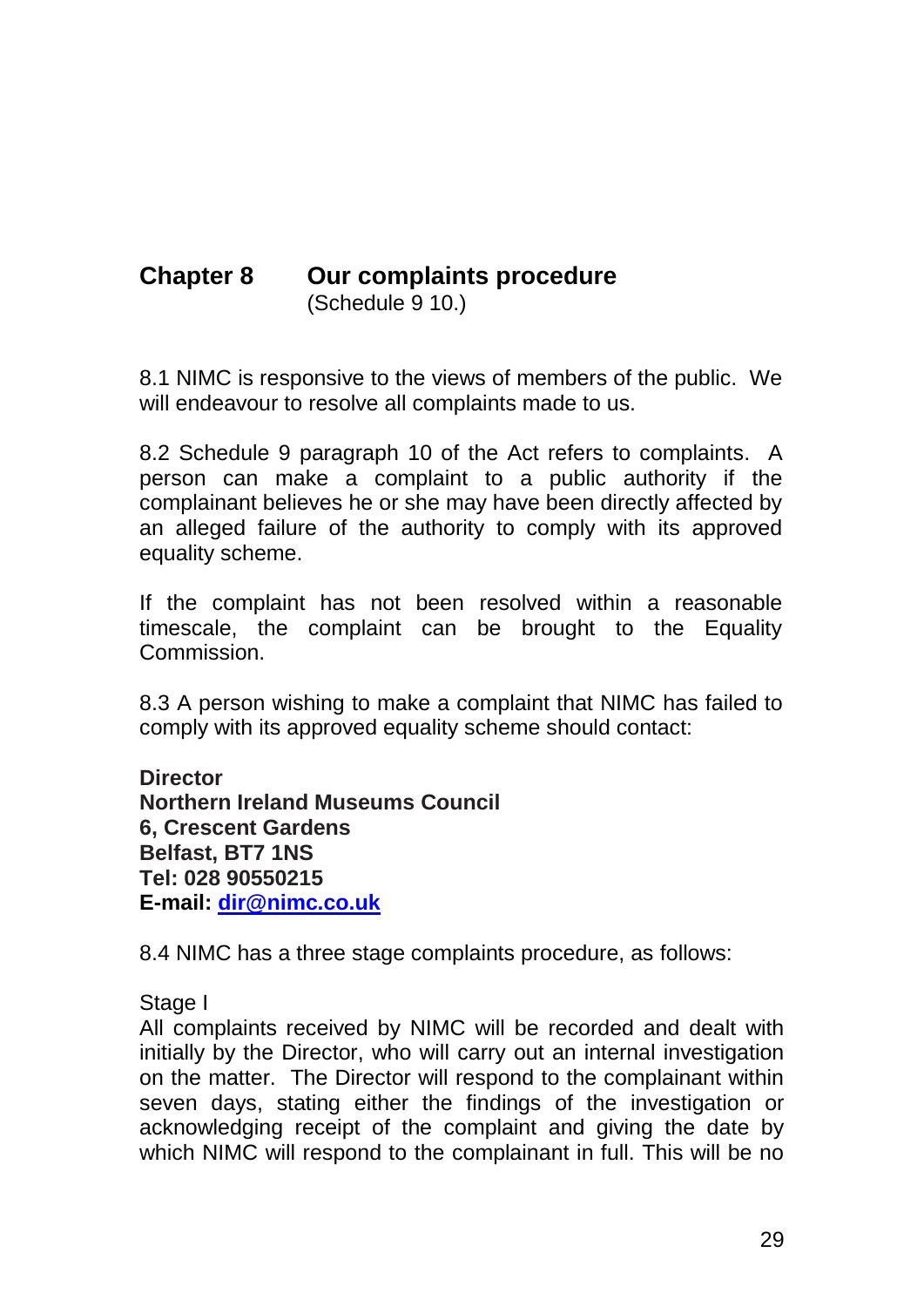more than 28 days. The correspondence will also detail the second and third stages of the NIMC complaints procedure.

#### Stage II

Should the response received under Stage I not satisfy the complainant, NIMC will review the concerns further. This will be led by the Chairman, who will respond to the complainant within 28 days. This will constitute the final response of NIMC on the matter. The complainant will be informed that if s/he feels that the matter has not been satisfactorily resolved, s/he may pursue the complaint further through the offices of the Ombudsman for N. Ireland or the Equality Commission.

#### Stage III

Any complaint which reaches this stage must be regarded as a serious matter and will be considered by the Board directly. NIMC will co-operate fully with the offices of the Ombudsman or the **Commission** 

8.5 In any subsequent investigation by the Equality Commission, NIMC will co-operate fully, providing access in a timely manner to any relevant documentation that the Equality Commission may require.

Similarly, NIMC will co-operate fully with any investigation by the Equality Commission under sub-paragraph 11 (1) (b) of Schedule 9 to the Northern Ireland Act 1998.

8.6 NIMC will make all efforts to implement promptly and in full any recommendations arising out of any Commission investigation.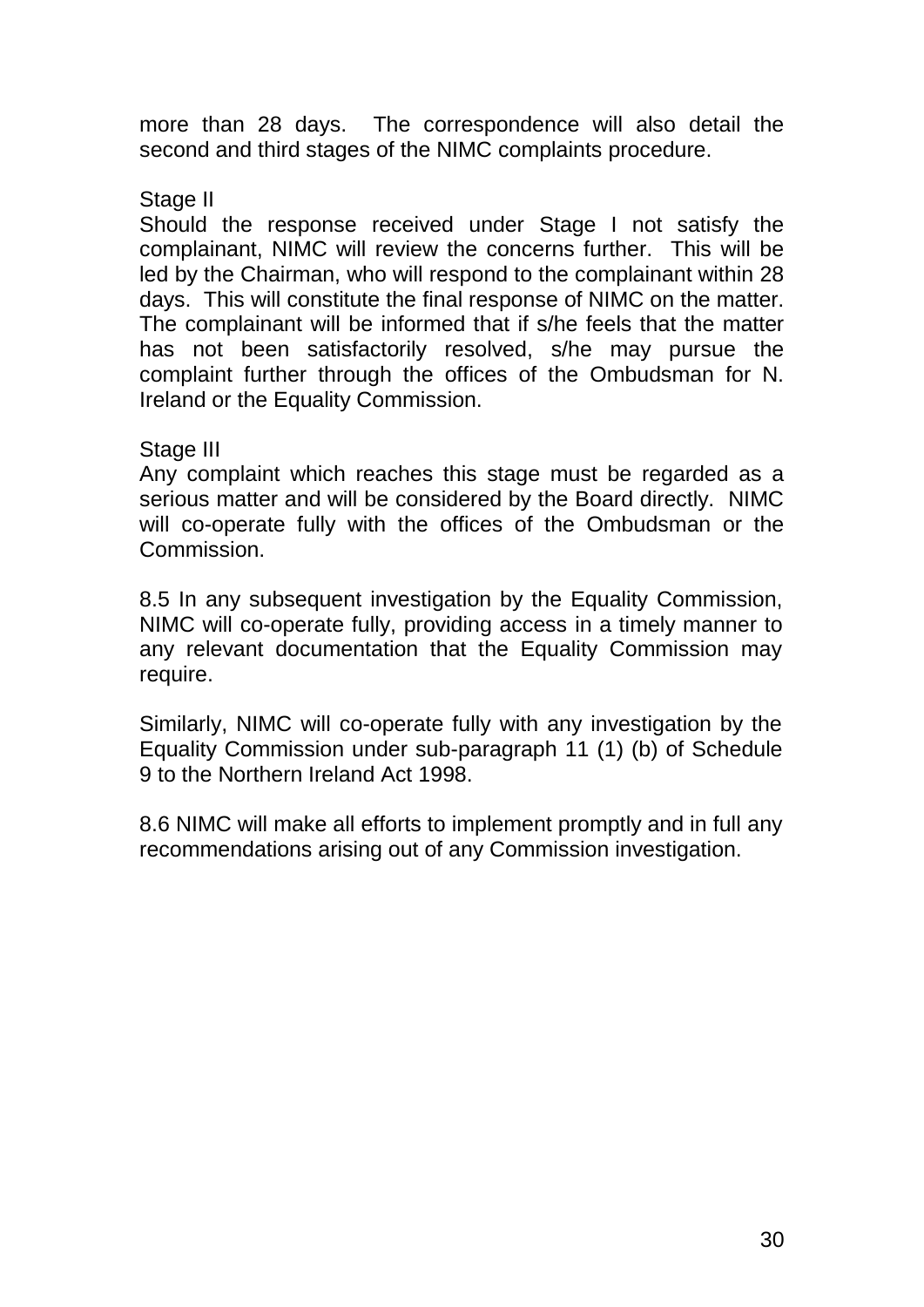# **Chapter 9 Publication of our equality scheme**

(Schedule 9 4. (3) (c))

9.1 The NIMC equality scheme is available free of charge in print form and alternative formats from:

**Northern Ireland Museums Council 6, Crescent Gardens Belfast, BT7 1NS Tel: 028 90550215 E-mail: [info@nimc.co.uk](mailto:info@nimc.co.uk)**

9.2 Our equality scheme is also available on our website at:

www.nimc.co.uk

9.3 The following arrangements are in place for the publication in a timely manner of our equality scheme to ensure equality of access:

- We will make every effort to communicate widely the existence and content of our equality scheme. This may include press releases, prominent advertisements in the press, the internet and direct mail shots to groups representing the various categories in Section 75.
- We will email a link of NIMC's approved equality scheme to our S75 consultees. Other consultees without e-mail will be notified by letter that the scheme is available on request. We will respond to requests for the equality scheme in alternative formats in a timely manner.
- Our equality scheme is available on request in alternative formats such as Easy Read, Braille, large print, audio formats ( CD, mp3, DAISY) and in minority languages to meet the needs of those not fluent in English.

9.4 For a list of our Section 75 consultees please see Appendix 3 of the equality scheme or visit the equality section of our website at

[www.nimc.co.uk](http://www.nimc.co.uk/)

or contact us using the details above.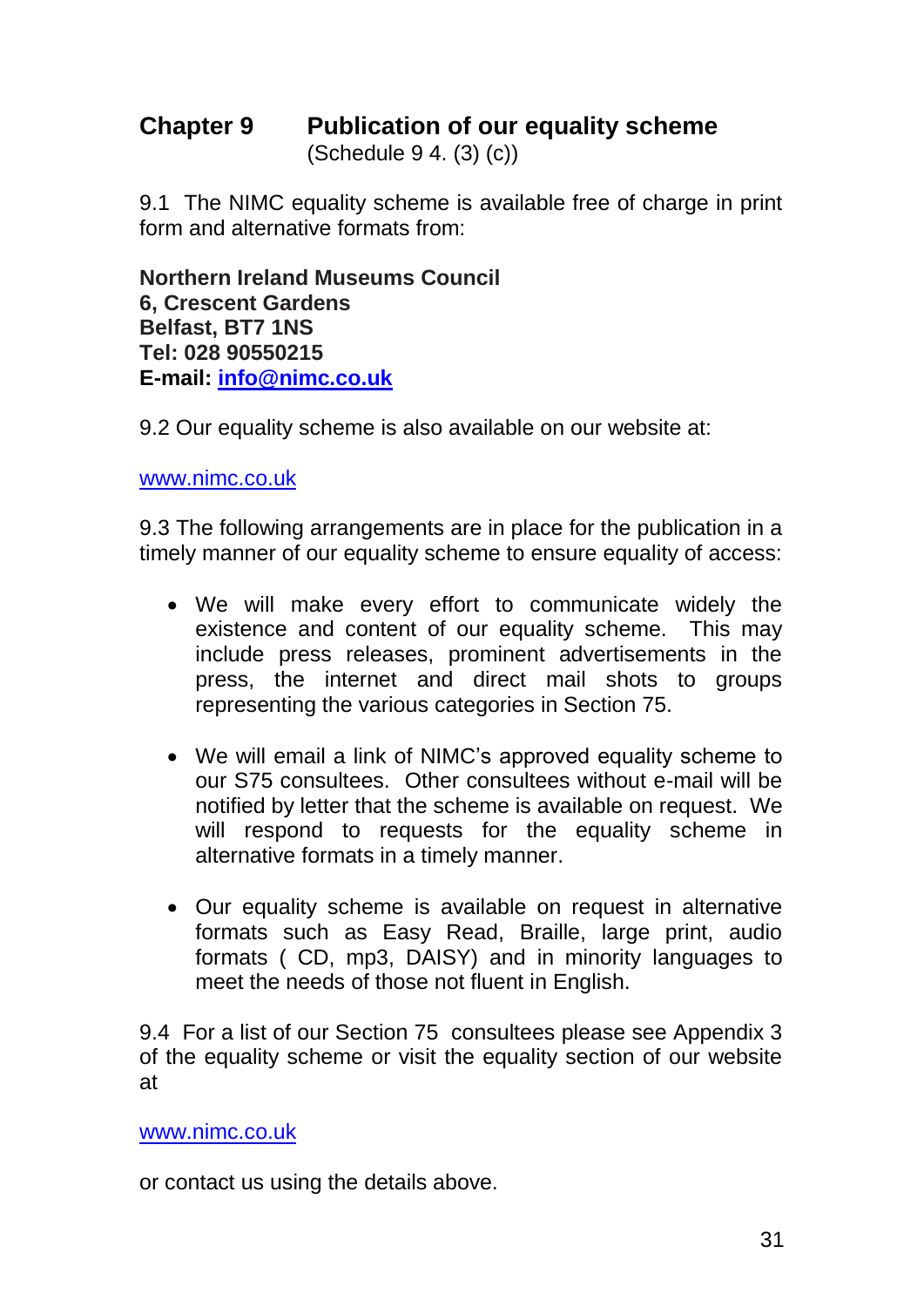## **Chapter 10 Review of our equality scheme** (Schedule 9 8. (3))

10.1 As required by Schedule 9 paragraph 8 (3) of the Northern Ireland Act 1998 we will conduct a thorough review of this equality scheme. This review will take place either within five years of submission of this equality scheme to the Equality Commission or within a shorter timescale to allow alignment with the review of other planning cycles.

The review will evaluate the effectiveness of our scheme in relation to the implementation of the Section 75 statutory duties relevant to our functions in Northern Ireland.

10.2 In undertaking this review we will follow any guidance issued by the Equality Commission. A report of this review will be sent to the Equality Commission and made available on our website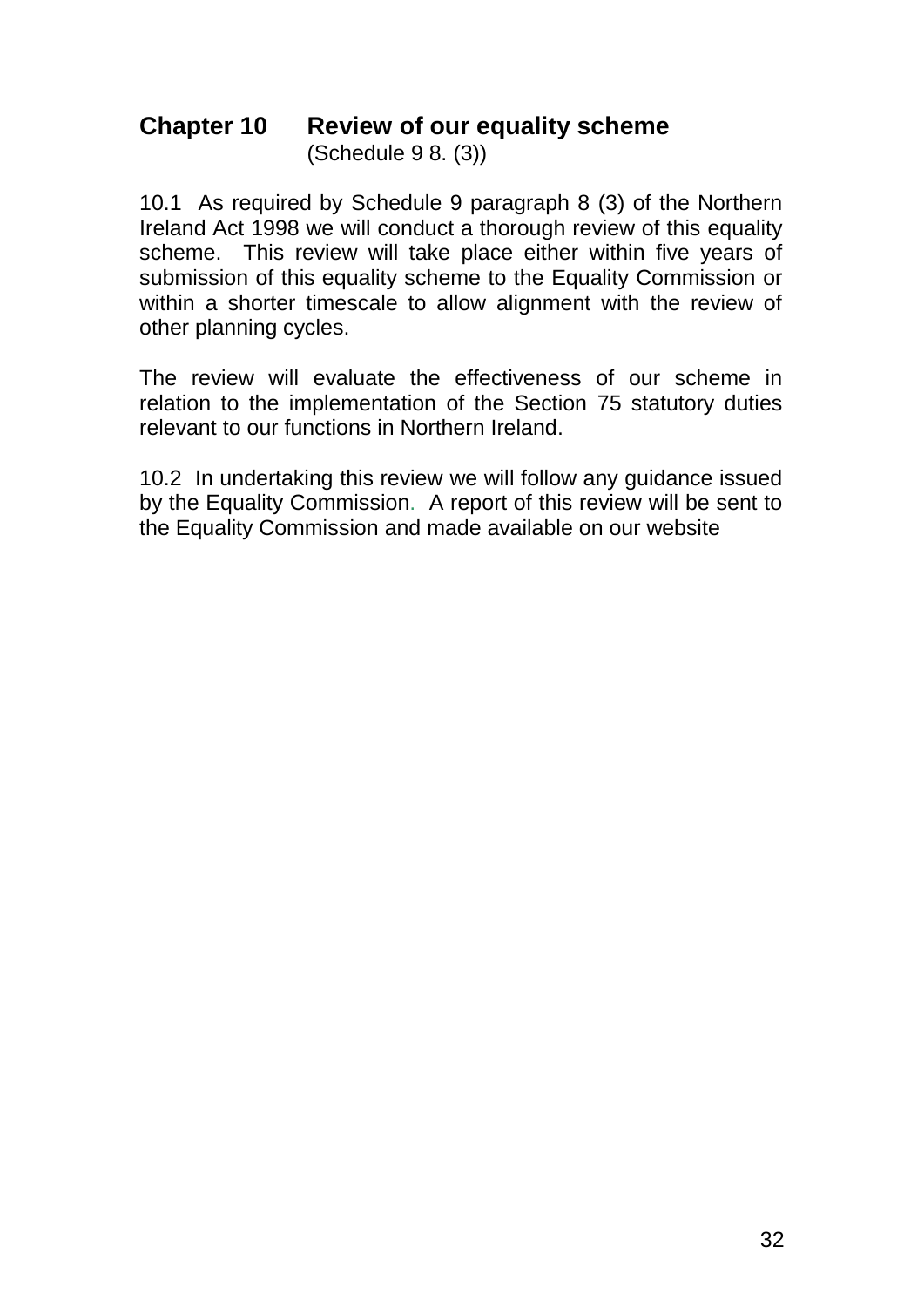# **Appendix 1 NIMC Organisation chart**

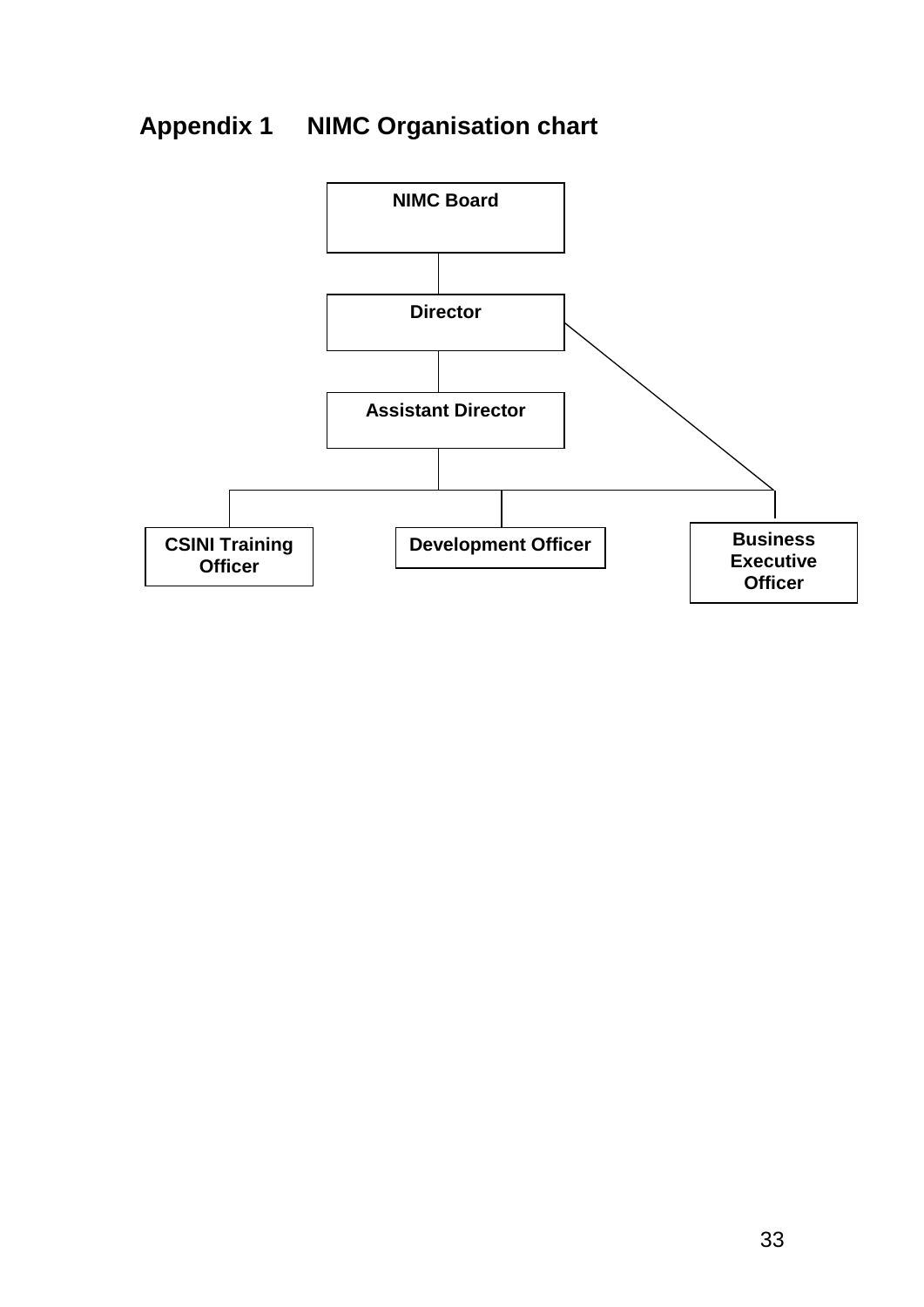## **Appendix 2 Example groups relevant to the Section 75 categories for Northern Ireland purposes**  *Please note, this list is for illustration purposes only, it is not exhaustive.*

| Category                           | <b>Example groups</b>                                                                                                                                                                                                                                                                                                                                                        |
|------------------------------------|------------------------------------------------------------------------------------------------------------------------------------------------------------------------------------------------------------------------------------------------------------------------------------------------------------------------------------------------------------------------------|
| Religious belief                   | Buddhist; Catholic; Hindu; Jewish; Muslims, people of no<br>religious belief; Protestants; Sikh; other faiths.                                                                                                                                                                                                                                                               |
|                                    | For the purposes of Section 75, the term "religious belief" is<br>the same definition as that used in the Fair Employment &<br>Treatment (NI) Order <sup>10</sup> . Therefore, "religious belief" also<br>includes any perceived religious belief (or perceived lack of<br>belief) and, in employment situations only, it also covers any<br>"similar philosophical belief". |
| Political opinion <sup>11</sup>    | Nationalist generally; Unionists generally; members/supporters<br>of other political parties.                                                                                                                                                                                                                                                                                |
| Racial group                       | Black people; Chinese; Indians; Pakistanis; people of mixed<br>ethnic background; Polish; Roma; Travellers; White people.                                                                                                                                                                                                                                                    |
| Men and women<br>generally         | Men (including boys); Trans-gendered people; Transsexual<br>people; women (including girls).                                                                                                                                                                                                                                                                                 |
| <b>Marital status</b>              | Civil partners or people in civil partnerships; divorced people;<br>married people; separated people; single people; widowed<br>people.                                                                                                                                                                                                                                      |
| Age                                | Children and young people; older people.                                                                                                                                                                                                                                                                                                                                     |
| with<br>Persons<br>a<br>disability | with disabilities<br>defined<br>the<br><b>Disability</b><br>Persons<br>as<br>by<br>Discrimination Act 1995.                                                                                                                                                                                                                                                                  |
| with<br>Persons<br>dependants      | Persons with personal responsibility for the care of a child; for<br>the care of a person with a disability; or the care of a dependant<br>older person.                                                                                                                                                                                                                     |
| Sexual<br>orientation              | Bisexual people; heterosexual people; gay or lesbian people.                                                                                                                                                                                                                                                                                                                 |

<sup>&</sup>lt;sup>10</sup> See Section 98 of the Northern Ireland Act 1998, which states: "In this *Act…"political opinion" and "religious belief" shall be construed in accordance with Article 2(3) and (4) of the Fair Employment & Treatment (NI) Order 1998."*

l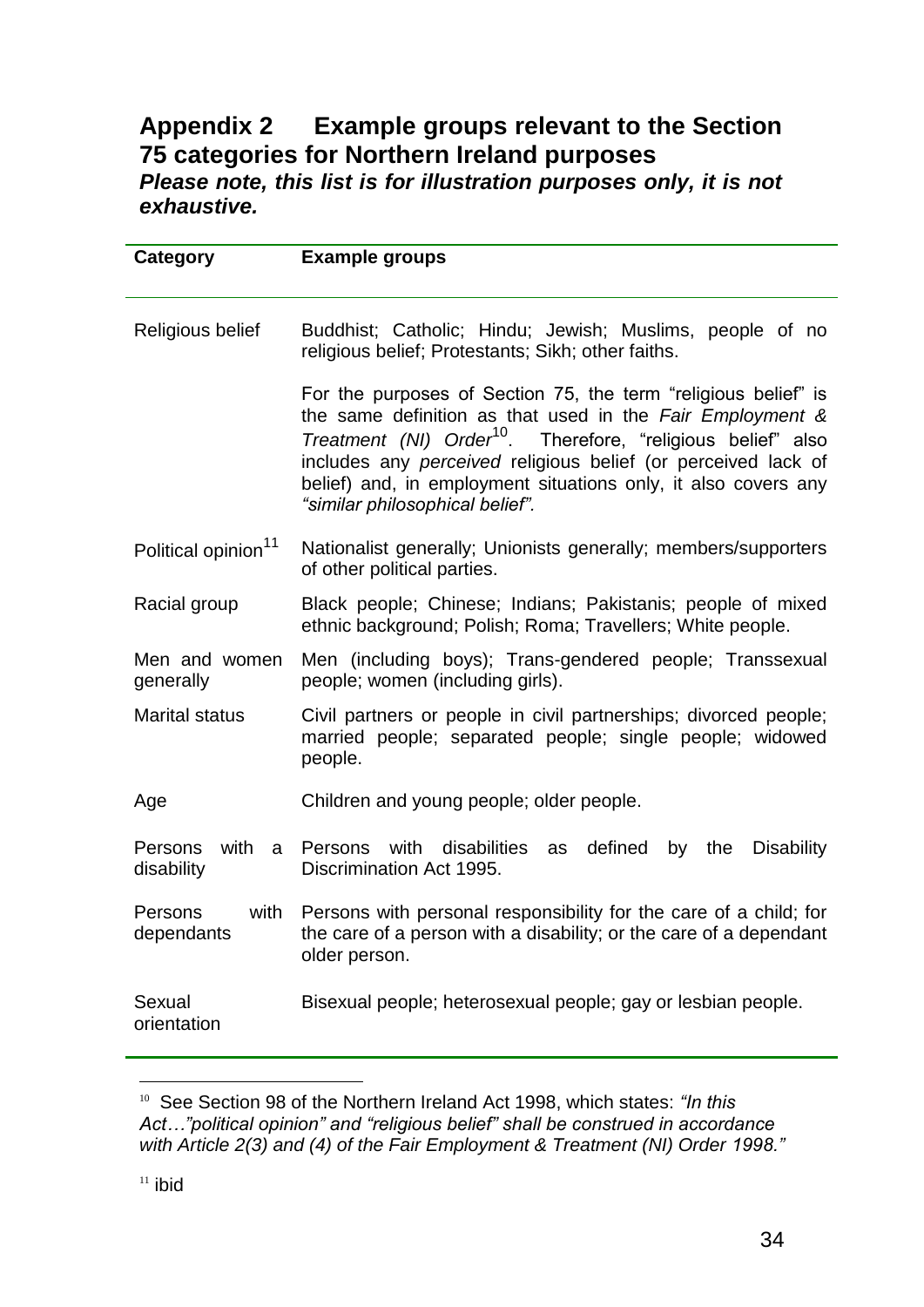## **Appendix 3 List of Consultees** (Schedule 9.4 (2) (a))

## **Religious Belief**

Archdiocese of Armagh Association of Baptist Churches in Ireland Bahai Faith Belfast Hebrew Congregation Belfast Islamic Centre Church of Ireland Board for Social Responsibility Church of Jesus Christ of Latter Day Saints Free Presbyterian Church Methodist Church in Ireland Potala Kadampa Buddhist Centre Presbyterian Church in Ireland Religious Society of Friends Ulster Temple Church

## **Political Opinion**

Alliance Party Democratic Unionist Party Green Party Progressive Unionist Party Sinn Fein Social and Democratic Labour Party Traditional Unionist Voice Ulster Unionist Party

## **Racial Group**

Al-Nisa Association An Munia Tober Artsekta Ltd Chinese Welfare Association Embrace Indian Community Centre Migrant Workers Support Network Multi-Cultural Group Multi-Cultural Resource Centre Northern Ireland Council for Ethnic Minorities Northern Ireland Muslim Family Association Polish Association NI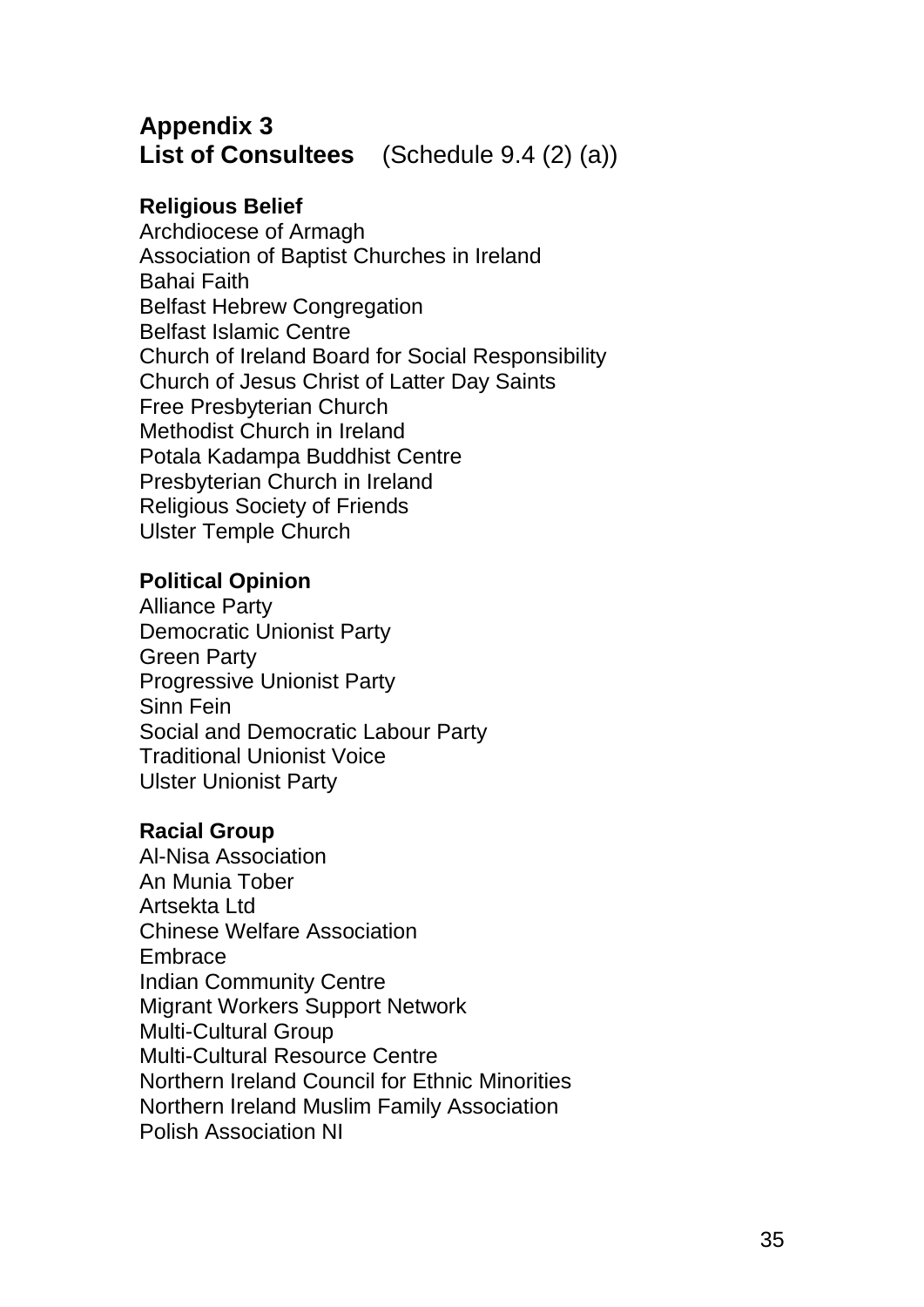#### **Men and Women Generally**

Belfast and Lisburn Women's Aid Derry Well Women Family Planning Association NI Federation of Women's Institutes NI Fermanagh Women's Network Newry and Mourne Women Northern Ireland Women's Aid Federation The Men's Project The Women's Centre Women's Forum Northern Ireland Women's Resource and Development Agency Women's Support Network

#### **Marital Status**

Mediation Northern Ireland AccordNI Relate Northern Ireland

#### **Age**

Age NI Barnardo's Northern Ireland Challenge for Youth Children in Northern Ireland Children's Law Centre Early Years Girl Guiding Ulster Include Youth National Society for the Prevention of Cruelty to Children Northern Ireland Youth Forum NUS USI Playboard Save the Children University of the 3rd Age Foyle Youth Council for Northern Ireland Youth Link Northern Ireland

### **Disability**

Action Cancer Action on Hearing Loss ADAPT NI Arthritis Care NI Arts and Disability Forum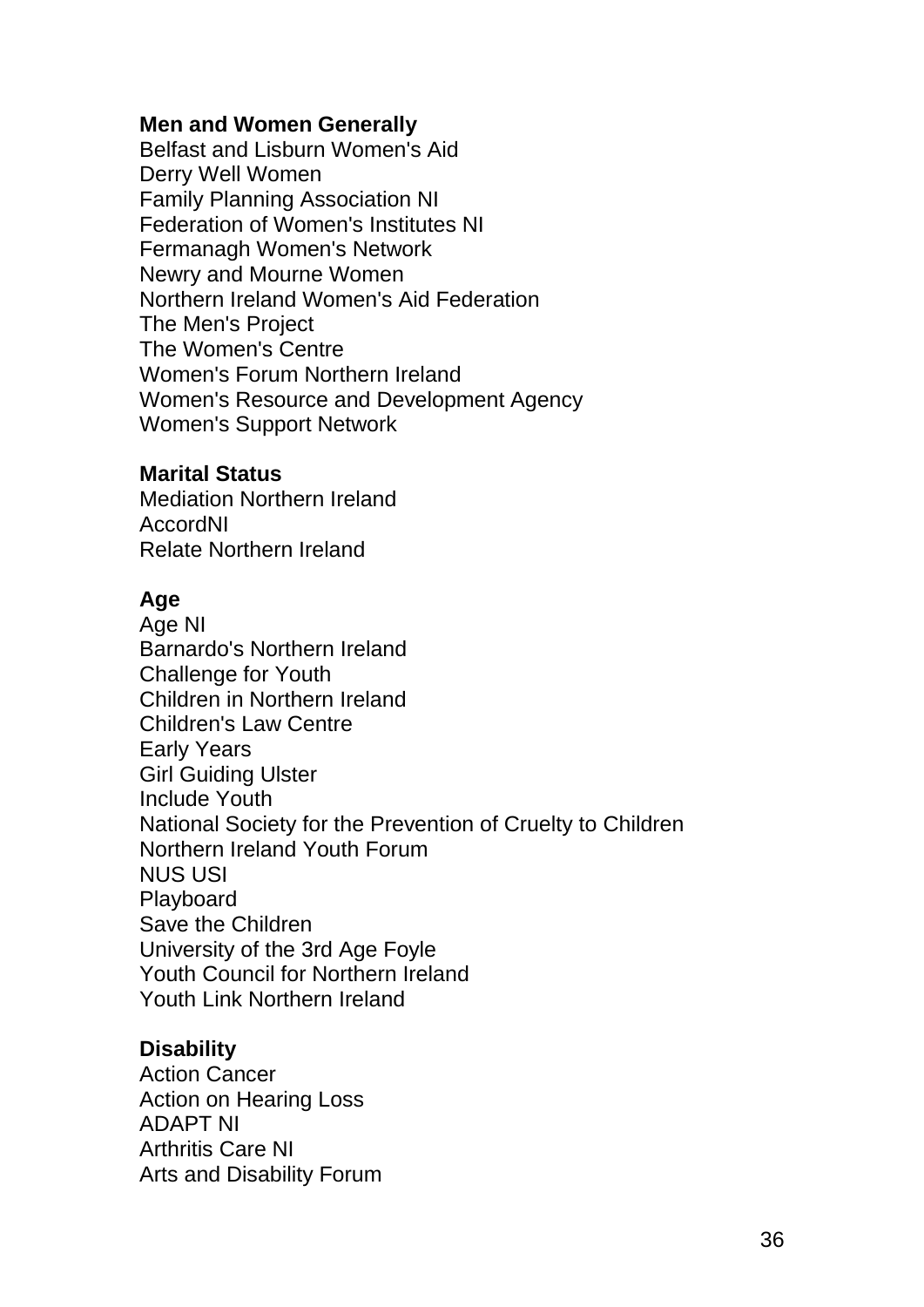Autism NI British Deaf Association (NI) Cedar Foundation Disability Action Down and Lisburn Carers Forum Downs Syndrome Association Epilepsy Action Northern Ireland MENCAP MS Society NI Dyslexia Association NI Union of Supported Employment North West Forum of People with Disabilities Northern Ireland Association for Mental Health Northern Ireland Chest Heart and Stroke Association Northern Ireland ME Association Open Arts PHAB NI Praxis Care Royal National Institute for the Blind

#### **Dependents**

Carers Northern Ireland Cause for Mental Health **Gingerbread** Newry and Mourne Carers Praxis Care Stroke Association NI

#### **Sexual Orientation**

Belfast Butterfly Club Cara Friend Coalition on Sexual Orientation Foyle Friend Gay and Lesbian Youth NI **Queerspace** Rainbow Project

#### **Education**

Northern Ireland Council for Integrated Education Comhairle na Gaelscolaiochta Council for Catholic Maintained Schools Governing Bodies Association NI Queen's University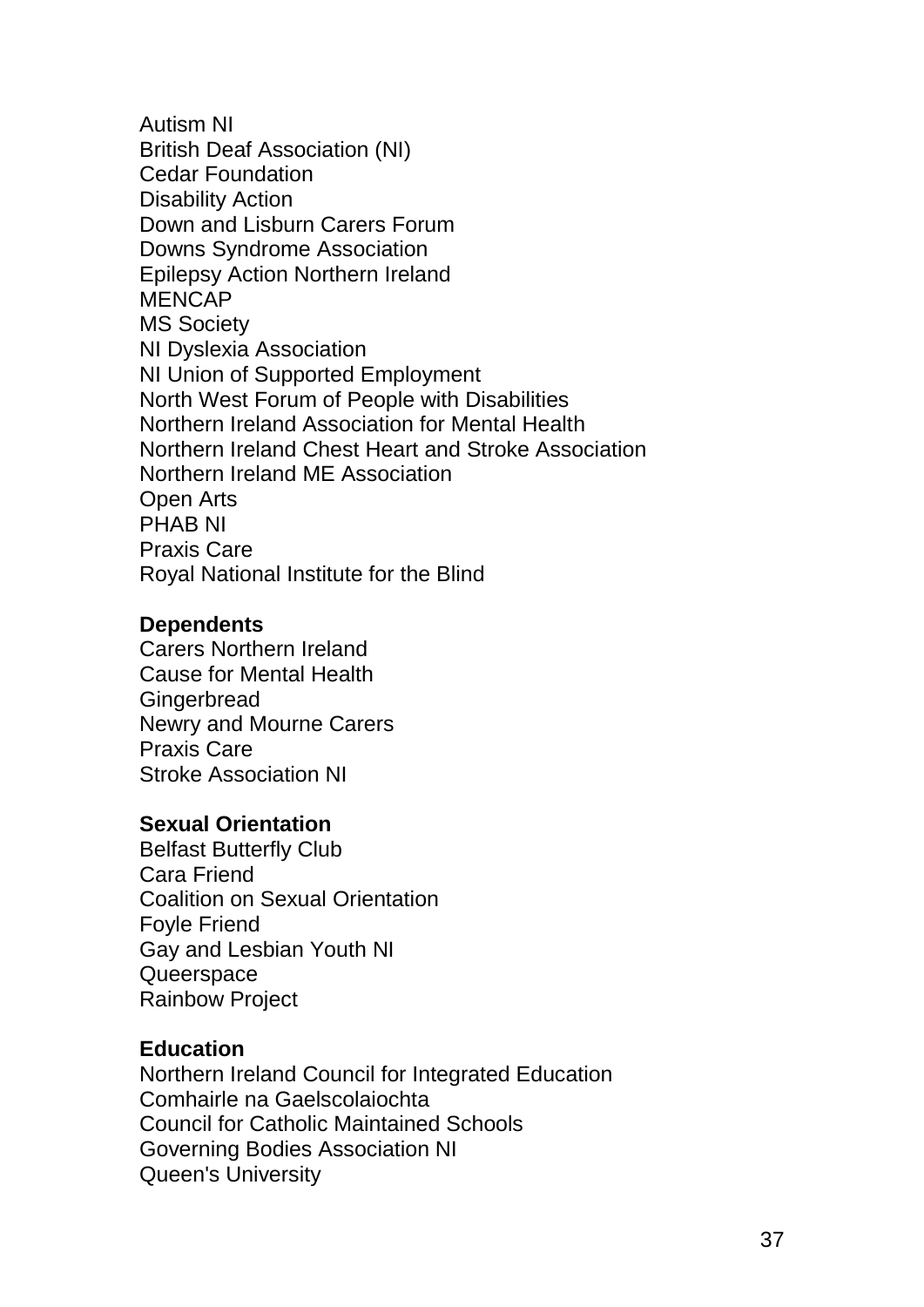University of Ulster British Council Workers' Education Association Open College Network Association of Northern Ireland Colleges Ulster People's College Belfast Education and Library Board North-Eastern Education and Library Board South-Eastern Education and Library Board Southern Education and Library Board Western Education and Library Board

#### **Equality, Community and Voluntary Organisations**

Bryson House Community Relations Council Confederation of Community Groups Equality Commission Labour Relations Agency NIACRO Northern Ireland Anti-Poverty Network Northern Ireland Commissioner for Children and Young People Northern Ireland Council for Voluntary Action Northern Ireland Human Rights Commission Rural Community Network Rural Development Council Volunteer Now

### **Local Councils**

Antrim Borough Council Ards Borough Council Armagh City and District Council Ballymena Borough Council Ballymoney Borough Council Banbridge District Council Belfast City Council Carrickfergus Borough Council Castlereagh Borough Council Coleraine Borough Council Cookstown District Council Craigavon Borough Council Derry City Council Down District Council Dungannon and South Tyrone Borough Council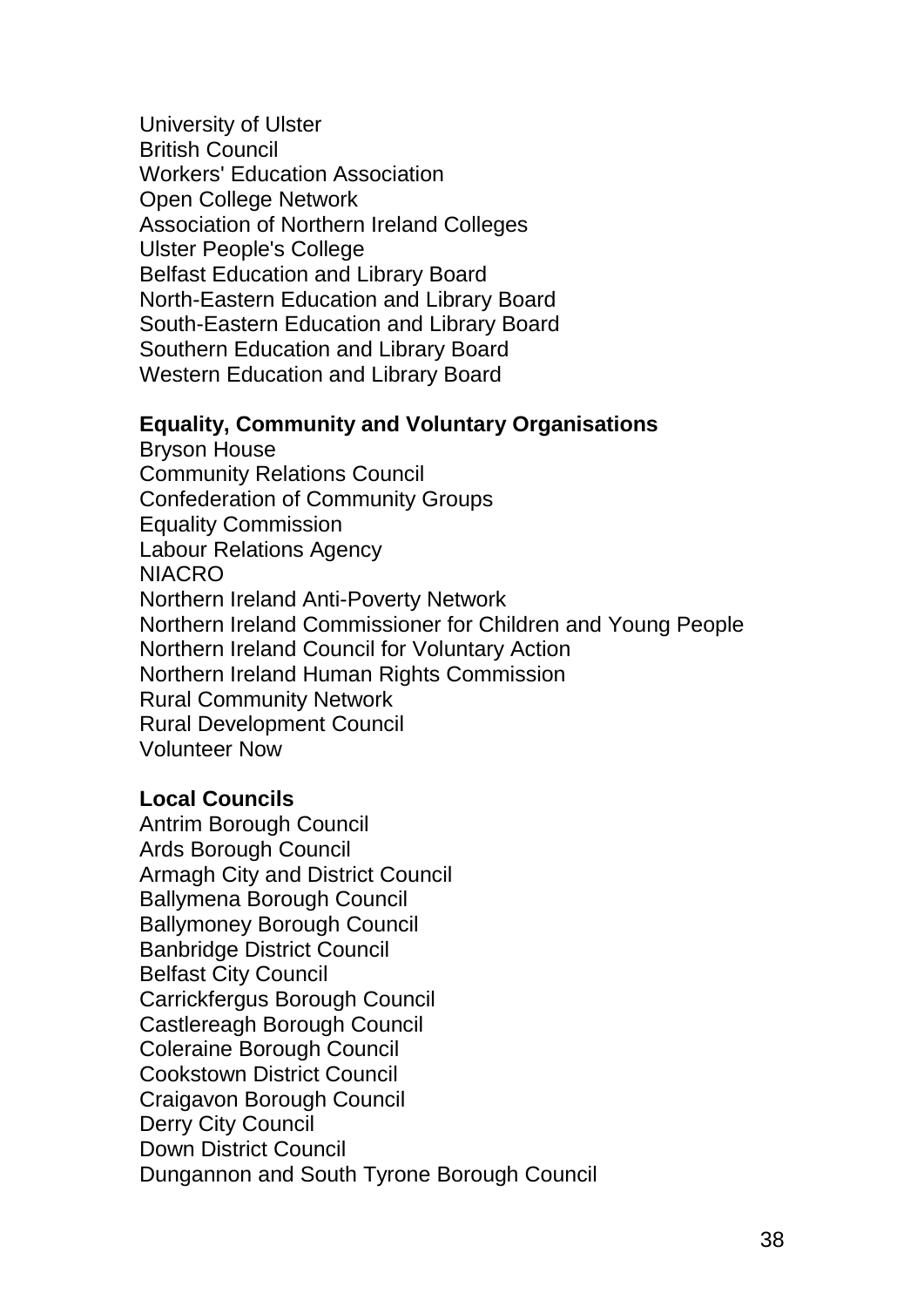Fermanagh District Council Larne Borough Council Limavady Borough Council Lisburn City Council Magherafelt District Council Moyle District Council Newry and Mourne District Council Newtownabbey Borough Council North Down Borough Council Omagh District Council Strabane District Council

#### **Departments**

Department of Agriculture and Rural Development Department of Culture, Arts and Leisure Department of Education Department of Employment and Learning Department of Enterprise, Trade and Investment Department of Environment Department of Finance and Personnel Department of Health, Social Services and Public Safety Department of Justice Department of Regional Development Department of Social Development Northern Ireland Office Office of the First Minister and Deputy First Minister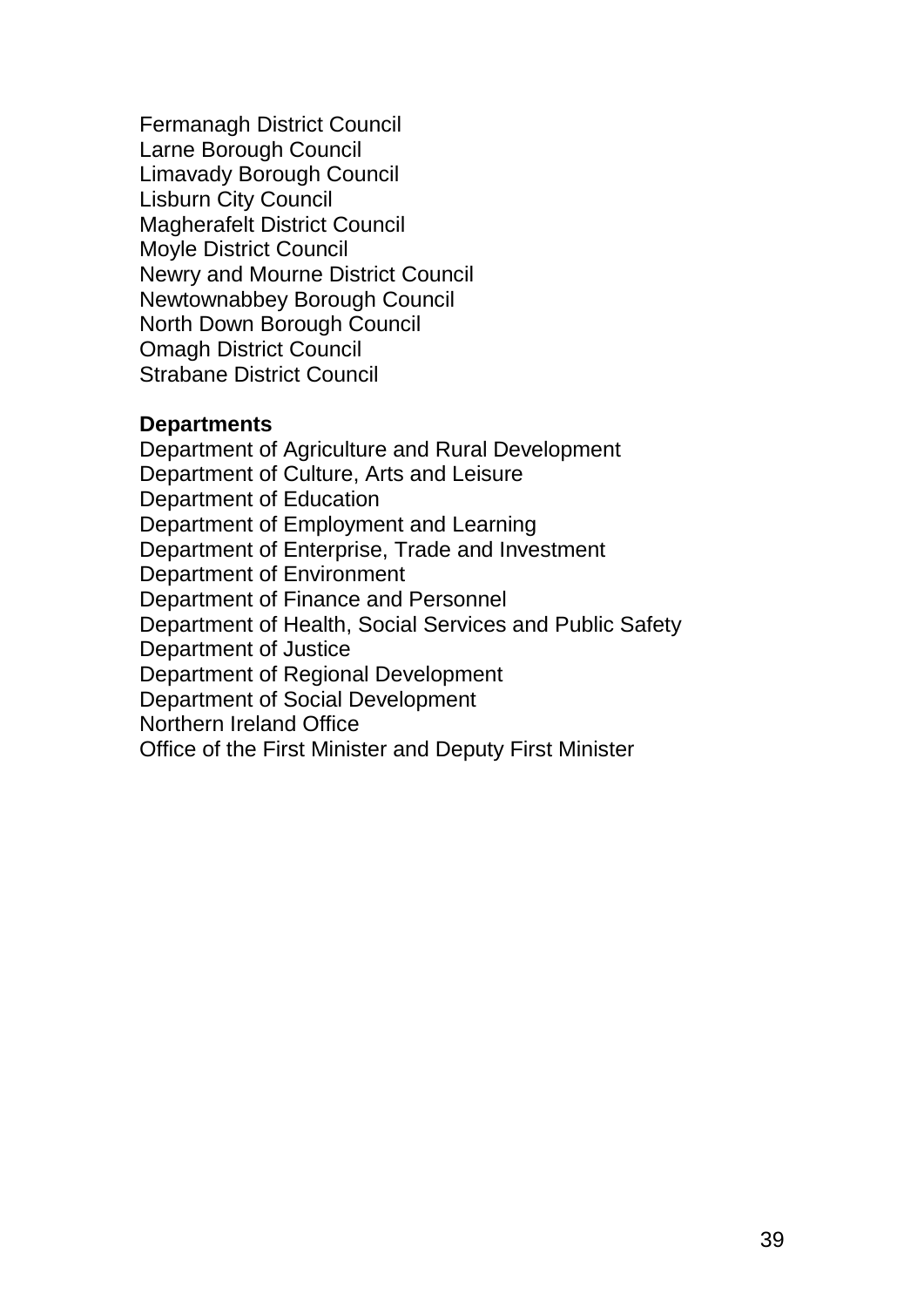# **Appendix 4 Timetable for measures proposed**

(Schedule 9 4.(3) (b))

| <b>Measure</b>                                                                     | <b>Lead responsibility</b> | <b>Timetable</b>                     |
|------------------------------------------------------------------------------------|----------------------------|--------------------------------------|
| Section 75 Annual<br><b>Progress Report</b><br>$[2.7]$                             | <b>Director</b>            | 31 August<br>(annually)              |
| Consultation on draft<br>action plan<br>[2.14]                                     | <b>Director</b>            | September-<br>December 2011          |
| Finalised action plan<br>published<br>[2.17]                                       | <b>Director</b>            | January 2012                         |
| Arrangements for<br>monitoring progress<br>on delivery of action<br>plan<br>[2.15] | <b>Director</b>            | 31 August<br>(annually)              |
| <b>Consultation list</b><br>reviewed and<br>updated<br>[3.4]                       | <b>Director</b>            | August (annually)                    |
| <b>Screening Timetable</b><br>[4.5]                                                | <b>Director</b>            | Ongoing                              |
| <b>Screening Reports</b><br>[4.15]                                                 | <b>Director</b>            | Quarterly                            |
| <b>EQIA Timetable</b><br>[4.16]                                                    | <b>Director</b>            | Ahead of<br>consultation<br>exercise |
| <b>Review of EQIA</b><br>monitoring<br>information<br>[4.31]                       | <b>Director</b>            | August (annually)                    |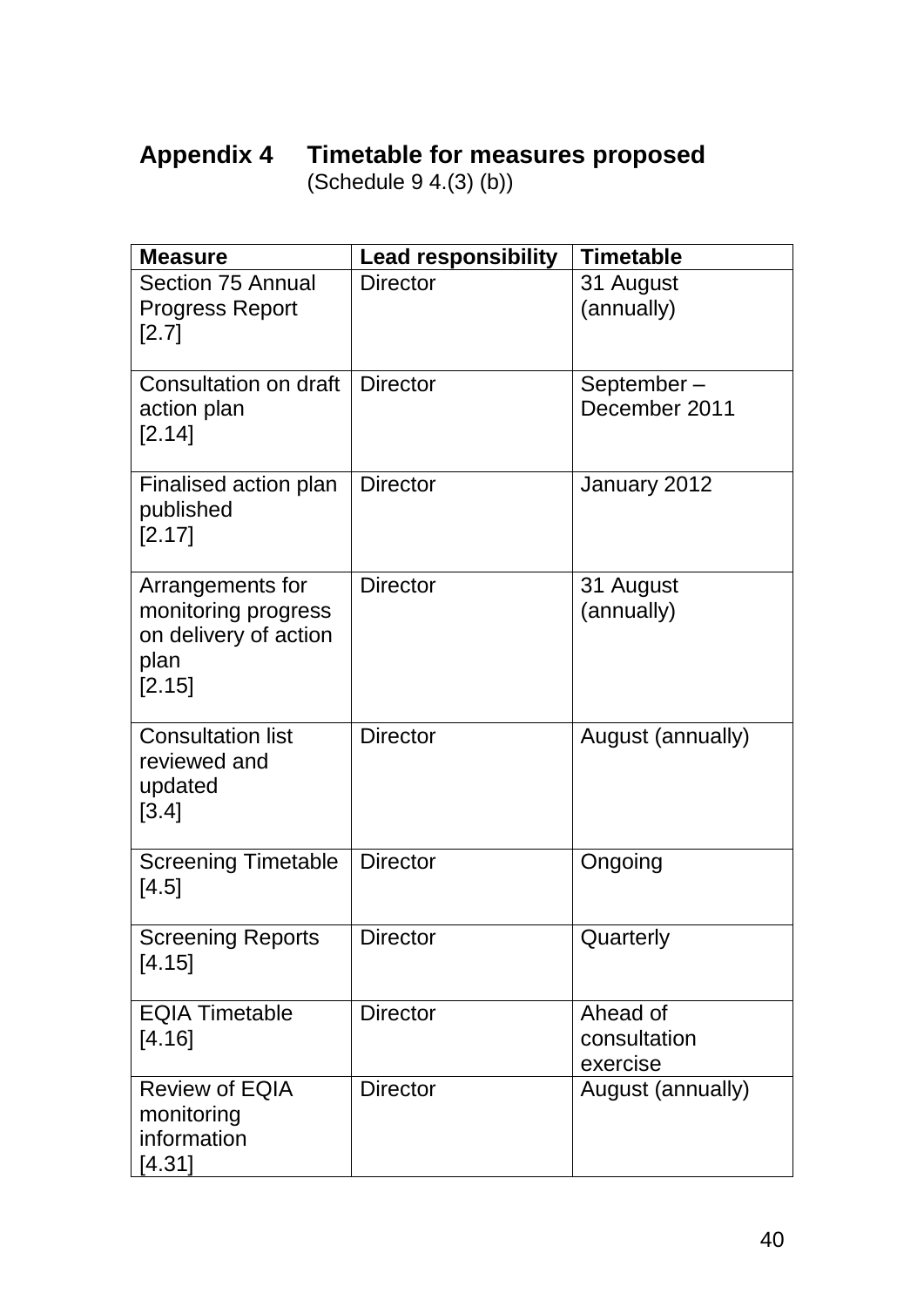| Publication of<br>monitoring<br>information<br>[4.33; 4.34]              | <b>Director</b> | August (annually)                     |
|--------------------------------------------------------------------------|-----------------|---------------------------------------|
| Development of<br>training programme<br>$[5.3]$                          | <b>Director</b> | August (annually)                     |
| Circulation and<br>briefing of NIMC<br><b>Board and Staff</b><br>$[5.4]$ | <b>Director</b> | Within 6 months of<br>scheme approval |
| Update training<br>[5.4]                                                 | <b>Director</b> | Annually                              |
| Evaluation of<br>Training<br>[5.6]                                       | <b>Director</b> | Following provision<br>of training    |
| Assessing access to<br>information and<br>services                       | <b>Director</b> | Ongoing                               |
| Communication of<br><b>Equality Scheme</b><br>[9.3]                      | <b>Director</b> | Ongoing                               |
| Notification of<br>approved scheme to<br>consultees<br>[9.3]             | <b>Director</b> | Within 6 months of<br>scheme approval |
| Review of equality<br>scheme<br>$[10.1]$                                 | <b>Director</b> | Within 5 years                        |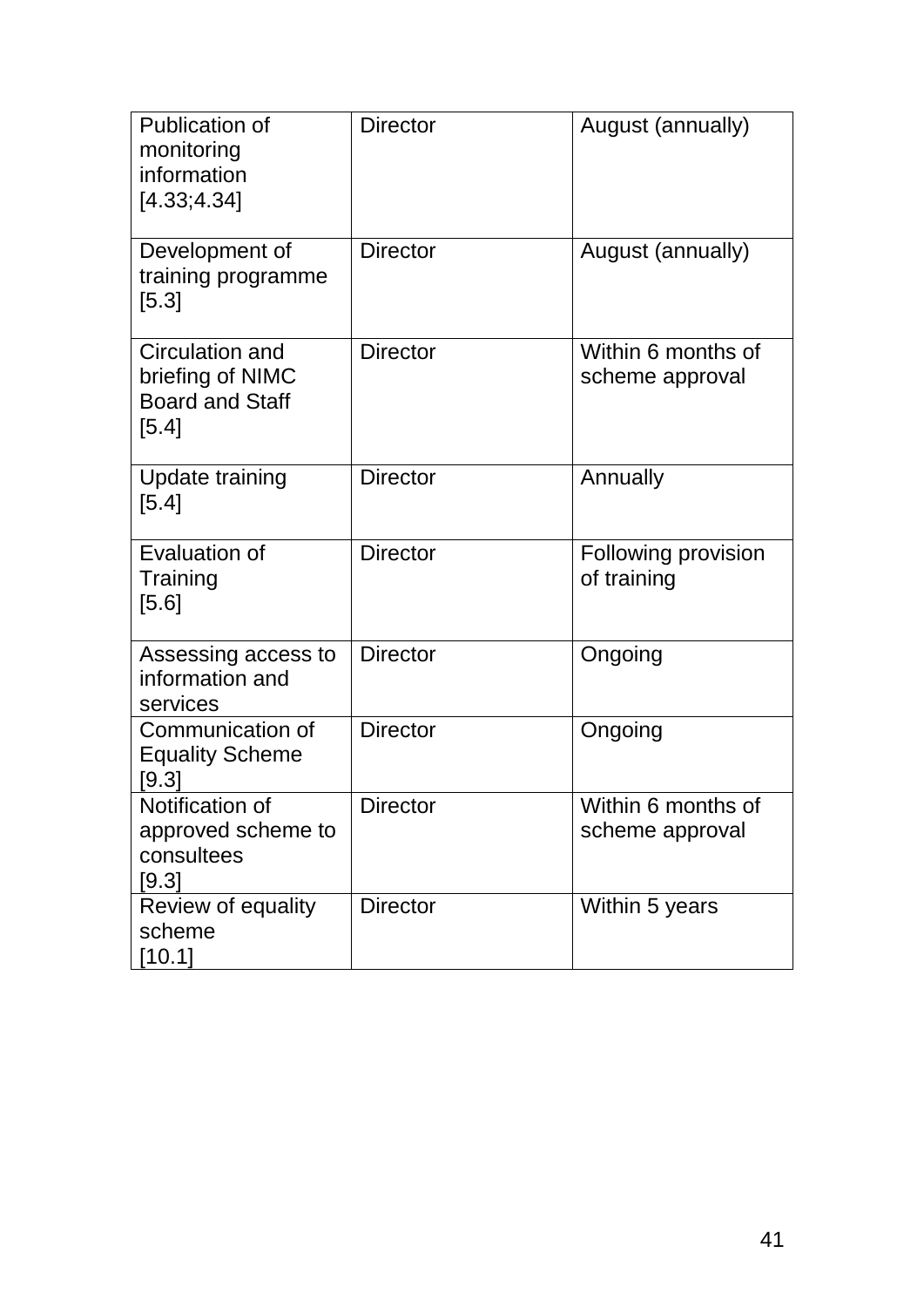## **Appendix 5 Glossary of terms**

## **Action Plan**

A plan which sets out actions a public authority will take to implement its Section 75 statutory duties. It is a mechanism for the realisation of measures to achieve equality outcomes for the Section 75 equality a good relations categories.

#### **Action measures and outcomes**

Specific measures to promote equality and good relations for the relevant Section 75 and good relations categories, linked to achievable outcomes, which should be realistic and timely.

#### **Adverse impact**

Where a Section 75 category has been affected differently by a policy and the effect is less favourable, it is known as adverse impact. If a policy has an adverse impact on a Section 75 category, a public authority must consider whether or not the adverse impact is unlawfully discriminatory. In either case a public authority must take measures to redress the adverse impact, by considering mitigating measures and/or alternative ways of delivering the policy.

### **Audit of Inequalities**

An audit of inequalities is a systematic review and analysis of inequalities which exist for service users and those affected by a public authority's policies. An audit can be used by a public authority to inform its work in relation to the Section 75 equality and good relations duties. It can also enable public authorities to assess progress on the implementation of the Section 75 statutory duties, as it provides baseline information on existing inequalities relevant to a public authority's functions.

### **Consultation**

In the context of Section 75, consultation is the process of asking those affected by a policy (i.e. service users, staff, the general public) for their views on how the policy could be implemented more effectively to promote equality of opportunity across the 9 categories. Different circumstances will call for different types of consultation. Consultations could, for example, include meetings, focus groups, surveys and questionnaires.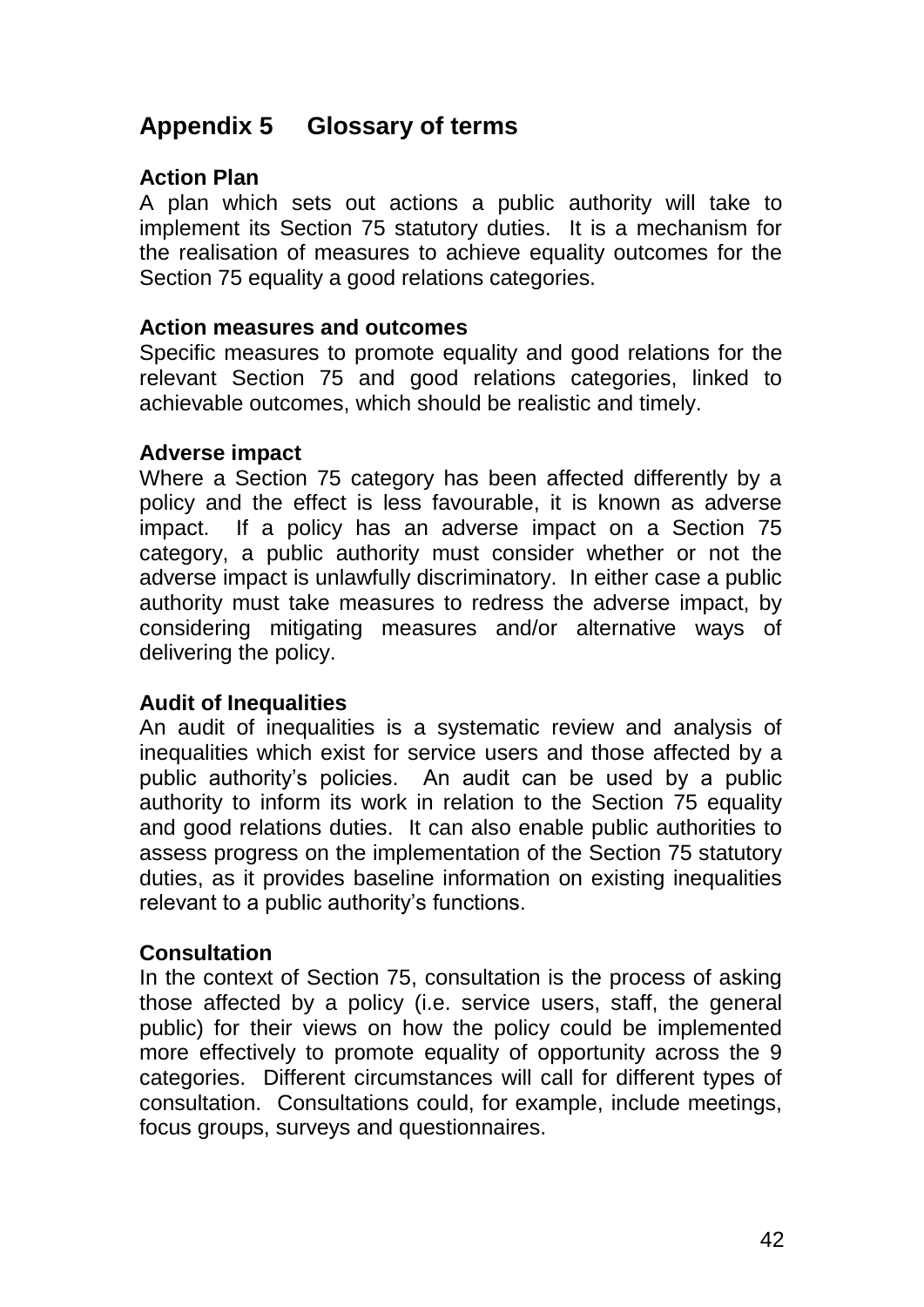### **Differential impact**

Differential impact occurs where a Section 75 group has been affected differently by a policy. This effect could either be positive, neutral or negative. A public authority must make a judgement as to whether a policy has a differential impact and then it must determine whether the impact is adverse, based on a systematic appraisal of the accumulated information.

### **Equality impact assessment**

The mechanism underpinning Section 75, where existing and proposed policies are assessed in order to determine whether they have an adverse impact on equality of opportunity for the relevant Section 75 categories. Equality impact assessments require the analysis of both quantitative and qualitative data.

### **Equality of opportunity**

The prevention, elimination or regulation of discrimination between people on grounds of characteristics including sex, marital status, age, disability, religious belief, political opinion, dependants, race and sexual orientation.

The promotion of equality of opportunity entails more than the elimination of discrimination. It requires proactive measures to be taken to secure equality of opportunity between the categories identified under Section 75.

### **Equality Scheme**

A document which outlines a public authority's arrangements for complying with its Section 75 obligations. An equality scheme must include an outline of the public authority's arrangements for carrying out consultations, screening, equality impact assessments, monitoring, training and arrangements for ensuring access to information and services.

### **Good Relations**

Although not defined in the legislation, the Commission has agreed the following working definition of good relations: "the growth of relations and structures for Northern Ireland that acknowledge the religious, political and racial context of this society, and that seek to promote respect, equity and trust, and embrace diversity in all its forms."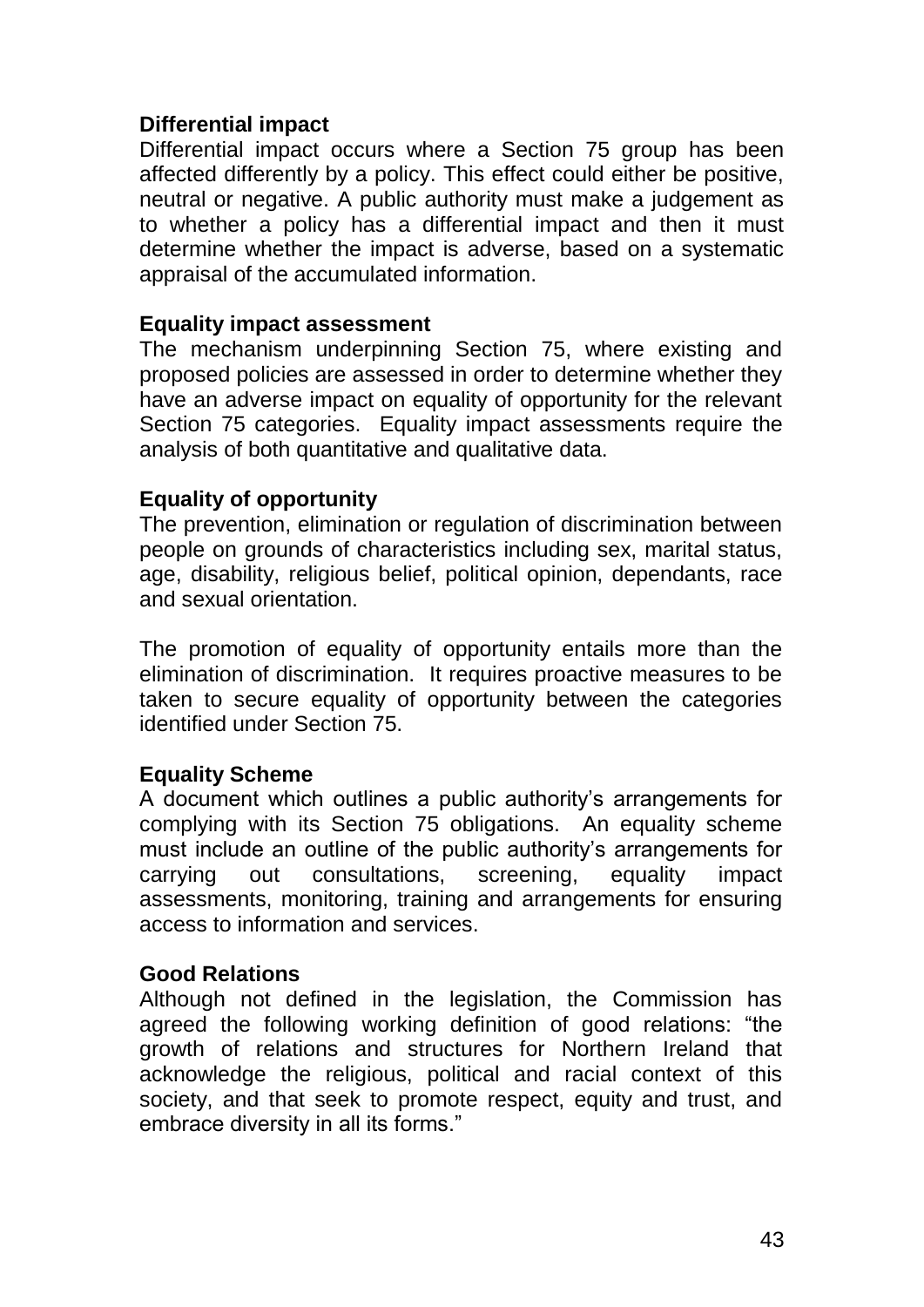#### **Mitigation of adverse impact**

Where an equality impact assessment reveals that a particular policy has an adverse impact on equality of opportunity, a public authority must consider ways of delivering the policy outcomes which have a less adverse effect on the relevant Section 75 categories; this is known as mitigating adverse impact.

#### **Monitoring**

Monitoring consists of continuously scrutinising and evaluating a policy to assess its impact on the Section 75 categories. Monitoring must be sensitive to the issues associated with human rights and privacy. Public authorities should seek advice from consultees and Section 75 representative groups when setting up monitoring systems.

Monitoring consists of the collection of relevant information and evaluation of policies. It is not solely about the collection of data, it can also take the form of regular meetings and reporting of research undertaken. Monitoring is not an end in itself but provides the data for the next cycle of policy screening.

#### **Policy**

The formal and informal decisions a public authority makes in relation to carrying out its duties. Defined in the New Oxford English Dictionary as 'a course or principle of action adopted or proposed by a government party, business or individual.' In the context of Section 75, the term policies covers all the ways in which a public authority carries out or proposes to carry out its functions relating to Northern Ireland. Policies include unwritten as well as written policies.

#### **Qualitative data**

Qualitative data refers to the experiences of individuals from their perspective, most often with less emphasis on numbers or statistical analysis. Consultations are more likely to yield qualitative than quantitative data.

### **Quantitative data**

Quantitative data refers to numbers, typically derived from either a population in general or samples of that population. This information is often analysed by either using descriptive statistics, which consider general profiles, distributions and trends in the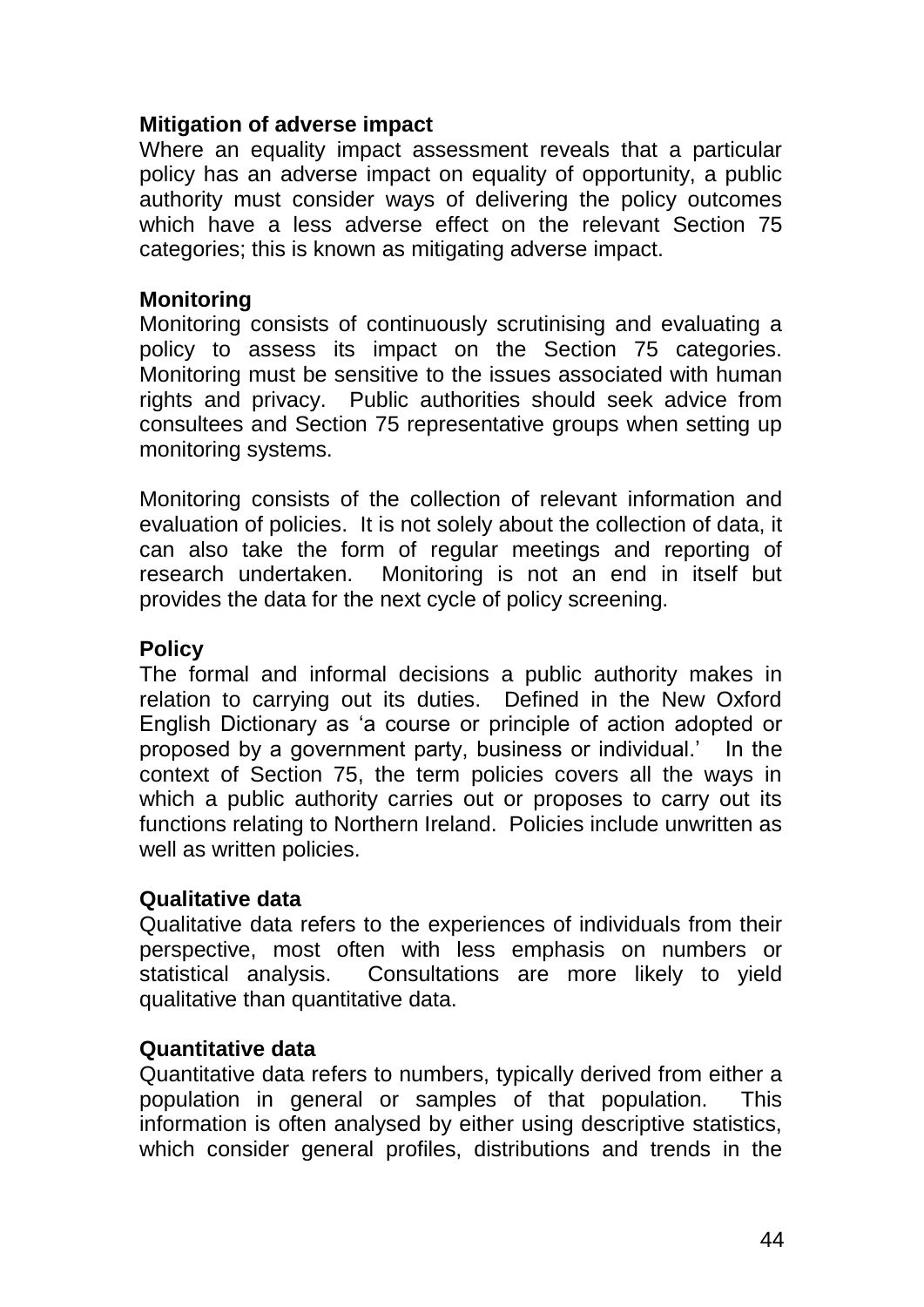data, or inferential statistics, which are used to determine 'significance' either in relationships or differences in the data.

## **Screening**

The procedure for identifying which policies will be subject to equality impact assessment, and how these equality impact assessments will be prioritised. The purpose of screening is to identify the policies which are likely to have a minor/major impact on equality of opportunity so that greatest resources can be devoted to improving these policies. Screening requires a systematic review of existing and proposed policies.

## **Section 75**

Section 75 of the Northern Ireland Act provides that each public authority is required, in carrying out its functions relating to Northern Ireland , to have due regard to the need to promote equality of opportunity between:-

- persons of different religious belief, political opinion, racial group, age, marital status and sexual orientation;
- men and women generally;
- persons with a disability and persons without; and
- persons with dependants and persons without

Without prejudice to these obligations, each public authority in carrying out its functions relating to Northern Ireland must also have regard to the desirability of promoting good relations between persons of different religious belief, political opinion or racial group.

## **Section 75 investigation**

An investigation carried out by the Equality Commission, under Schedule 9 of the NI Act 1998, arising from the failure of a public authority to comply with the commitments set out in its approved equality scheme.

There are two types of Equality Commission investigation, these are as follows:

1. An investigation of a complaint by an individual who claims to have been directly affected by the failure of a public authority to comply with its approved equality scheme;

2. An investigation initiated by the Equality Commission, where it believes that a public authority may have failed to comply with its approved equality scheme.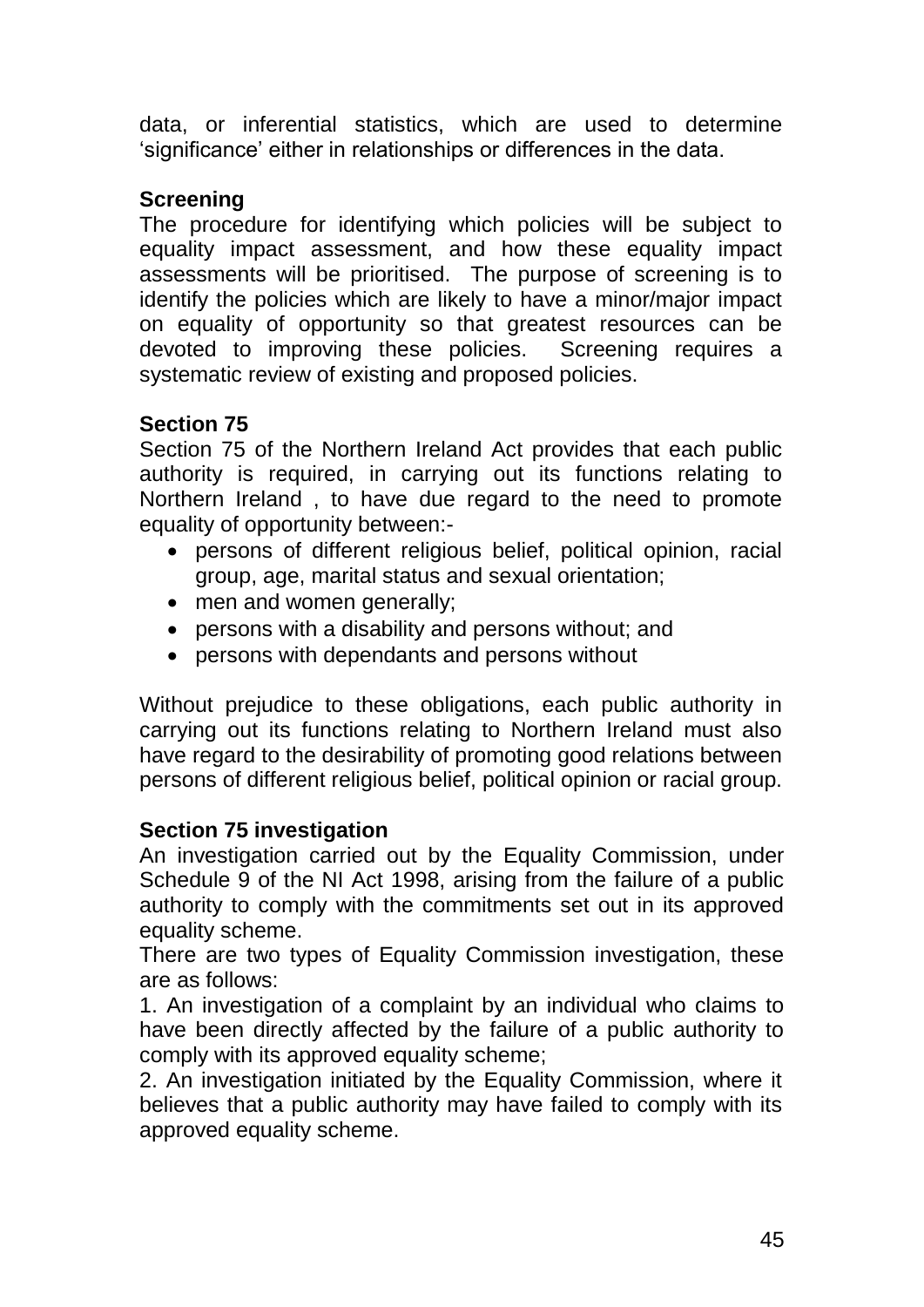**Appendix 6**



# **Northern Ireland Museums Council**

**Section 75**

**DRAFT ACTION PLAN**

**2011-2015**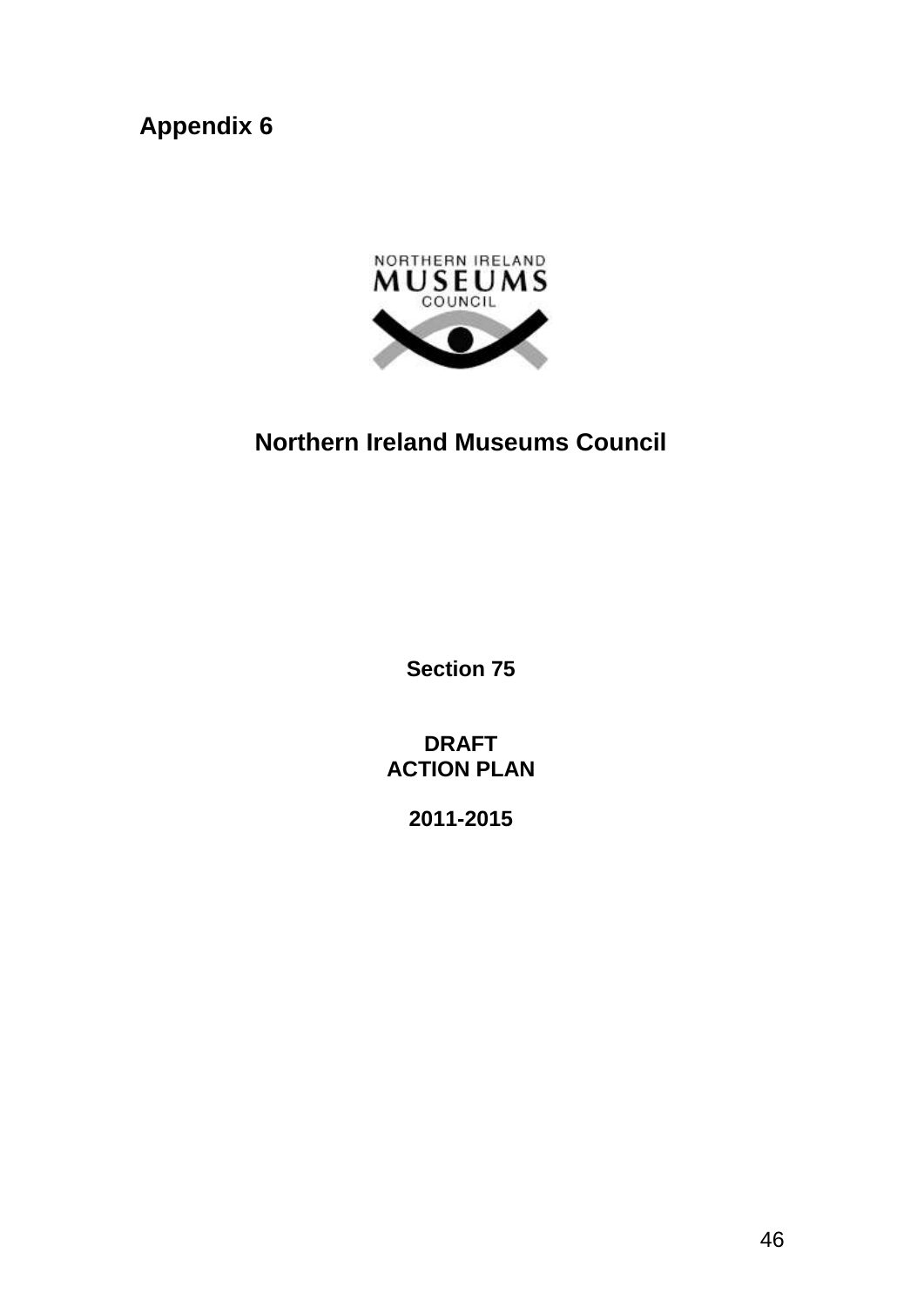## **INTRODUCTION**

- 1.1 As recommended in the Equality Commission Guide on Section 75 the Northern Ireland Museums Council has taken a systematic look at its functions and how they relate to the promotion of equality of opportunity and of good relations for our service users and those affected by our policies.
- 1.2 The NIMC Audit of Section 75 Inequalities which forms the first component of this action plan informs the actions contained therein.
- 1.3 The final Action Plan submitted to the Equality Commission will be published on the internet with copies sent to all who responded to the consultation. It is understood that the Commission will not consider the content of the action plan as part of the approval process for equality schemes and therefore the action plan which follows will not form part of the approved equality scheme.
- 1.4 The Action Plan will be monitored annually with an update provided to the Equality Commission and posted on line with the Council's Annual Progress Report on Section 75.
- 1.5 Responsibility for monitoring and review of the Action Plan will rest with the Council's Director.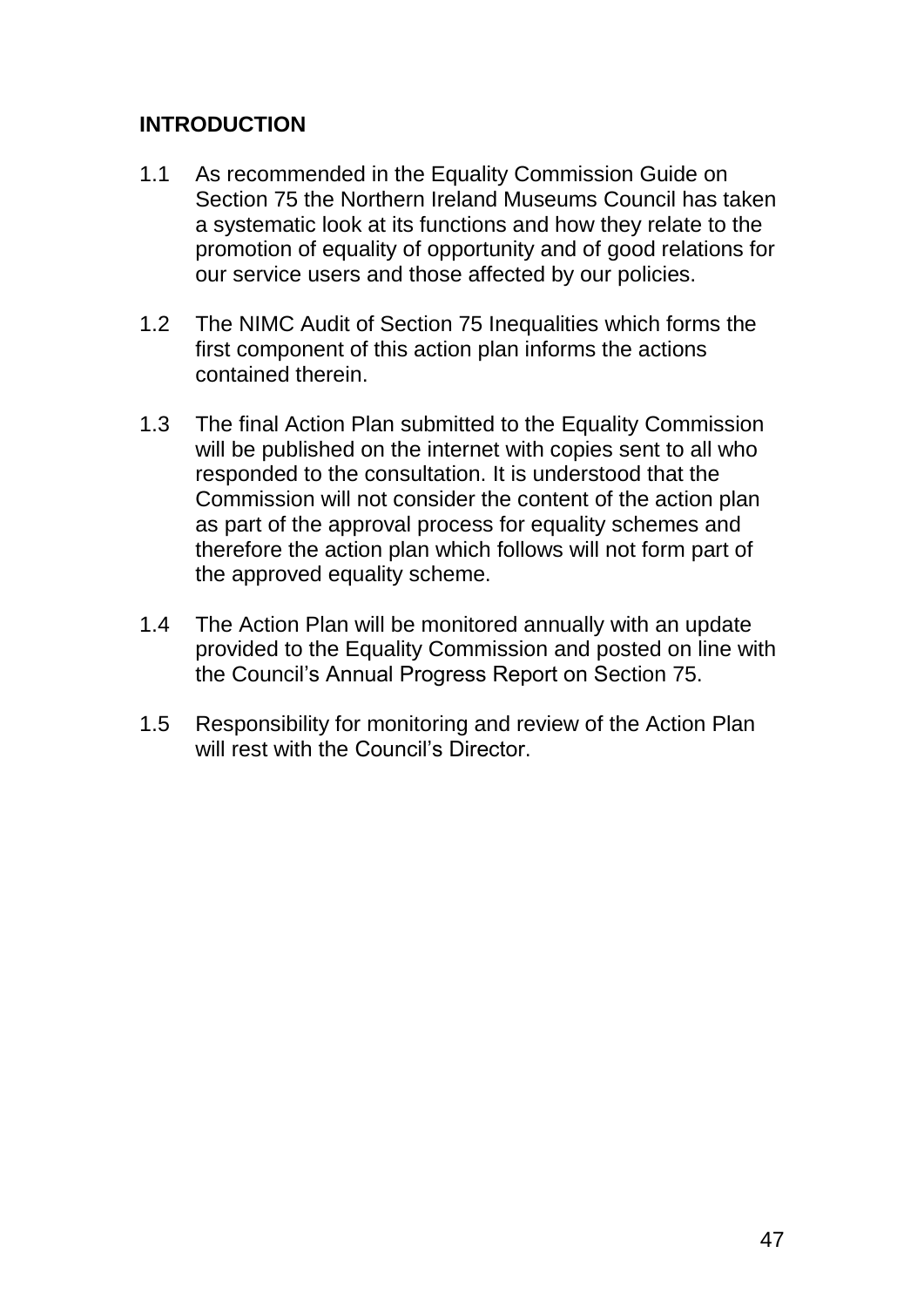

#### **Northern Ireland Museums Council**

#### **Audit of Inequalities**

#### **Introduction**

In April 2010 the Equality Commission for Northern Ireland published new guidance, *Section 75 of the Northern Ireland Act 1998: A Guide for Public Authorities*. This states that all public authorities are now required to produce an Equality Scheme, with an associated Action Plan. The Action Plan should be informed by an audit of inequalities relating to relevant functions of a public authority. The Plan should also contain measures that aim to promote equality of opportunity and good relations and set out related performance indicators and timescales.

The Northern Ireland Museums Council is one of the designated public authorities and is required to submit a revised Equality Scheme by  $1^{st}$  November 2012. The Equality Commission has taken a phased approach in the call for revised schemes, with the first tranche comprising the Government Departments. As a consequence, the Department of Culture, Arts and Leisure undertook an audit of inequalities on its main functional areas, including museums, in 2010. While NIMC supported this process through sharing the relevant data it holds about the sector, the Department also commissioned some further research and brought together salient information from other sources. As a consequence a notable body of intelligence is available and has been drawn upon by the Northern Ireland Museums Council in the preparation of this audit of inequalities.

#### **Functions of NIMC**

The Council's mission is to support local museums in Northern Ireland in maintaining and improving their standards of collections care and public service. It does not operate any museum. Its work is informed by the *Northern Ireland Museums Policy* which sets out the vision, priorities and goals for the development of the sector over the next ten years. The implementation of the *Northern Ireland Museums Policy* is the responsibility of the Department of Culture, Arts and Leisure, and as an Arm's Length Body of that Department NIMC's work contributes to the objectives of the policy. The goals of this policy are corralled under four headings – Developing Audiences, Education and Learning, Collections Development, Care, Management and Use, and Infrastructure, Investment and Resources. NIMC's Corporate Plan 2011-15 and its annual Business Plans are structured around these four headings and consequently they will form the main functional areas for the Council from now on.

#### **Evidence Base**

By way of identifying inequalities regarding NIMC's functions, as far as Section 75 groups are concerned, the Council has drawn upon various generic data sets, research and survey findings as well as sector specific sources. The latter includes: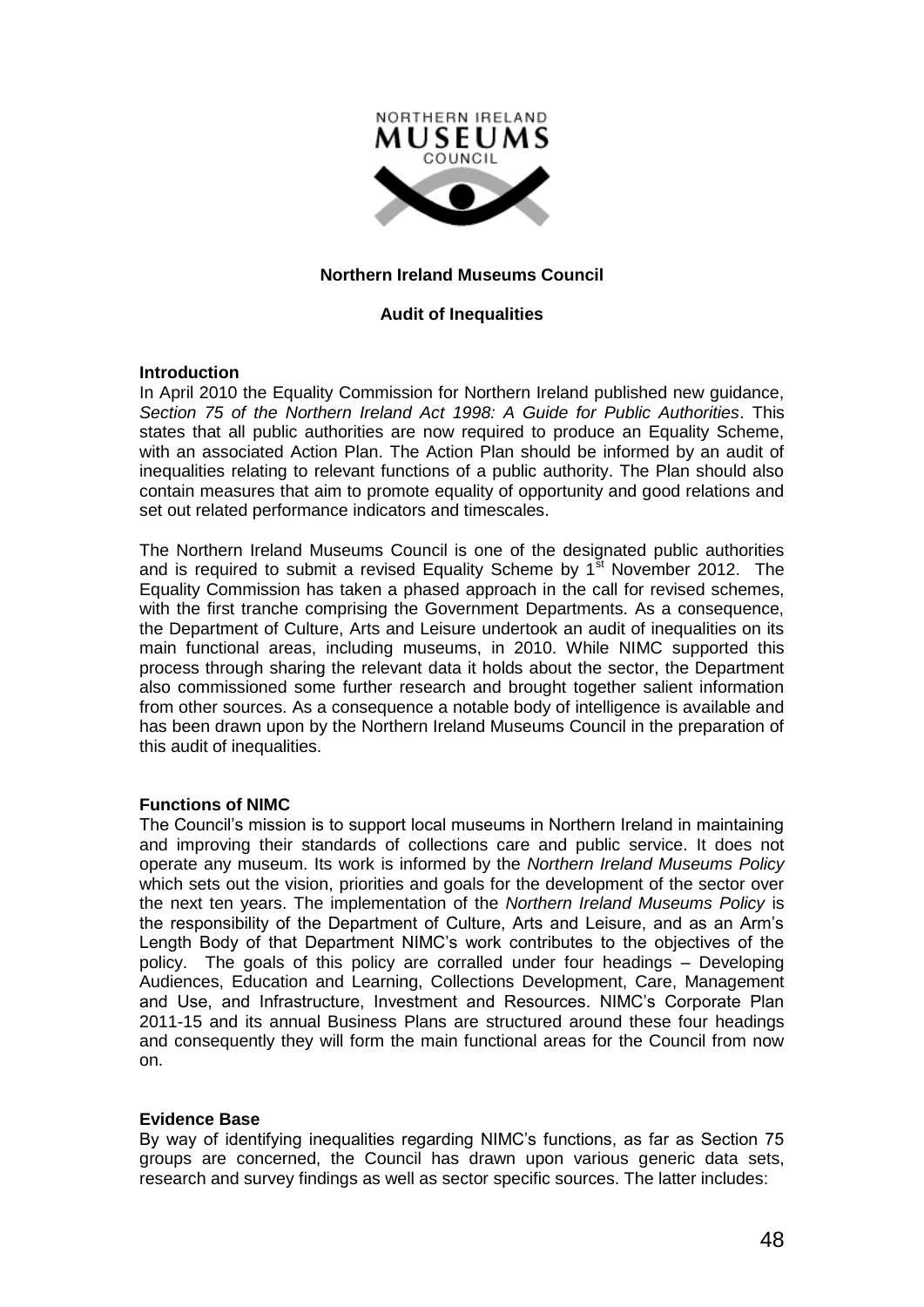| Ref.         | <b>Report/Source</b>                                                                                                     | <b>Availability</b>    |
|--------------|--------------------------------------------------------------------------------------------------------------------------|------------------------|
| A            | Department of Culture, Arts and Leisure: Digest of<br>Statistics for Museums in Northern Ireland (2011).                 | www.dcalni.gov.uk      |
| B            | Department of Culture, Arts and Leisure: Experience<br>of Museums in Northern Ireland (2011).                            | www.dcalni.gov.uk      |
| $\mathsf{C}$ | Department of Culture, Arts and Leisure: Experience<br>of Museums in Northern Ireland (2010).                            | www.dcalni.gov.uk      |
| D            | NIMC: Museum Accessibility Audit - Update (2010 -<br>in partnership with ADAPTNI)                                        | unpublished            |
| E            | NIMC: Marketing Northern Ireland's Museums (2009)                                                                        | www.nimc.co.uk         |
| F            | NIMC: Learning within Northern Ireland's Museums<br>(2008)                                                               | www.nimc.co.uk         |
| G            | NIMC: Mapping Trends in Northern Ireland's<br>Museums (2007)                                                             | www.nimc.co.uk         |
| H.           | Northern Ireland Statistics and Research Agency:<br>Young Persons Behaviour and Attitudes Survey<br>(2007)               | www.csu.nisra.gov.uk   |
| $\mathsf{l}$ | Museums Libraries and Archives: Digest of Statistics<br>for Museums, Libraries and Archives (2005)                       | http://www.lboro.ac.uk |
| J            | NIMC: Attitudes and Perceptions of Northern Ireland's<br>Black and Minority Ethnic Populations Towards<br>Museums (2005) | unpublished            |
| K            | NIMC: Museum Accessibility Audit (2004 - in<br>partnership with ADAPTNI)                                                 | unpublished            |
| L            | NIMC: Museums Survey (2004)                                                                                              | www.nimc.co.uk         |
| м            | NIMC: Mapping Trends in Northern Ireland's<br>Museums (2002)                                                             | www.nimc.co.uk         |

#### **Analysis**

In analysing the data and findings of available material and reports, the following factors were identified as pointing to possible inequalities or barriers to the equality of opportunity amongst the Section 75 Groups. The sources used to formulate the observations and comments presented below are indicated by a Reference letter that corresponds to the same in the table above. Where possible the finding is compared with the broader context or trends identified elsewhere.

| <b>Finding</b>                                                                                                                                                                                               | Comparator                                                                                                           | <b>Observation/Comment</b>                                                                                                                                                     |
|--------------------------------------------------------------------------------------------------------------------------------------------------------------------------------------------------------------|----------------------------------------------------------------------------------------------------------------------|--------------------------------------------------------------------------------------------------------------------------------------------------------------------------------|
| Gender                                                                                                                                                                                                       |                                                                                                                      |                                                                                                                                                                                |
| A similar proportion of males and<br>females said that they had visited a<br>museum in the previous year, 32% and<br>31% respectively in 2009-10, and 25%<br>and 26% respectively in 2008-09<br>Source: A, B | The proportion of<br>male/female museum<br>visitors identified in a<br>2005 MORI poll was<br>43% to 56%<br>Source: I | There is little evidence of<br>any significant gender<br>inequality amongst<br>museum visitors in<br>Northern Ireland when<br>the profile is compared<br>with trends elsewhere |
| The proportions of both male and<br>female museum visitors responding to<br>the 2009-10 Continuous Household<br>Survey significantly increased from<br>2008-09 to 2009-10<br>Source: B                       | The proportion of<br>male/female within<br>the Northern Ireland<br>population in 2001<br>was 49% to 51%              | and the make-up of the<br>general population.                                                                                                                                  |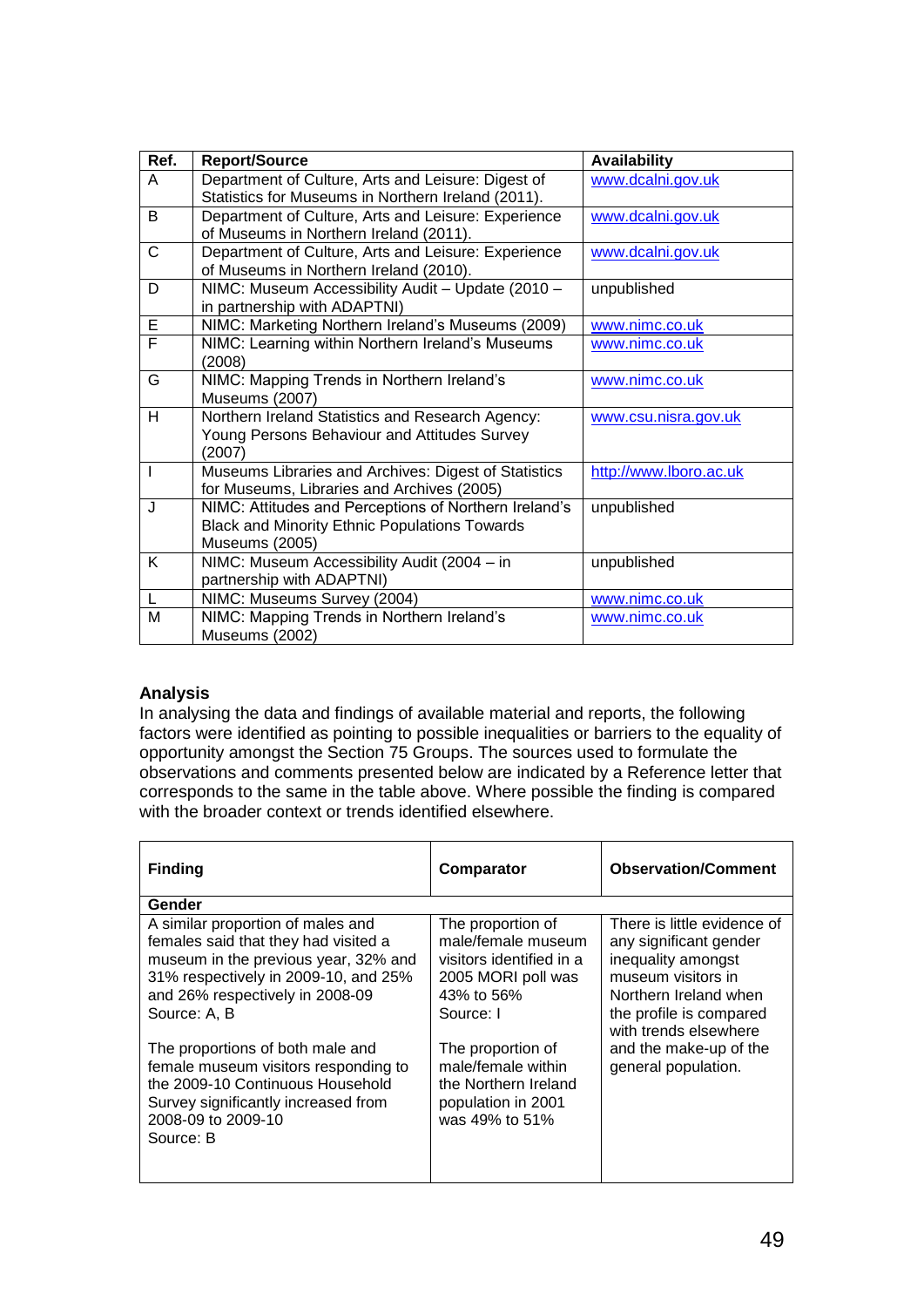| <b>Disability</b>                                                                                                                                                                                                                                                                                                                                                                                                                                                                                                                                                                                                                                                                                                                                                                                                                                                                                 |                                                                                                                         |                                                                                                                                                                                                                                                                                                                                                                                                                                                                                                                                                                                |
|---------------------------------------------------------------------------------------------------------------------------------------------------------------------------------------------------------------------------------------------------------------------------------------------------------------------------------------------------------------------------------------------------------------------------------------------------------------------------------------------------------------------------------------------------------------------------------------------------------------------------------------------------------------------------------------------------------------------------------------------------------------------------------------------------------------------------------------------------------------------------------------------------|-------------------------------------------------------------------------------------------------------------------------|--------------------------------------------------------------------------------------------------------------------------------------------------------------------------------------------------------------------------------------------------------------------------------------------------------------------------------------------------------------------------------------------------------------------------------------------------------------------------------------------------------------------------------------------------------------------------------|
| Of the 14 factors identified as<br>encouraging people to visit museums<br>more often, 'Easier access in/around<br>the building" was ranked 11 <sup>th</sup> in the<br>2009-10 Continuous Household<br>Survey, with 4% of people citing this<br>factor. This rose to 7% amongst<br>museum visitors with a limiting,<br>longstanding illness.<br>Source: B<br>In the 2008-09 Continuous Household<br>Survey the ranking was the same, with<br>the equivalent percentages being 2%<br>and 5%.<br>Source: C<br>While a third of museums in Northern<br>Ireland had undertaken an audit of the<br>physical barriers to access in 2001, all<br>museums had done so by the end of<br>2006.<br>Source: E<br>By 2010, amongst the 38 local<br>museums in Northern Ireland, 17<br>required physical access audit updates,<br>11 required audits due to significant<br>changes to the building and 10 had no |                                                                                                                         | While notable progress<br>in addressing the<br>physical access barriers<br>at museums has been<br>made in recent times.<br>there is still some<br>significant work to be<br>done in this regard.<br>There is a need to<br>update the data on the<br>barriers to physical<br>access to museums to<br>inform the planning of<br>any subsequent<br>alterations to the<br>building.<br>Alterations to improve<br>access for people with<br>disabilities can also<br>improve access for other<br>S75 groups - notably<br>those with and without<br>dependents, and older<br>people. |
| previous access audit.<br>Source: D                                                                                                                                                                                                                                                                                                                                                                                                                                                                                                                                                                                                                                                                                                                                                                                                                                                               |                                                                                                                         |                                                                                                                                                                                                                                                                                                                                                                                                                                                                                                                                                                                |
| In 2007 four of the 38 museums were<br>unable to provide toilet facilities for<br>disabled patrons, compared with 8 in<br>2001.<br>Source: G                                                                                                                                                                                                                                                                                                                                                                                                                                                                                                                                                                                                                                                                                                                                                      |                                                                                                                         |                                                                                                                                                                                                                                                                                                                                                                                                                                                                                                                                                                                |
| A third of Northern Ireland's museums<br>provide an induction loop system.<br>Source: G                                                                                                                                                                                                                                                                                                                                                                                                                                                                                                                                                                                                                                                                                                                                                                                                           |                                                                                                                         |                                                                                                                                                                                                                                                                                                                                                                                                                                                                                                                                                                                |
| Age                                                                                                                                                                                                                                                                                                                                                                                                                                                                                                                                                                                                                                                                                                                                                                                                                                                                                               |                                                                                                                         |                                                                                                                                                                                                                                                                                                                                                                                                                                                                                                                                                                                |
| The following table illustrates the profile                                                                                                                                                                                                                                                                                                                                                                                                                                                                                                                                                                                                                                                                                                                                                                                                                                                       | In England, the                                                                                                         | The lower attendance by                                                                                                                                                                                                                                                                                                                                                                                                                                                                                                                                                        |
| of museum attendees in 2004<br>Age Group (%) of visitors against population<br>$(18+)$                                                                                                                                                                                                                                                                                                                                                                                                                                                                                                                                                                                                                                                                                                                                                                                                            | proportion of museum<br>visitors in the 16-24<br>and the 65+ age<br>groups was<br>significantly lower                   | people from the 16-24<br>and 65+ age groups is<br>not a feature unique to<br>Northern Ireland.                                                                                                                                                                                                                                                                                                                                                                                                                                                                                 |
| 50<br>册<br>船<br>74<br>Visitors<br>30<br>13<br>20<br>Population<br>10<br>O.                                                                                                                                                                                                                                                                                                                                                                                                                                                                                                                                                                                                                                                                                                                                                                                                                        | when compared with<br>the proportion of<br>these age groups<br>within the overall<br>population of England<br>Source: I | There is an upward trend<br>in the number of people<br>in the $16-24$ and $65+$ age<br>groups attending<br>museums.                                                                                                                                                                                                                                                                                                                                                                                                                                                            |
| 2544<br>45.64<br>65.74<br>$75+$<br>18.74<br>Source: L                                                                                                                                                                                                                                                                                                                                                                                                                                                                                                                                                                                                                                                                                                                                                                                                                                             | In England the<br>proportion of<br>adult/child visitors to                                                              | In analysing the data of<br><b>The Continuous</b><br>Household Survey 2008-<br>09 the Department of                                                                                                                                                                                                                                                                                                                                                                                                                                                                            |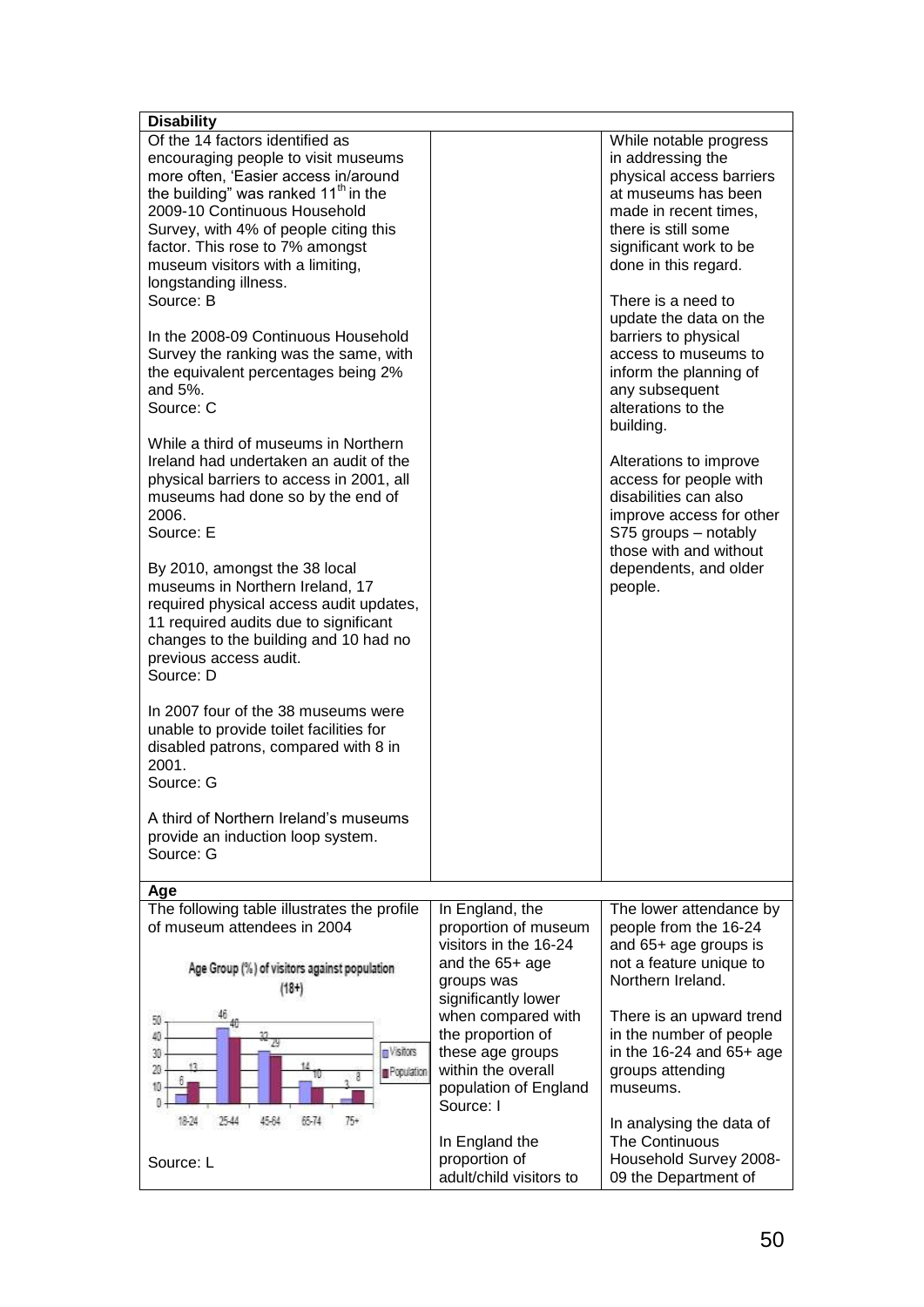| A significantly lower proportion of<br>respondents within the 2009-10<br>Continuous Household Survey aged 65<br>and over said that they had visited a<br>museum during the last year<br>Source: B<br>Respondents to the Continuous<br>Household Survey 2008-09 aged 16-24<br>were the least likely age group to have<br>attended a museum.<br>Source: C                           | museums was<br>70%/30% in 2005<br>Source: I<br>In 2006, 21 out of the<br>38 Accredited<br>museums in Northern<br>Ireland were 'free<br>entry'.<br>Source: G | Culture, Arts and Leisure<br>concluded that the lower<br>proportion of those aged<br>65 and over visiting<br>museums may be due to<br>health and mobility<br>issues.<br>In citing that time<br>constraint was a<br>significant reason for<br>non-use or a barrier to<br>attendance by the under |
|-----------------------------------------------------------------------------------------------------------------------------------------------------------------------------------------------------------------------------------------------------------------------------------------------------------------------------------------------------------------------------------|-------------------------------------------------------------------------------------------------------------------------------------------------------------|-------------------------------------------------------------------------------------------------------------------------------------------------------------------------------------------------------------------------------------------------------------------------------------------------|
| The proportion of respondents to the<br>Continuous Household Survey, across<br>all age groups, who had visited a<br>museum in the year prior to the survey,<br>had significantly increased between<br>2008-09 and 2009-10. There were<br>notable increases in the 16-24 and 65+<br>age groups.<br>Source: B                                                                       |                                                                                                                                                             | 24 age groups, it might<br>be concluded that other<br>activities and interests<br>are the cause of the<br>lower usage rates by<br>these age groups.<br>Lack of awareness and a<br>paucity of information<br>about events and                                                                    |
| Amongst the 16-24 age group the five<br>main factors which would encourage<br>more frequent visits to a museum were:<br>exhibitions on a subject of interest;<br>more information; more time; cheaper                                                                                                                                                                             |                                                                                                                                                             | activities at museums<br>would appear to notable<br>reasons for non-<br>attendance.                                                                                                                                                                                                             |
| admission charges; and special events.<br>A quarter of this age group said<br>'nothing' in response to the question.<br>Amongst the 65+ age group the same<br>five factors were cited, but at a much<br>lower rate, and 49% of this group gave<br>the response, 'nothing' In addition this<br>age group also cited transport and<br>someone to go with as influential<br>factors. |                                                                                                                                                             | There appears to be a<br>misperception that cost<br>is a barrier to<br>participation, given the<br>wide-spread availability<br>of museum services that<br>are free at the point of<br>use.<br>Given the trends within                                                                           |
| Source: B                                                                                                                                                                                                                                                                                                                                                                         |                                                                                                                                                             | the children of school-<br>going age, there would                                                                                                                                                                                                                                               |
| Between 2001 and 2007 the number of<br>visits to museums in Northern Ireland<br>by school children rose from 164,000 to<br>170,858. As a proportion of overall<br>visits, visits by school pupils dropped<br>from 20% to 17.6%<br>Source: G                                                                                                                                       |                                                                                                                                                             | be merit in further<br>developing the<br>opportunities for this<br>group to participate in<br>museum-related activity.<br>And given the findings<br>amongst the 16-24 and                                                                                                                       |
| Almost two thirds (66%) of pupils had<br>been to a museum in Northern Ireland<br>in 2006, and 44% of these pupils visited<br>it as a part of a trip organised by<br>school. 88% generally enjoyed their last<br>visit to a museum<br>Source: H                                                                                                                                    |                                                                                                                                                             | 65+ age groups, further<br>promotional information<br>is required.                                                                                                                                                                                                                              |
| For the 11-16 age group the five main<br>factors which discourage a visit to a<br>museum are: lack of interest; lack of<br>time; not enough activities for young                                                                                                                                                                                                                  |                                                                                                                                                             |                                                                                                                                                                                                                                                                                                 |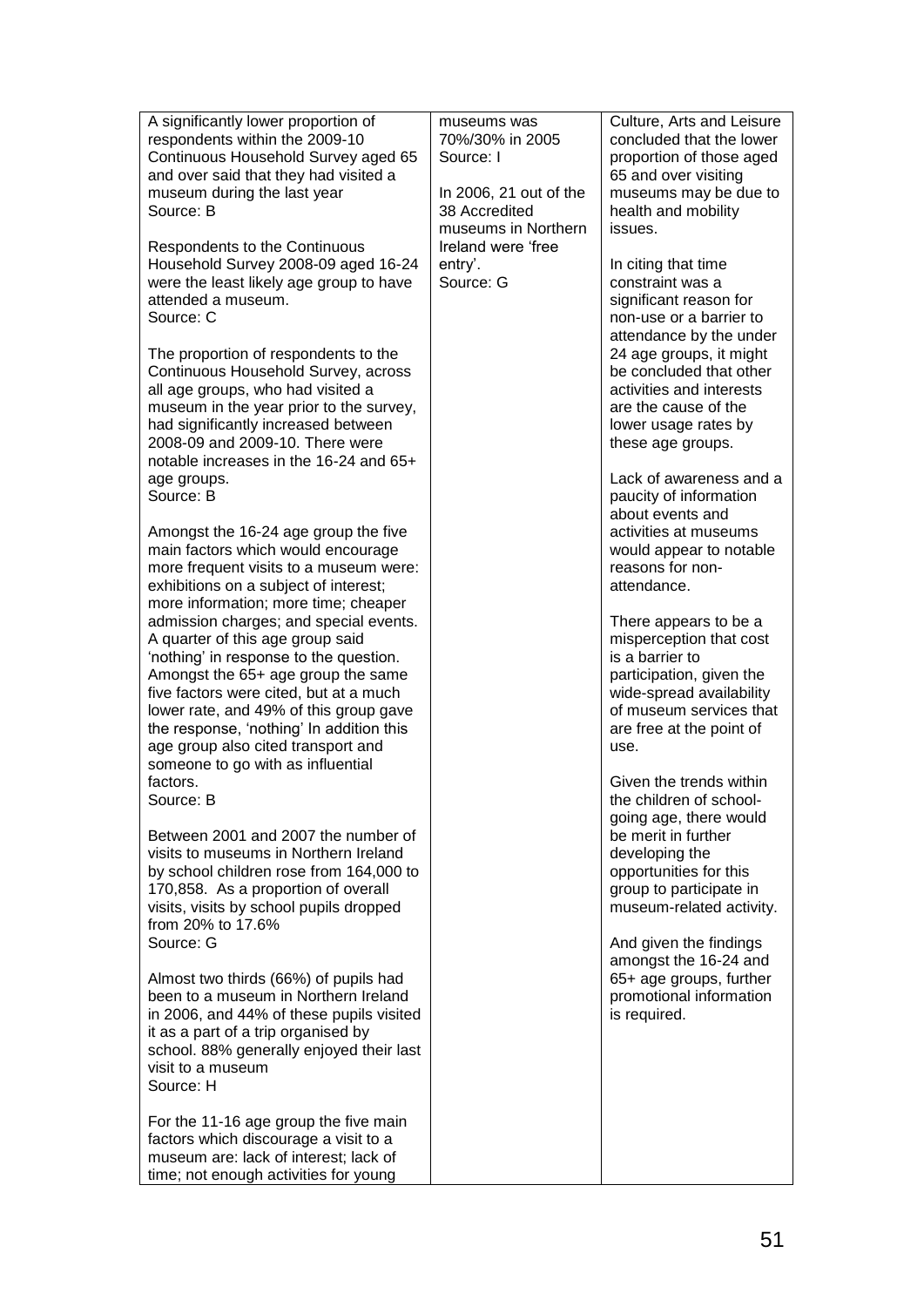| people; costs too much; and, the<br>perception that it would not be<br>enjoyable.                                                                                                                                                                                                                                                                                                                                                                                                                                                                                                                       |                                                                                                                                                                                                                                                                                                                                                              |                                                                                                                                                                                                                                                                                                                                                                                                                                                                                                                                                                       |
|---------------------------------------------------------------------------------------------------------------------------------------------------------------------------------------------------------------------------------------------------------------------------------------------------------------------------------------------------------------------------------------------------------------------------------------------------------------------------------------------------------------------------------------------------------------------------------------------------------|--------------------------------------------------------------------------------------------------------------------------------------------------------------------------------------------------------------------------------------------------------------------------------------------------------------------------------------------------------------|-----------------------------------------------------------------------------------------------------------------------------------------------------------------------------------------------------------------------------------------------------------------------------------------------------------------------------------------------------------------------------------------------------------------------------------------------------------------------------------------------------------------------------------------------------------------------|
| Source: H                                                                                                                                                                                                                                                                                                                                                                                                                                                                                                                                                                                               |                                                                                                                                                                                                                                                                                                                                                              |                                                                                                                                                                                                                                                                                                                                                                                                                                                                                                                                                                       |
| <b>Dependants</b>                                                                                                                                                                                                                                                                                                                                                                                                                                                                                                                                                                                       |                                                                                                                                                                                                                                                                                                                                                              |                                                                                                                                                                                                                                                                                                                                                                                                                                                                                                                                                                       |
| In 2008-09 the percentage of museum<br>visitors not having a limiting<br>longstanding illness was 28%,<br>compared with 18% of respondents<br>with a limiting longstanding illness<br>Source: C<br>In 2009-10 the respective figures on<br>longstanding illness were 34% and 24%<br>Source: B<br>Between 2001 and 2006 the number of<br>museums providing facilities for                                                                                                                                                                                                                                |                                                                                                                                                                                                                                                                                                                                                              | While the proportion of<br>people with and without<br>a limiting longstanding<br>illness may have altered<br>over the period,<br>significantly fewer people<br>with a limiting<br>longstanding illness are<br>visiting museums.                                                                                                                                                                                                                                                                                                                                       |
| changing and feeding infants rose from<br>17 to 21.                                                                                                                                                                                                                                                                                                                                                                                                                                                                                                                                                     |                                                                                                                                                                                                                                                                                                                                                              |                                                                                                                                                                                                                                                                                                                                                                                                                                                                                                                                                                       |
| Source: G                                                                                                                                                                                                                                                                                                                                                                                                                                                                                                                                                                                               |                                                                                                                                                                                                                                                                                                                                                              |                                                                                                                                                                                                                                                                                                                                                                                                                                                                                                                                                                       |
| <b>Sexual orientation</b><br>In analysing the data of The Continuous                                                                                                                                                                                                                                                                                                                                                                                                                                                                                                                                    |                                                                                                                                                                                                                                                                                                                                                              |                                                                                                                                                                                                                                                                                                                                                                                                                                                                                                                                                                       |
| Household Survey 2008-09 the<br>Department of Culture, Arts and Leisure<br>found the base number of respondents<br>declared as 'same sex couple' was 'too<br>small'.                                                                                                                                                                                                                                                                                                                                                                                                                                    |                                                                                                                                                                                                                                                                                                                                                              | No meaningful data is<br>available regarding the<br>use of museums broken<br>down by people's sexual<br>orientation.                                                                                                                                                                                                                                                                                                                                                                                                                                                  |
| <b>Marital status</b>                                                                                                                                                                                                                                                                                                                                                                                                                                                                                                                                                                                   |                                                                                                                                                                                                                                                                                                                                                              |                                                                                                                                                                                                                                                                                                                                                                                                                                                                                                                                                                       |
| In analysing the data of The Continuous<br>Household Survey 2008-09 the<br>Department of Culture, Arts and Leisure<br>found the following percentages of<br>respondents who had visited a museum<br>in the last 12 months (against 26% of<br>all respondents)<br>Married<br>31%<br>Cohabiting<br>20%<br>Single<br>21%<br>Widowed<br>13%<br>21%<br>Divorced<br>Separated 20%<br>It concluded the "Although there are<br>differences in the different categories of<br>marital status, these differences could<br>be due to other factors."<br>Source: DCAL Section 75 Audit of<br>Inequalities Feb 2011. | In England the<br>breakdown of<br>museum visitors by<br>household data in<br>2003-04 was as<br>follows:<br>Two parent family<br>27%<br>Two adults<br>28%<br>Single Person<br>14%<br>Lone parent<br>4%<br>Other<br>27%<br>In 2001 the proportion<br>of the Northern<br>Ireland over-16<br>population, by marital<br>status, was as follows<br>Single<br>33.1% | The relative size of the<br>CHS respondents when<br>broken down by marital<br>status, against the total<br>number of respondents<br>mirrors the breakdown<br>by marital status across<br>the whole population.<br>While there is a<br>statistical variance<br>between the baseline of<br>all respondents and<br>some categories of<br>marital status, these<br>could, as suggested, be<br>due to various other<br>factors.<br>There is little evidence of<br>any significant inequality<br>on the grounds of marital<br>status amongst museum<br>visitors in Northern |
|                                                                                                                                                                                                                                                                                                                                                                                                                                                                                                                                                                                                         | Married/Remarried51.<br>2%                                                                                                                                                                                                                                                                                                                                   | Ireland when the profile<br>is compared with trends                                                                                                                                                                                                                                                                                                                                                                                                                                                                                                                   |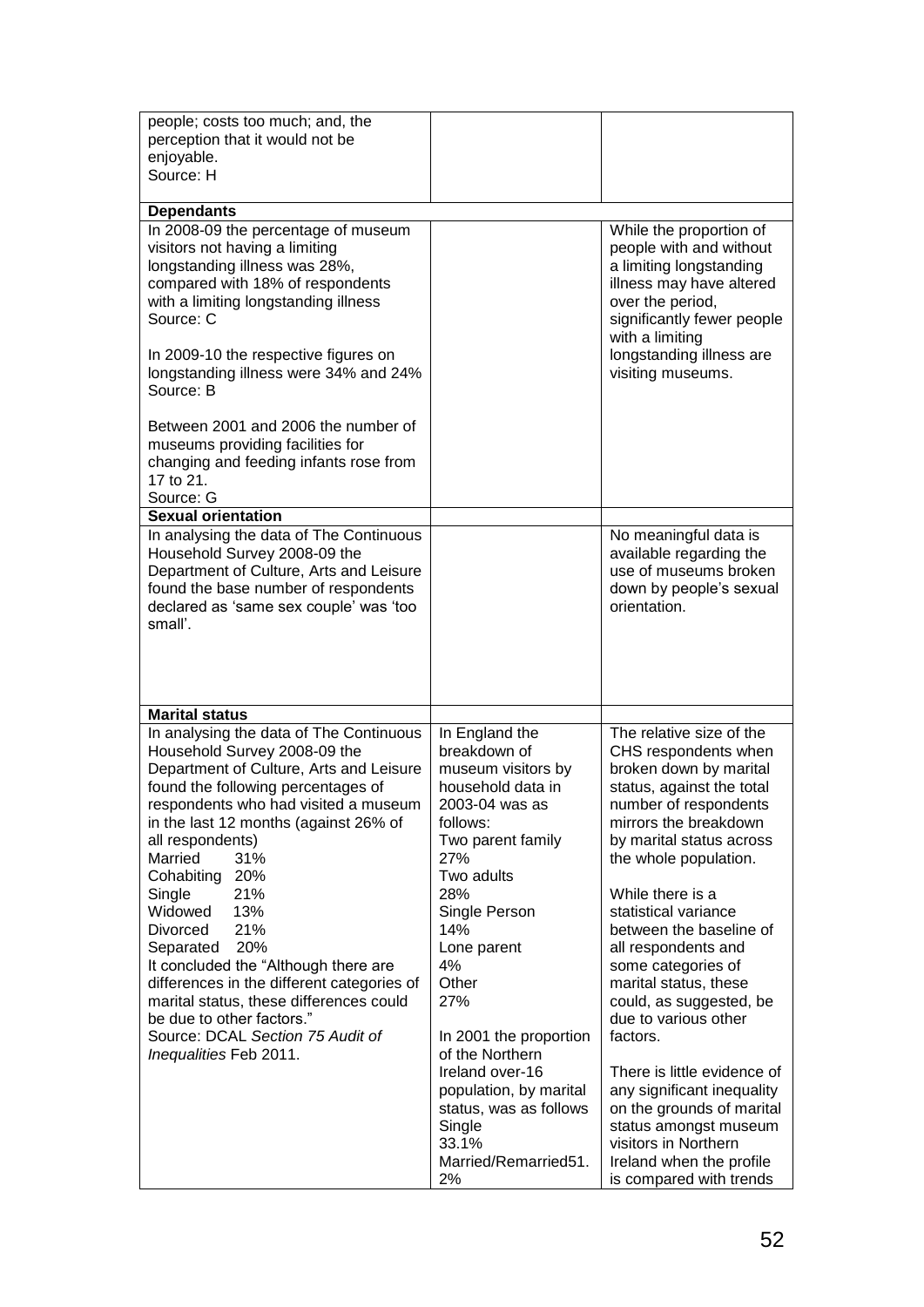|                                                                                                                                                                                                                                                                                                                                                                                                                                                                                                                                                                                                                                                             | Separated<br>3.8%<br><b>Divorced</b><br>4.1%<br>Widowed<br>7.8%                                                                                                                                                                                                                                                                                                                                                                                             | elsewhere and the make-<br>up of the general<br>population.                                                                                                                                                                                                                                                                                                                                                                                                                                                               |
|-------------------------------------------------------------------------------------------------------------------------------------------------------------------------------------------------------------------------------------------------------------------------------------------------------------------------------------------------------------------------------------------------------------------------------------------------------------------------------------------------------------------------------------------------------------------------------------------------------------------------------------------------------------|-------------------------------------------------------------------------------------------------------------------------------------------------------------------------------------------------------------------------------------------------------------------------------------------------------------------------------------------------------------------------------------------------------------------------------------------------------------|---------------------------------------------------------------------------------------------------------------------------------------------------------------------------------------------------------------------------------------------------------------------------------------------------------------------------------------------------------------------------------------------------------------------------------------------------------------------------------------------------------------------------|
| <b>Religious Belief</b>                                                                                                                                                                                                                                                                                                                                                                                                                                                                                                                                                                                                                                     |                                                                                                                                                                                                                                                                                                                                                                                                                                                             |                                                                                                                                                                                                                                                                                                                                                                                                                                                                                                                           |
| The CHS 2009-10 found that a<br>significantly higher proportion of<br>Protestant respondents (33%) than<br>Catholic respondents (28%) stated that<br>they had visited a museum in the last<br>12 months. And that amongst those<br>declaring another religion, or none, the<br>proportion was 41%.<br>Source: B<br>The equivalent proportions in the<br>previous year were, Protestant - 28%,<br>Catholic - 21% and Other/None - 32%<br>Source: C                                                                                                                                                                                                           |                                                                                                                                                                                                                                                                                                                                                                                                                                                             | Commenting upon the<br>findings of the<br><b>Continuous Household</b><br>Surveys, DCAL stated<br>that "The difference in<br>community backgrounds<br>is likely to lessen and<br>lose its significance with<br>the re-opening of the<br>Ulster Museum, which<br>has shown in the past to<br>have a similar number of<br>visitors from both<br>communities."<br>The assumption of a<br>future trend based upon<br>past performance would<br>need to be monitored to<br>ensure that it is accurate.                          |
| <b>Political opinion</b>                                                                                                                                                                                                                                                                                                                                                                                                                                                                                                                                                                                                                                    |                                                                                                                                                                                                                                                                                                                                                                                                                                                             |                                                                                                                                                                                                                                                                                                                                                                                                                                                                                                                           |
|                                                                                                                                                                                                                                                                                                                                                                                                                                                                                                                                                                                                                                                             |                                                                                                                                                                                                                                                                                                                                                                                                                                                             | No meaningful data is<br>available regarding the<br>use of museums broken<br>down by people's<br>political opinion.                                                                                                                                                                                                                                                                                                                                                                                                       |
| <b>Racial group</b>                                                                                                                                                                                                                                                                                                                                                                                                                                                                                                                                                                                                                                         |                                                                                                                                                                                                                                                                                                                                                                                                                                                             |                                                                                                                                                                                                                                                                                                                                                                                                                                                                                                                           |
| NIMC research found that amongst<br>minority ethnic communities<br>67% had (and 33% had not)<br>recently visited a museum<br>83% of those surveyed were<br>satisfied with their visit, 6%<br>were not and 11% made no<br>comment<br>The barriers to visiting a<br>$\bullet$<br>museum included lack of time,<br>lack of interest, lack of<br>information, the cost and<br>access to transport. 3.5% of<br>those surveyed indicated that<br>museums were for 'white<br>people'.<br>A notable finding of the associated<br>interviews was that museums were<br>sometimes inaccurate in their<br>description of artefacts from other<br>cultures.<br>Source: J | The CHS 2009-10<br>found that nearly 75%<br>of all respondents had<br>visited a museum<br>during their lifetime.<br>Source: B<br>The CHS 2009-10<br>reported a satisfaction<br>rating of 60%<br>amongst respondents.<br>Source: B<br>The main factors that<br>would encourage<br>respondents to visit<br>museum more often<br>included; exhibitions<br>of interest, more time,<br>more information,<br>cheaper admission<br>prices, access to<br>transport. | From the information<br>available it would appear<br>that while museum visits<br>were undertaken by a<br>lower proportion of<br>people from minority<br>ethnic communities,<br>when compared with the<br>general population, the<br>satisfaction rating<br>amongst such visitor was<br>higher than the norm.<br>In the main the perceived<br>barriers precluding<br>participation for minority<br>ethnic communities<br>paralleled those for the<br>majority ethnic<br>community.<br>Museums need to<br>undertake further |
|                                                                                                                                                                                                                                                                                                                                                                                                                                                                                                                                                                                                                                                             | Source: B                                                                                                                                                                                                                                                                                                                                                                                                                                                   | engagement with people<br>from minority ethnic                                                                                                                                                                                                                                                                                                                                                                                                                                                                            |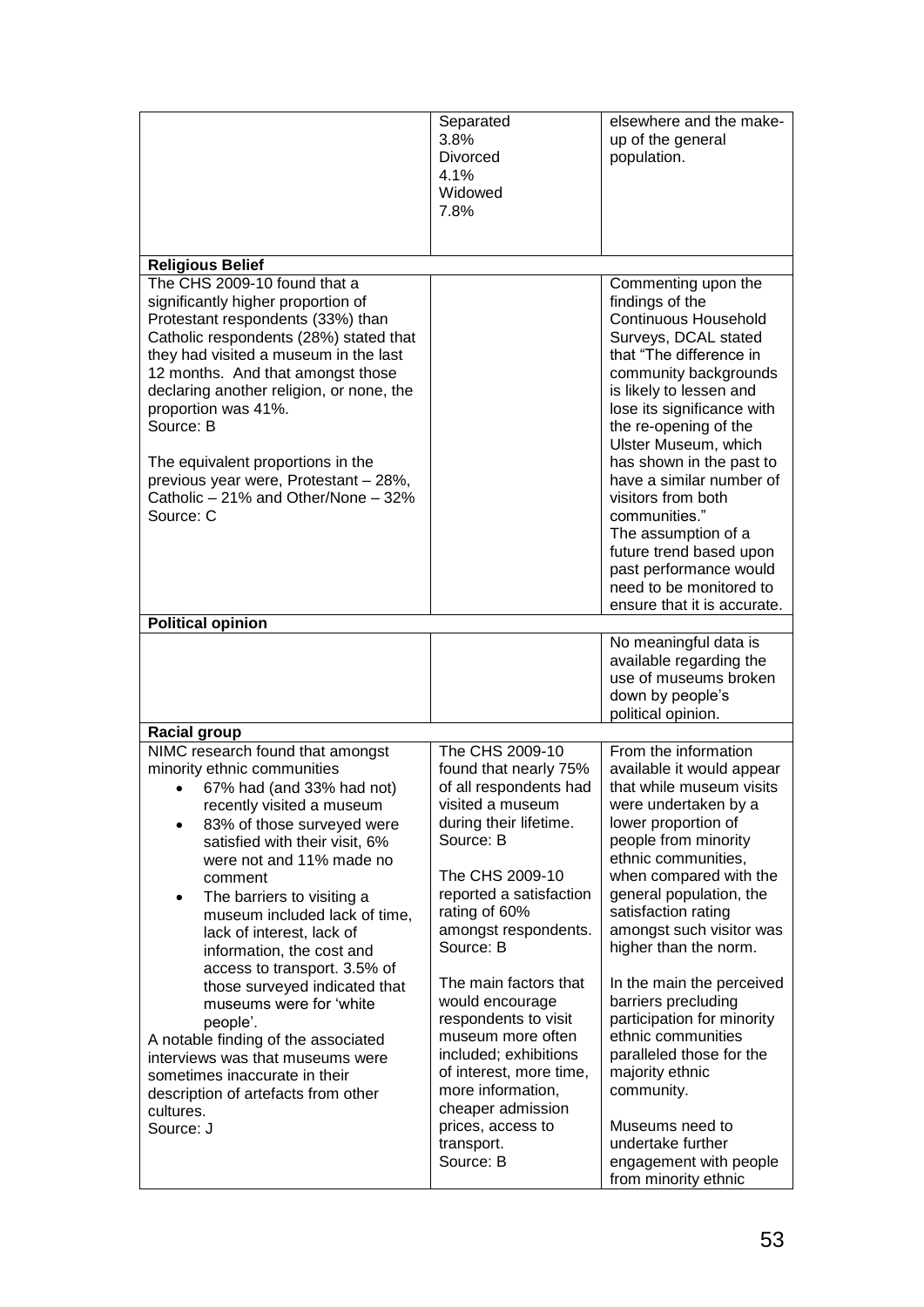|  | backgrounds to address<br>specific concerns about<br>interpretation of objects<br>and representation within<br>collections.                                                                            |
|--|--------------------------------------------------------------------------------------------------------------------------------------------------------------------------------------------------------|
|  | <b>Further substantive</b><br>research is required to<br>estimate the levels of<br>engagement of and<br>attitudes amongst<br>minority ethnic<br>communities towards<br>museums in Northern<br>Ireland. |
|  |                                                                                                                                                                                                        |